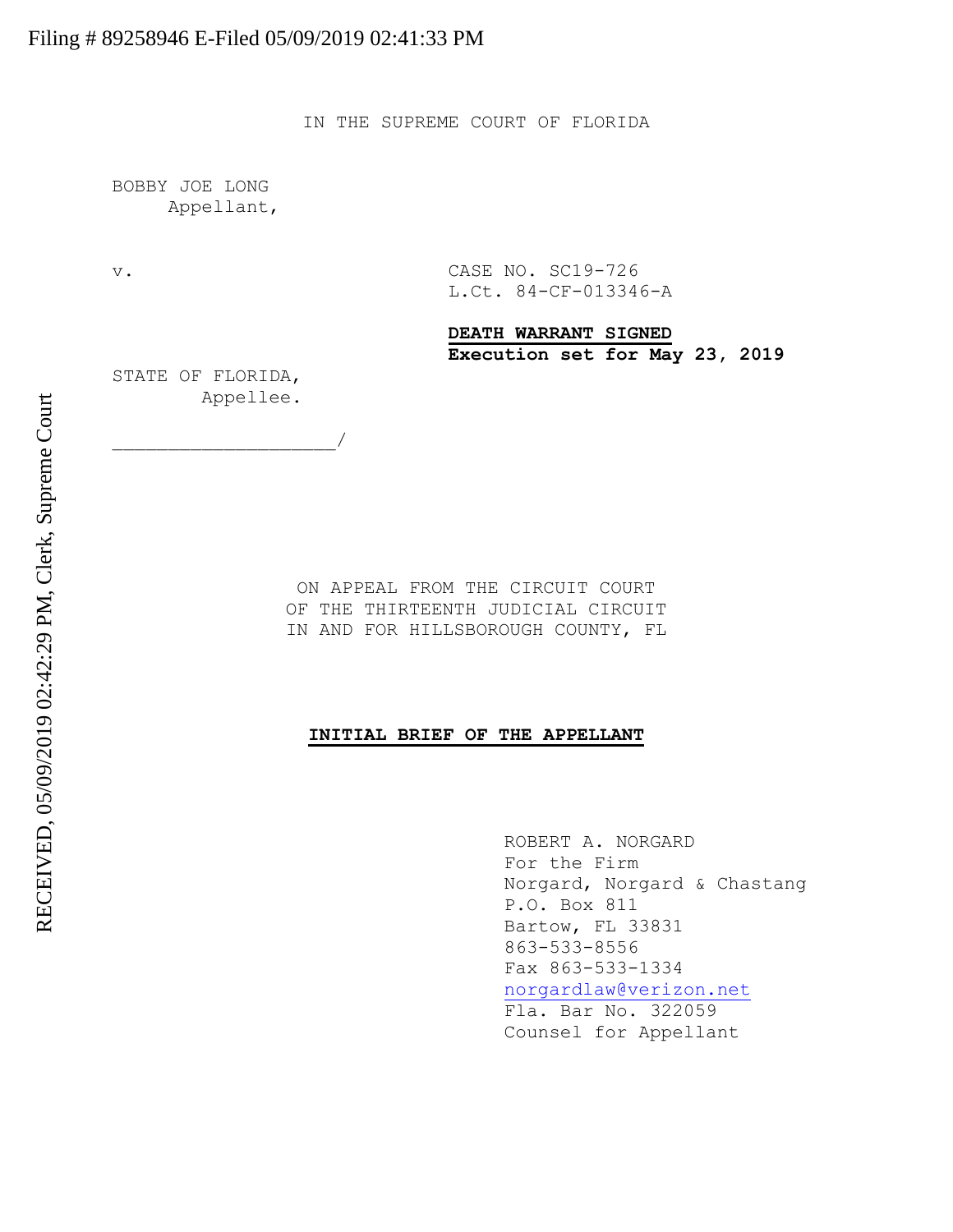# TABLE OF CONTENTS

| TABLE OF CONTENTS                                                                                                                                                                                                                                                                                  | i   |
|----------------------------------------------------------------------------------------------------------------------------------------------------------------------------------------------------------------------------------------------------------------------------------------------------|-----|
| TABLE OF CITATIONS                                                                                                                                                                                                                                                                                 | iii |
| PRELIMINARY STATEMENT                                                                                                                                                                                                                                                                              | 1   |
| SUMMARY OF THE ARGUMENT                                                                                                                                                                                                                                                                            | 16  |
| STANDARD OF REVIEW                                                                                                                                                                                                                                                                                 | 18  |
| ARGUMENT                                                                                                                                                                                                                                                                                           | 19  |
| ISSUE I                                                                                                                                                                                                                                                                                            | 19  |
| THE TRIAL COURT'S SUMMARY DENIAL OF MR. LONG'S<br>CLAIM THAT SCIENTIFIC ADVANCES IN THE ASSESS-<br>MENT, QUANTIFICATION, AND CONSEQUENCES OF BRAIN<br>INJURY AND BRAIN DAMAGE SUFFERED BY MR. LONG<br>CONSTITUTES NEWLY DISCOVERED EVIDENCE ENTITLING<br>MR. LONG TO A NEW PENALTY PHASE WAS ERROR |     |
| ISSUE II<br>FLORIDA'S LETHAL INJECTION PROTOCOL CONSTITUTES<br>CRUEL AND UNUSUAL PUNISHMENT IN VIOLATION OF THE<br>EIGHTH AMENDMENT TO THE UNITED STATES CONSTITUTION<br>BECAUSE IT CREATES AN UNACCEPTABLE AND UNNECESSARY<br>RISK OF PAIN                                                        | 32  |
| A. Mr. Long's Unique Medical Conditions Render the<br>Etomidate Protocol Unconstitutional As Applied to Him                                                                                                                                                                                        | 34  |
| B. Florida's Refusal to Adopt a One Drug Protocol<br>Violates Evolving Standards of Decency that Mark<br>The Progress of a Maturing Society                                                                                                                                                        | 41  |
| C. The Etomidate Protocol Violates the Eighth Amendment                                                                                                                                                                                                                                            | 45  |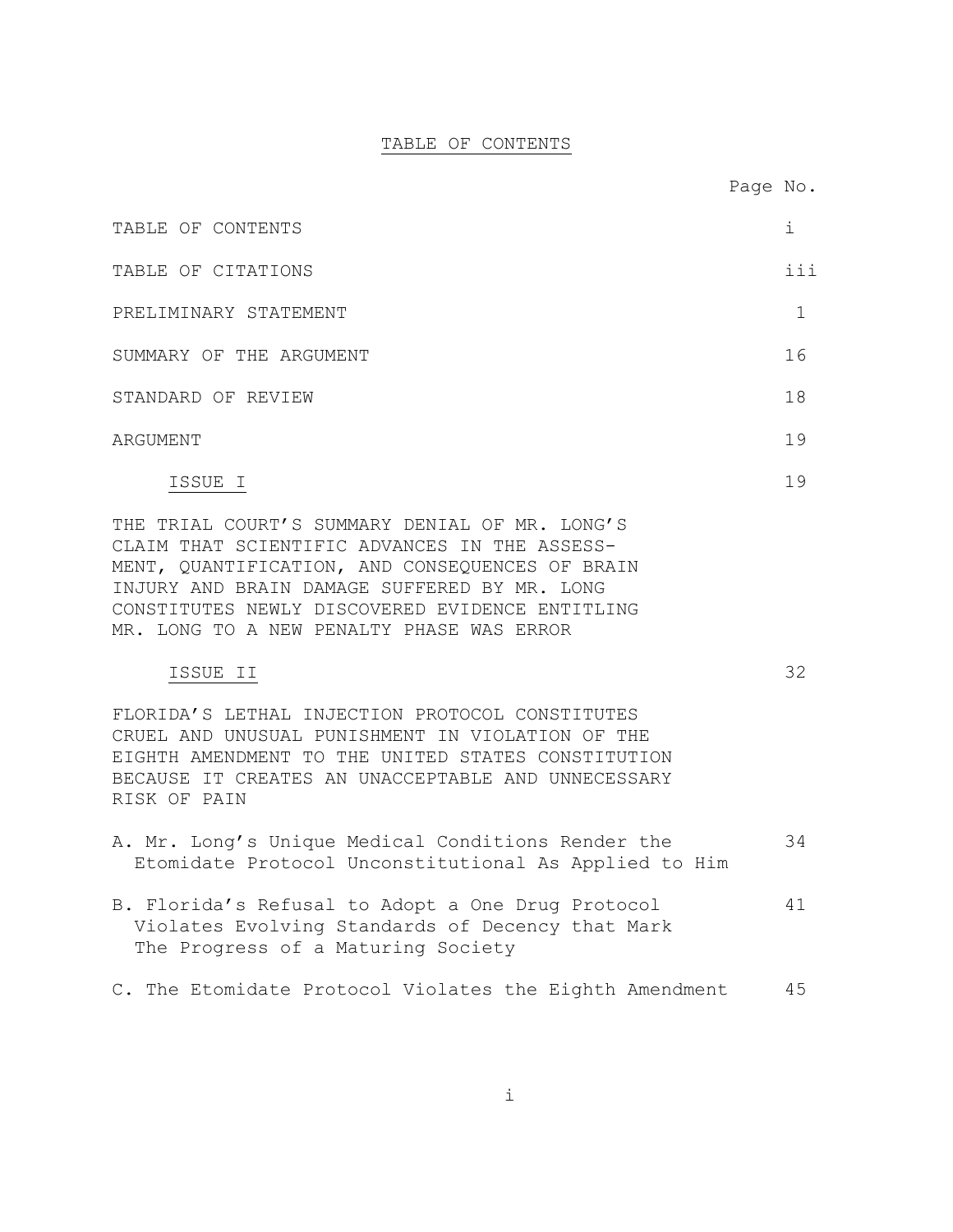### ISSUE III 49

EXECUTION, WHEN ADDED TO THE INORDINATE AMOUNT OF TIME MR. LONG HAS SPENT ON DEATH ROW, CONSTITUTES CRUEL AND UNUSUAL PUNISHMENT UNDER THE EIGHTH AND FOURTEENTH AMEN-DMENTS TO THE UNITED STATES CONSTITUTION AND BINDING NORMS OF INTERNATIONAL LAW

# ISSUE IV 55

THE DENIAL OF *HURST* RELIEF TO MR. LONG VIOLATES THE EIGHTH AND FOURTEENTH AMENDMENTS TO THE UNITED STATES CONSTITUTION

#### ISSUE V 65

THE DENIAL OF MR. LONG'S REQUESTS OF AND FOR DEFENSE EXECUTION WITNESSES IS UNCONSTITUTIONAL

### ISSUE VI 67

THE EIGHTH AMENDMENT BARS MR. LONG'S EXECUTION BECAUSE HE HAS TRAUMATIC BRAIN INJURY AND SEVERE MENTAL ILLNESS

# ISSUE VII 69

MR. LONG HAS BEEN DENIED HIS DUE PROCESS AND EQUAL PROTECTION RIGHTS AS GUARANTEED BY THE EIGHTH AND FOURTEENTH AMENDMENTS TO THE UNITED STATES CONSTITUTION AND THE CORRESPONDING PROVISIONS OF THE FLORIDA CONSTITUTION, BECAUSE ACCESS TO THE FILES AND RECORDS PERTAINING TO HIS CASE IN THE POSSESSION OF CERTAIN STATE AGENCIES HAVE BEEN WITHHELD FROM HIM IN VIOLATION OF RULE 3.852, FLA. R. CRIM. P.

| CONCLUSION             |  |                                | 72 |
|------------------------|--|--------------------------------|----|
| CERTIFICATE OF SERVICE |  |                                | 72 |
|                        |  | CERTIFICATE OF FONT COMPLIANCE | フク |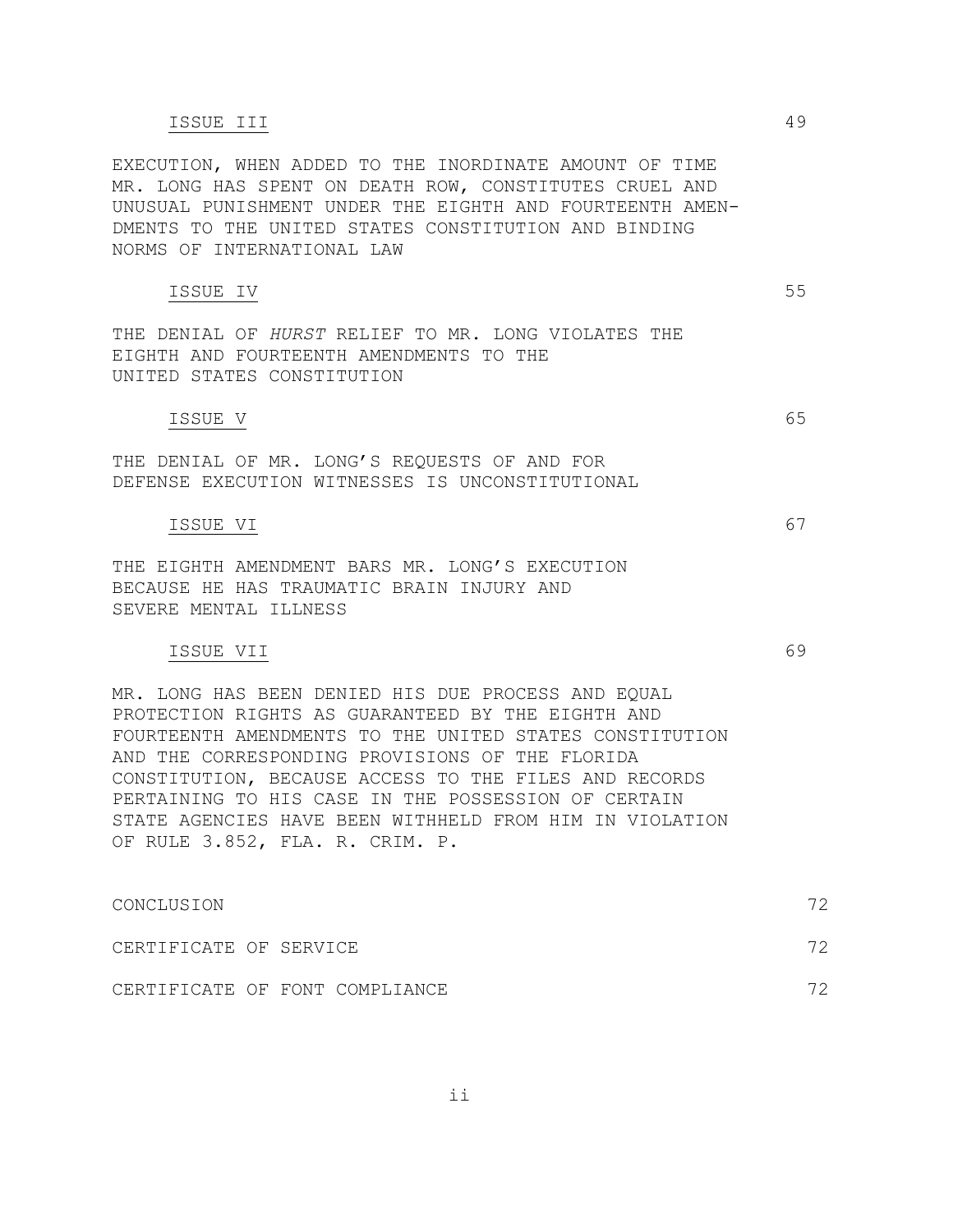# TABLE OF CITATIONS

|                                                               | Page No.                  |
|---------------------------------------------------------------|---------------------------|
| Asay v. State,<br>210 So.3d1 (Fla. 2016)                      | 56, 58, 59,<br>61, 62, 63 |
| Asay v. State,<br>224 So.3d 695 (Fla. 2016)                   | 35, 36, 46, 48            |
| Atkins v. Virginia,<br>536 U.S. 304 (2002)                    | 68,69                     |
| Baze v. Rees,<br>553 U.S. 35 (2008)                           | 41, 43, 44                |
| Bucklew v. Precythe,<br>139 S.Ct. 1112 (2019)                 | 34,70,71                  |
| Caldwell v. Mississippi,<br>472 U.S. 320 (1985)               | 60                        |
| Cardona v. State,<br>185 So.3d 514 (Fla. 2016)                | 59                        |
| Clark v. State,<br>995 So.2d 1112 (Fla. 2d DCA 2008)          | 22                        |
| Coleman v. Balkan,<br>451 U.S. 949 (1981)                     | 51                        |
| Douglas v. State,<br>141 So.3d 107 (Fla. 2012)                | 19                        |
| Dunn v. Madison,<br>138 S.Ct. 913 (2017)                      | 54                        |
| Easter v. Endell,<br>37 F.3d 1343 (8 <sup>th</sup> Cir. 1984) | 71                        |
| Eisenstadt v. Baird,<br>405 U.S. 387 (1972)                   | 63                        |
| Elledge v. Florida,<br>119 S.Ct. 366 (1998)                   | 52                        |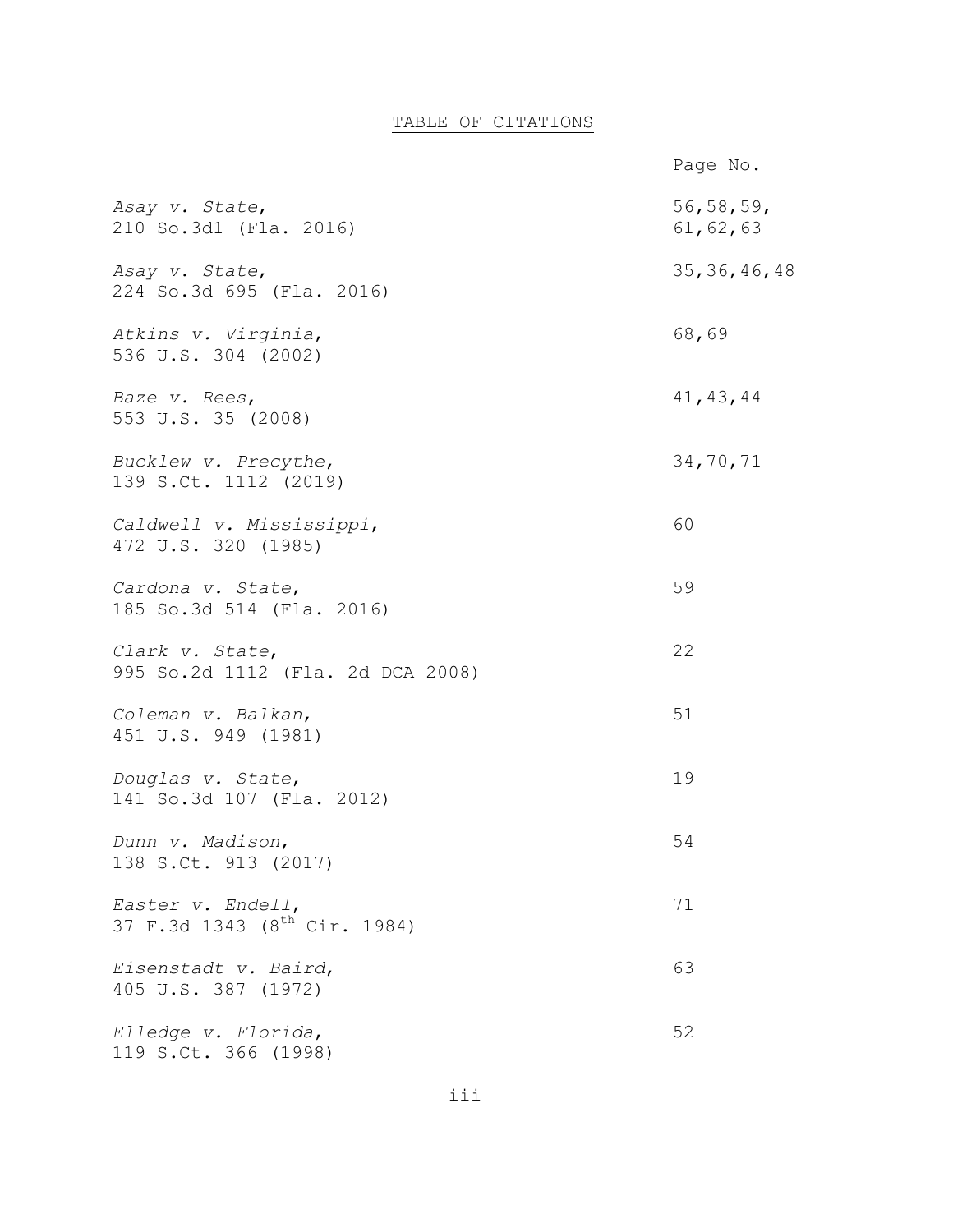| Evitts v. Lucey,<br>469 U.S. 387 (1985)                                            | 64                   |
|------------------------------------------------------------------------------------|----------------------|
| Farmer v. Brennan,<br>511 U.S. 825 (1994)                                          | 50                   |
| Ferguson v. State,<br>789 So.2d 306 (Fla. 2001)                                    | 62                   |
| Ford v. Wainwright,<br>447 U.S. 399 (1986)                                         | 64,66                |
| Glossip v. Gross,<br>125 S.Ct. 2726 (2015)                                         | 34, 40, 42,<br>53,71 |
| Gregg v. Georgia,<br>428 U.S. 153 (1976)                                           | 50,51                |
| Hall v. Florida,<br>134 S.Ct. 1986 (2014)                                          | 71                   |
| Henry v. State,<br>961 So.2d 229 (Fla. 2007)                                       | 22                   |
| Hicks v. Oklahoma,<br>447 U.S. 343 (1980)                                          | 64                   |
| Hildwin v. State,<br>141 So.3d 1178 (Fla. 2014)                                    | 22,59                |
| Hitchcock v. State,<br>226 So.3d 216 (Fla. 2017)                                   | 56,57                |
| Holland v. Florida,<br>503 So.2d 1210 (Fla. 1987)                                  | 71                   |
| Hudson v. Palmer,<br>486 U.S. 517 (1984)                                           | 50                   |
| Hurst v. Florida,<br>136 S.Ct. 616 (2016)                                          | 57, 58, 61           |
| Hurst v. State,<br>202 So.3d 40 (Fla. 2016)<br>Cert. denied, 137 S.Ct. 2161 (2017) | 57,58,61             |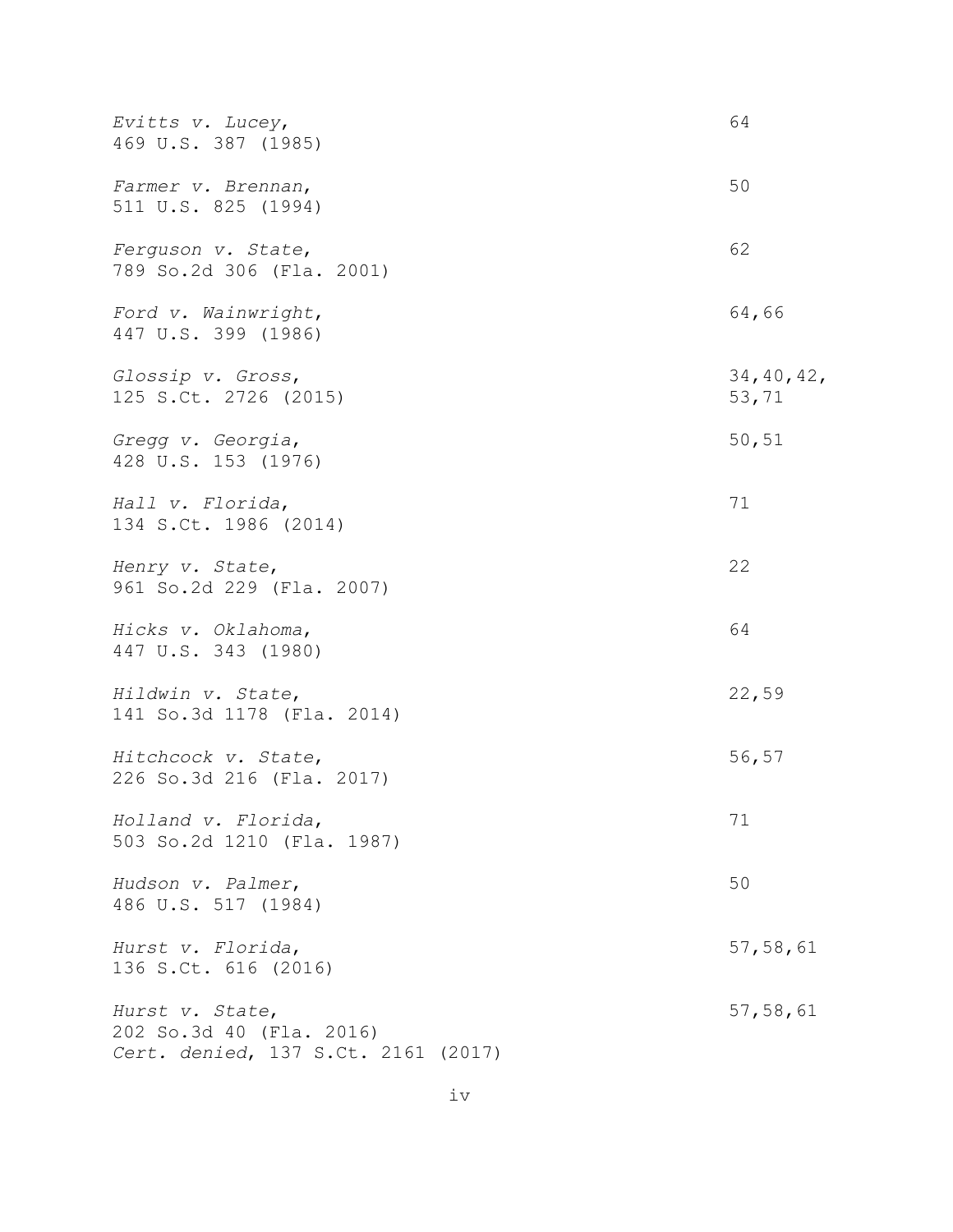| Hutchinson v. State,<br>17 So.3d 696 (Fla. 2009)                                   | 21       |
|------------------------------------------------------------------------------------|----------|
| In Re Medley,<br>134 U.S. 160 (1890)                                               | 51       |
| James v. State,<br>615 So.2d 688 (Fla. 1993)                                       | 56       |
| Jimenez v. State,<br>265 So.3d 462 (Fla. 2018)                                     | 47       |
| Jordan v. Mississippi,<br>138 S.Ct. 2567 (2018)                                    | 54       |
| Knight v. State,<br>528 U.S. 990 (1999)                                            | 52,53    |
| Lackey v. Texas,<br>514 U.S. 1045 (1995)                                           | 51       |
| Lockett v. Ohio,<br>438 U.S. 586 (1978)                                            | 63       |
| Long v. State,<br>259 So.2d 286 (Fla. 1988)                                        | 3        |
| Long v. State,<br>610 So.2d 1268 (Fla. 1992),<br>Cert. denied, 510 U.S 832 (1993)  | 1, 3, 57 |
| Long v. State,<br>118 So.3d 798 (Fla. 2013)                                        | 5        |
| Long v. State,<br>183 So.3d 342 (Fla. 2016)                                        | 6        |
| Long v. State,<br>235 So. 3d 293 (Fla. 2018),<br>Cert. denied, 139 S.Ct. 162 (2018 | 6        |
| Long v. Sec'y, Dept. of Corr.,<br>Case No. 16-116259-P (USDA Jan. 4, 2017)         | 6        |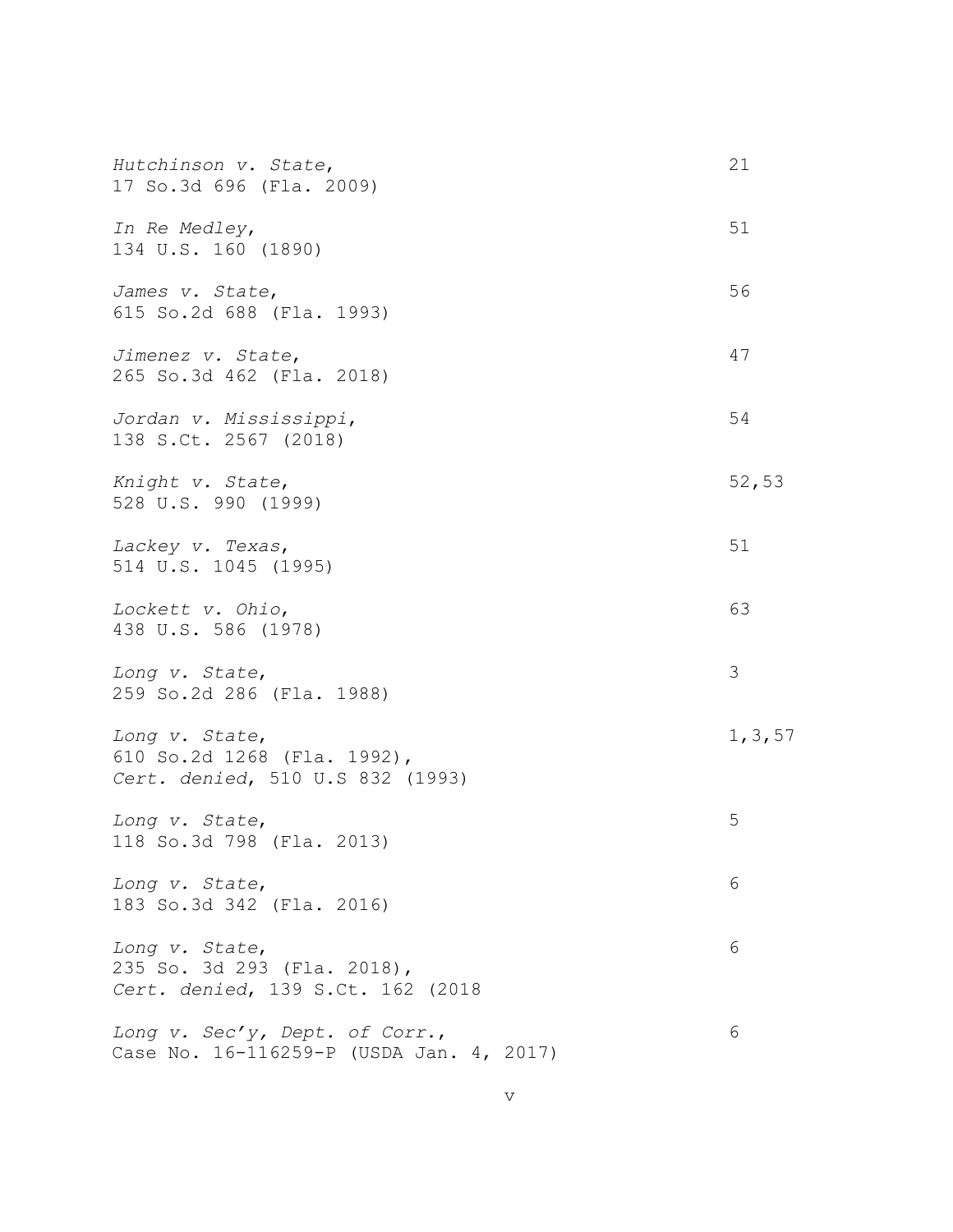| Marek v. State,<br>14 So.3d 985 (Fla. 2009)                                                 | 22                   |
|---------------------------------------------------------------------------------------------|----------------------|
| McLaughlin v. Florida,<br>379 U.S. 184 (1964)                                               | 63                   |
| Mosley v. State,<br>269 So.3d 1248 (Fla. 2018)                                              | 56                   |
| Ohio Adult Parole Authority v. Woodard,<br>532 U.S. 272 (1998)                              | 64                   |
| Owen v. State,<br>No. SC18-1810 (Fla. April 24, 2019)                                       | 8,55,56              |
| Peedee v. State,<br>748 So.2d 253 (Fla. 1999)                                               | 18                   |
| Pratt v. Attorney Gen. of Jamaica,<br>[1994] 2 A.C 18, 4 All.E.R. 769 (P.C. 1993) (en banc) | 52,54                |
| Roper v. Simmons,<br>543 U.S. 551 (2005)                                                    | 68                   |
| Ring v. Arizona,<br>536 U.S. 384 (2002)                                                     | 55, 56, 57,<br>58,59 |
| Soering v. State,<br>11 Eur.J.R. Rep. 439 (1989)                                            | 54                   |
| State v. Murray,<br>44 Fla. Law Weekly S3 (Fla. Dec. 20, 2018)                              | 59                   |
| Thompson v McNeil,<br>129 S.Ct. 1299 (2009)                                                 | 53                   |
| Troy v. State,<br>57 So.3d 828 (Fla. 2011)                                                  | 20                   |
| Trop v. Dulles,<br>356 U.S. 86 (1958)                                                       | 43                   |
| Williamson v. State,<br>961 So.2d 229 (Fla. 2007)                                           | 22                   |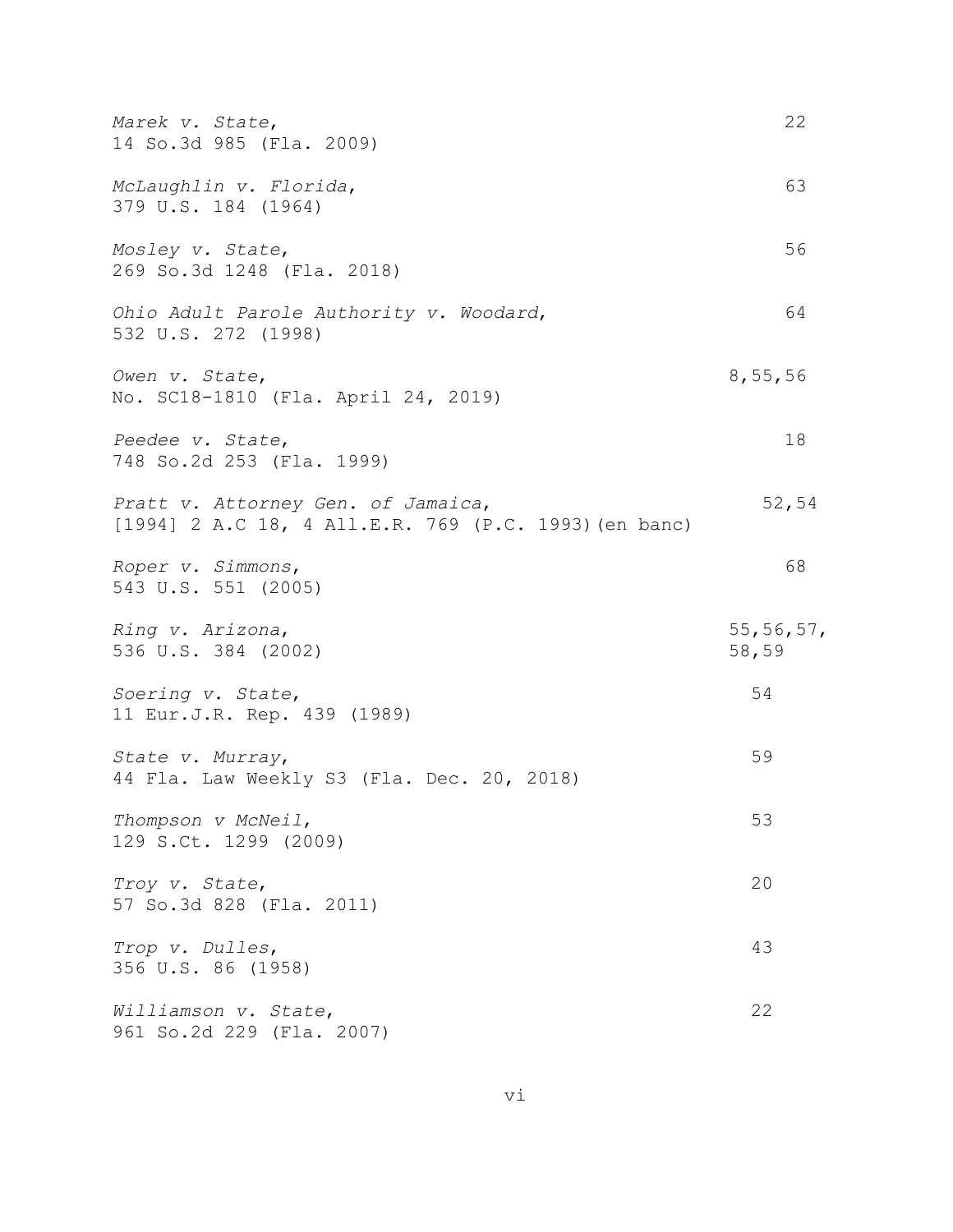*Witt v. State*, 58,59,62 387 So.2d 922 (Fla. 1980)

### OTHER AUTHORITIES

|  | Fla. Stat. Section 828.065 | Fla. Stat. Section 828.058(3)                                                                                                                   | 4.5<br>4.5 |
|--|----------------------------|-------------------------------------------------------------------------------------------------------------------------------------------------|------------|
|  |                            | Recommendation and Report on the Death Penalty<br>And Persons with Mental Disabilities, 30 Mental<br>& Physical Disabilities L. Rep. 668 (2006) | 68         |

Weisner, Jeff. Associated Press, Man Executed for 48 *North Miami Woman's Murder in 1992*, (updated December 19, 2018) https//www.local10com/news/florida/north miami/ jose-antonio-jimenez-execution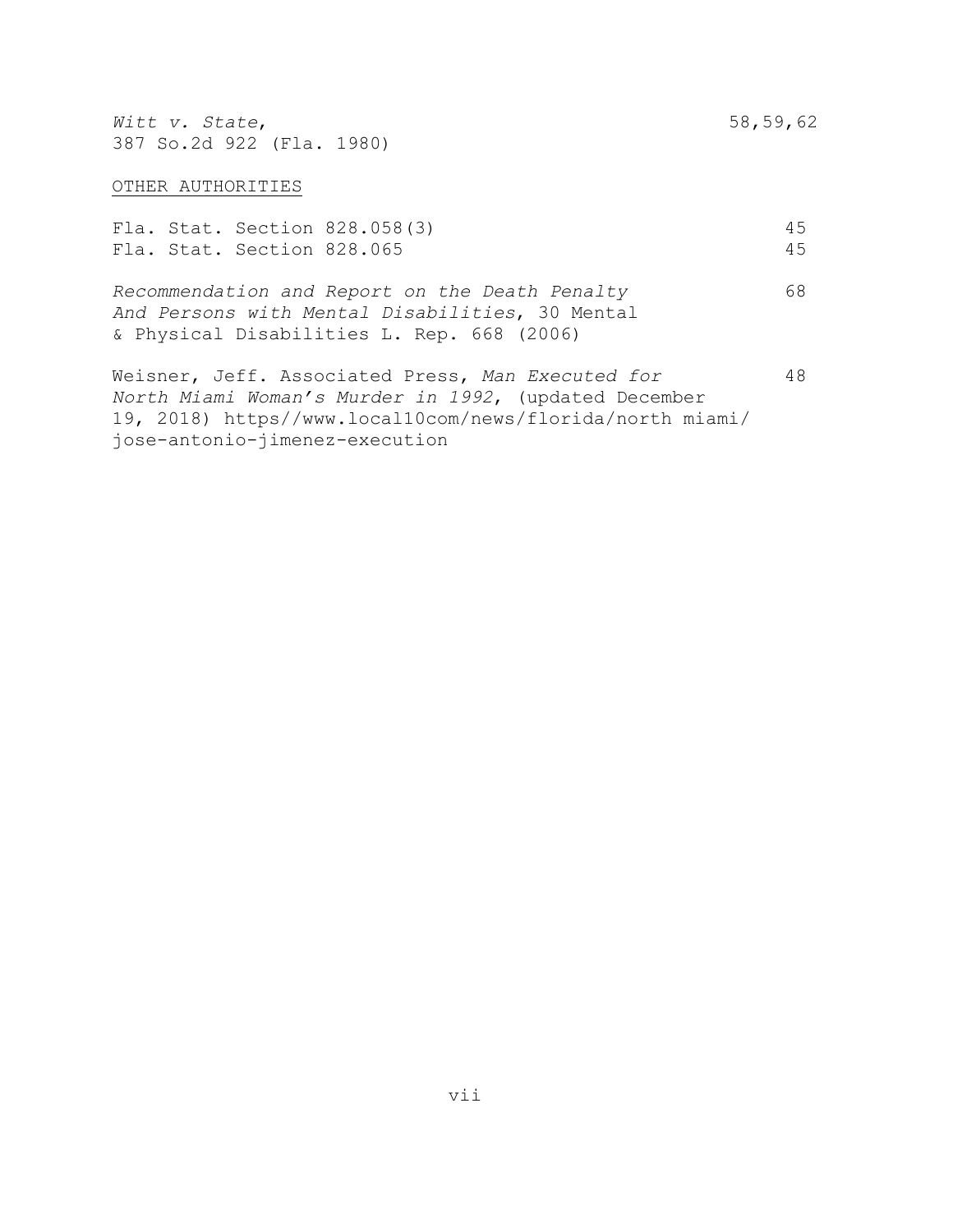#### PRELIMINARY STATEMET

In this appeal Bobby Joe Long challenges the denial of his Motion for Post-Conviction Relief After Death Warrant Signed. Mr. Long, the appellant, will be referred to by name and the Appellee, the State of Florida, will be referred to as the State.

Due to the time constraints for filing the Initial Brief after preparation of the record, the documents cited to herein identify the document by name. To the extent possible, after receipt of the record, the record page numbers have been added. All hearings on this matter are cited by the record page numbers.

### STATEMENT OF THE CASE AND FACTS

On November 28, 1984, the Grand Jury for the Thirteenth Judicial Circuit, in and for Hillsborough County, returned an Indictment against Mr. Long for the offenses of first-degree murder, kidnapping, and sexual battery. The October 15, 1992 opinion of this Court outlines the procedural history of the case. *Long v. State*, 610 So. 2d 1268 (Fla. 1992), *cert. denied*, 510 U.S. 832 (1993). The opinion summarized the proceedings as follows:

On September 23, 1985, Mr. Long pled guilty to the three charges in this case. In addition, Mr. Long pled guilty to 7 additional counts of first-degree murder, 7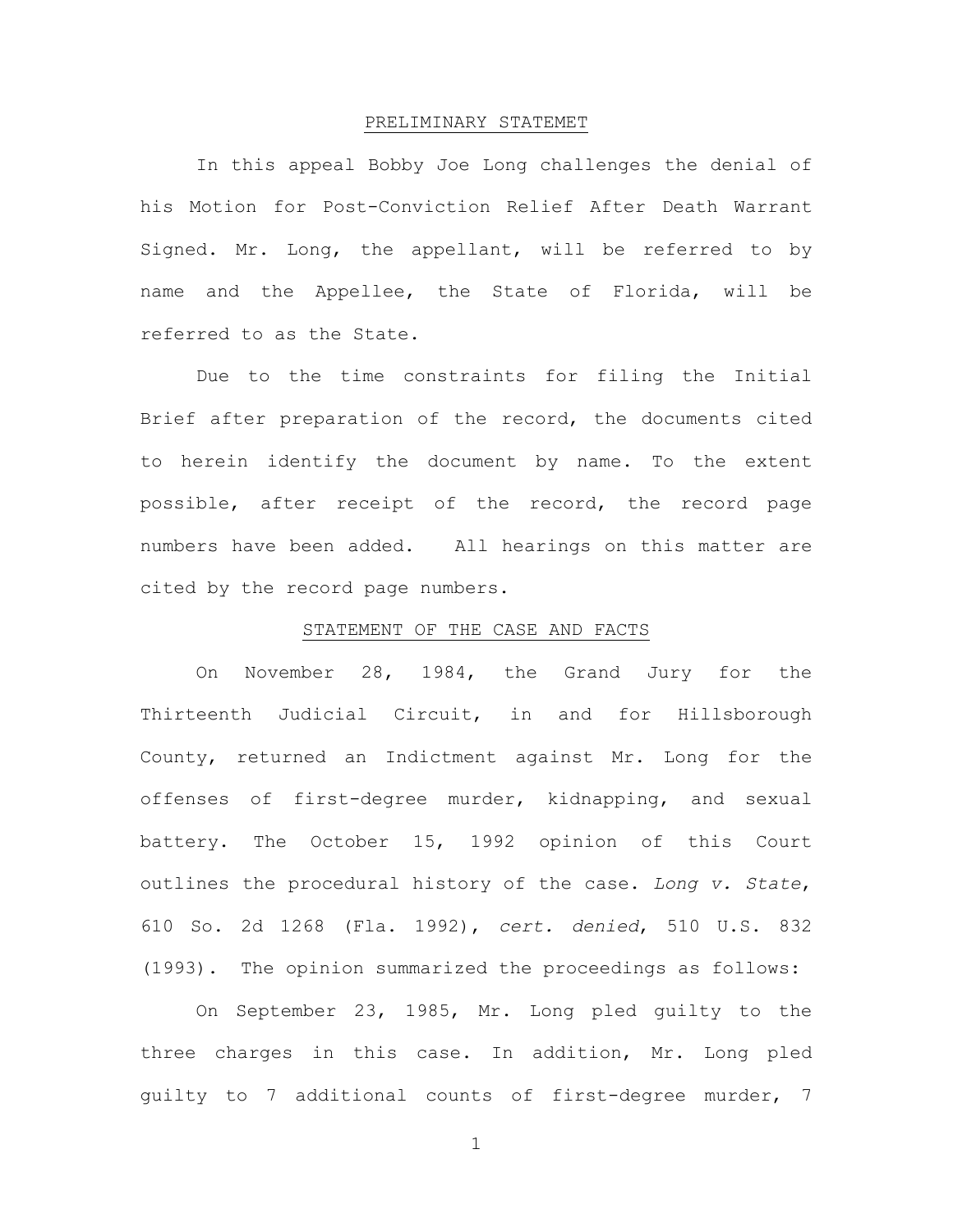counts of sexual battery, 8 counts of kidnapping, and one probation violation. The plea permitted the State to seek a death sentence through a penalty phase for this murder, but agreed to a life sentence for the other seven. The State was prohibited from using the seven murder convictions as aggravation, but any convictions entered prior to the plea agreement could be used. Mr. Long agreed not to contest the admissibility of his confession or of physical evidence found in his car and apartment.

The trial court sentenced Mr. Long to life in prison on all counts except those related to Michelle Sims and revoked Mr. Long's probation.

Mr. Long successfully moved to withdraw his plea in the trial court in October-November of 1985.

On December 12, 1985, Mr. Long changed his mind and elected to proceed with the plea. Defense counsel advised the trial court that Mr. Long wished to maintain his plea and would not withdraw it. Mr. Long was placed under oath and affirmed that he wished to maintain the plea. At the conclusion of the penalty phase, Mr. Long was sentenced to death. His plea was affirmed on appeal, but the death sentence was vacated and the case remanded to the trial court for a second penalty phase. *Long v. State*, 259 So.2d 286 (Fla. 1988)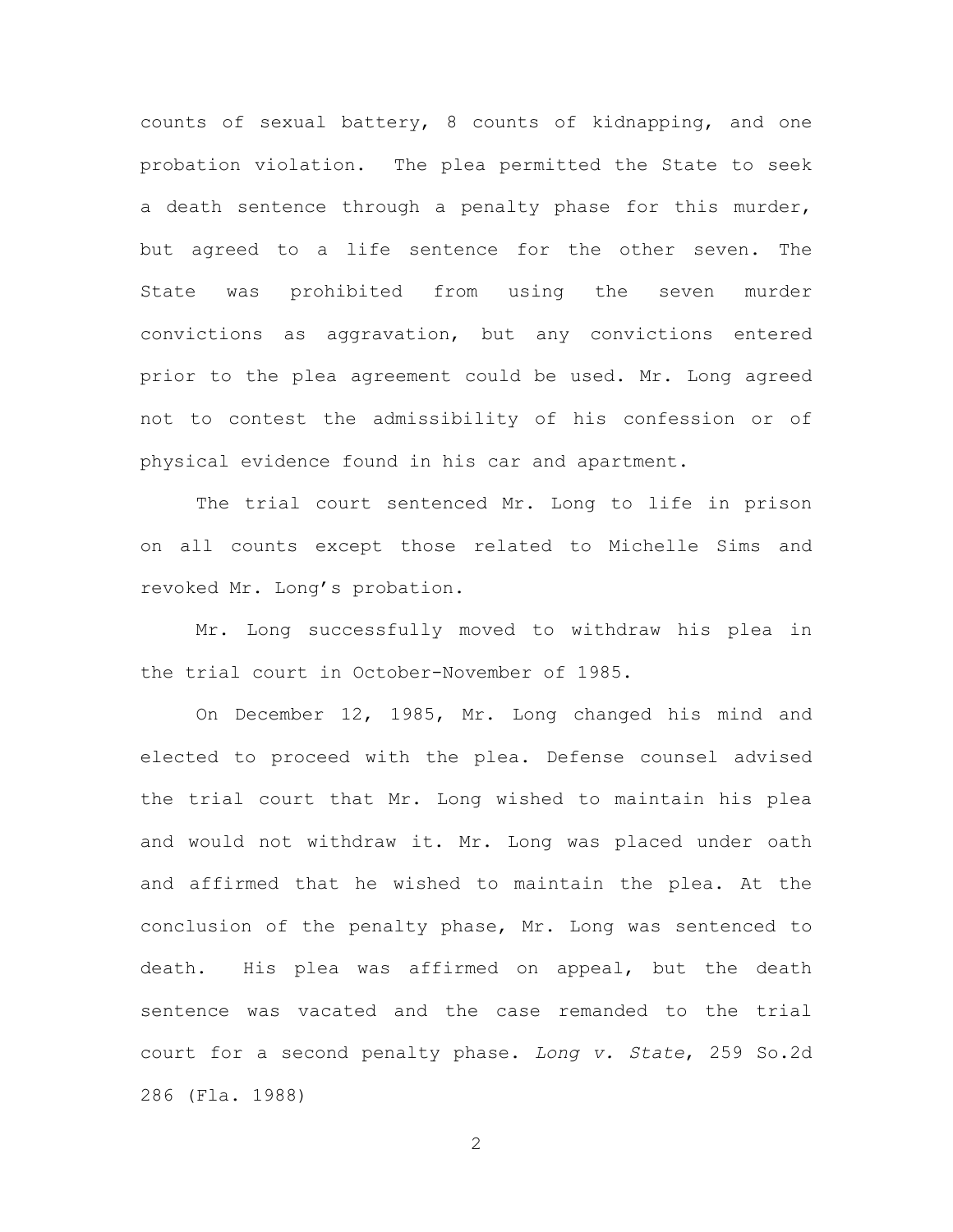Prior to the second penalty phase, Mr. Long moved, *pro se*, to withdraw his plea in the trial court. Mr. Long claimed that the consequences of the plea had not been fully explained to him. The motion was denied.

A new penalty phase was then conducted. The jury recommended death by a unanimous vote. The trial court sentenced Mr. Long to death, finding four aggravating factors. The trial court found both statutory mental health mitigators. The trial court found the aggravation outweighed the mitigation, but assigned no specific weight to each factor, and sentenced Mr. Long to death.

The validity of the plea and sentence of death were affirmed. *Long v. State*, 610 So.2d 1268 (Fla. 1992), *cert. denied*, 510 U.S. 832 (Fla. 1993)

Mr. Long's first Motion for Post-Conviction Relief was filed on December 29, 1994. The motion was denied as facially insufficient on August 1, 1995. Mr. Long appealed to this Court, which dismissed the appeal pursuant to the State's argument. A second motion for postconviction relief was filed on October 4, 1995.

Years of litigation then ensued over the public records requests. Ultimately, in 1998, this Court tolled the time for the filing of motions due to funding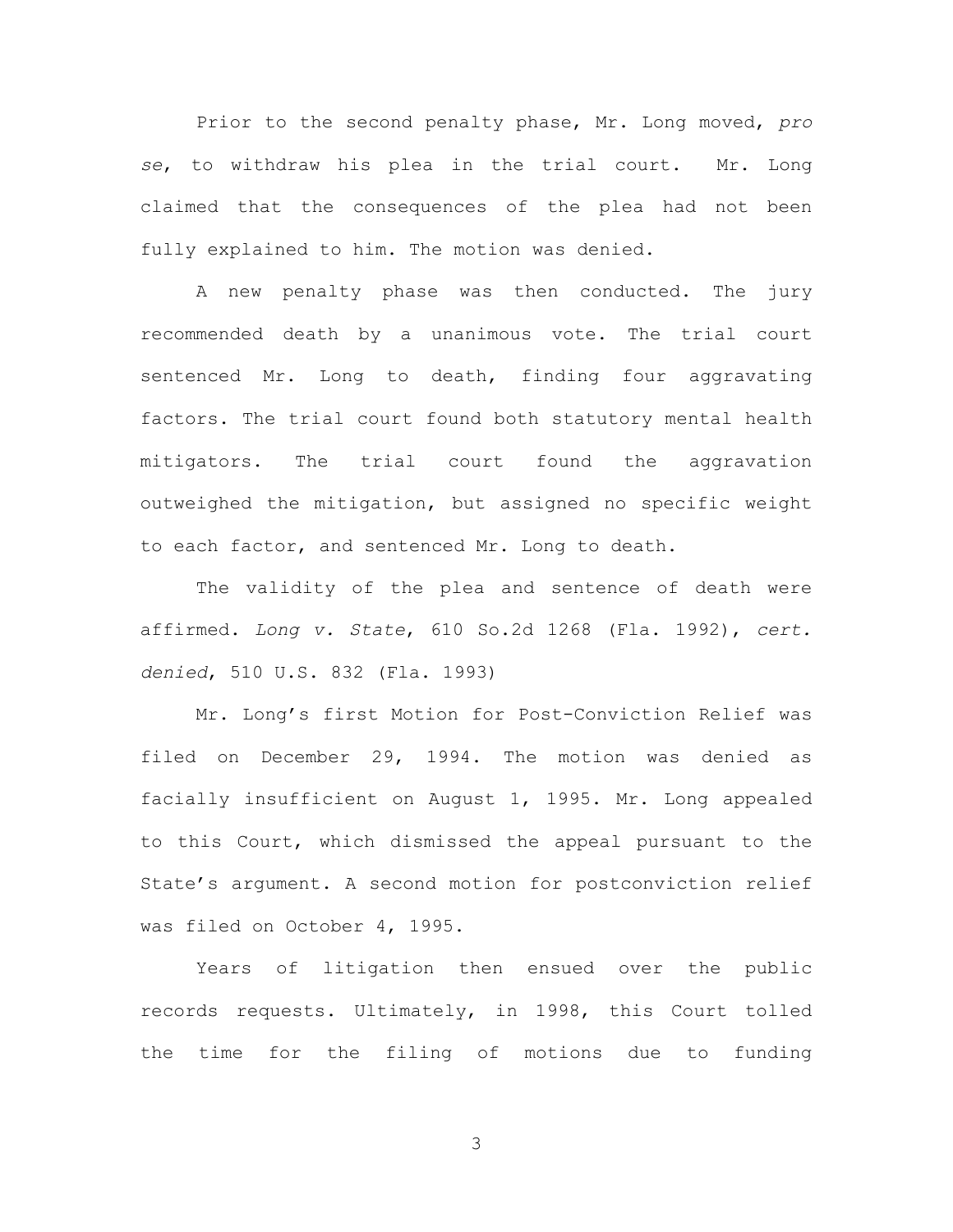constraints during the reorganization of CCRC into three districts.

On October 25, 1999, CCRC was removed from representing Mr. Long and counsel from the Registry was appointed.

An Amended Motion to Vacate Judgments of Conviction and Sentence was filed by registry counsel on March 13, 2003 and a second Amended Motion to Vacate Judgments of Conviction and Sentence was filed on March 31, 2003. The motion raised claims for relief as follows: Claim 1- Mr. Long never actually entered a lawful plea; Claim II- Mr. Long is severely brain damaged, thus requiring special care in order to understand the plea agreement. Counsel was ineffective in failing to explain to Mr. Long the full consequences of the plea, did not go over the written plea agreement point by point, did not provide Mr. Long with a written copy of the plea agreement, did not provide Mr. Long an adequate opportunity to read the plea agreement prior to the entry of the plea; Claim III- The plea was never formally accepted, no factual basis for the plea exists in the record, the plea was not voluntarily, knowingly, and intelligently made, and the plea agreement has been repeatedly violated; Claim IV-trial counsel was ineffective, an adversarial testing of the State's case did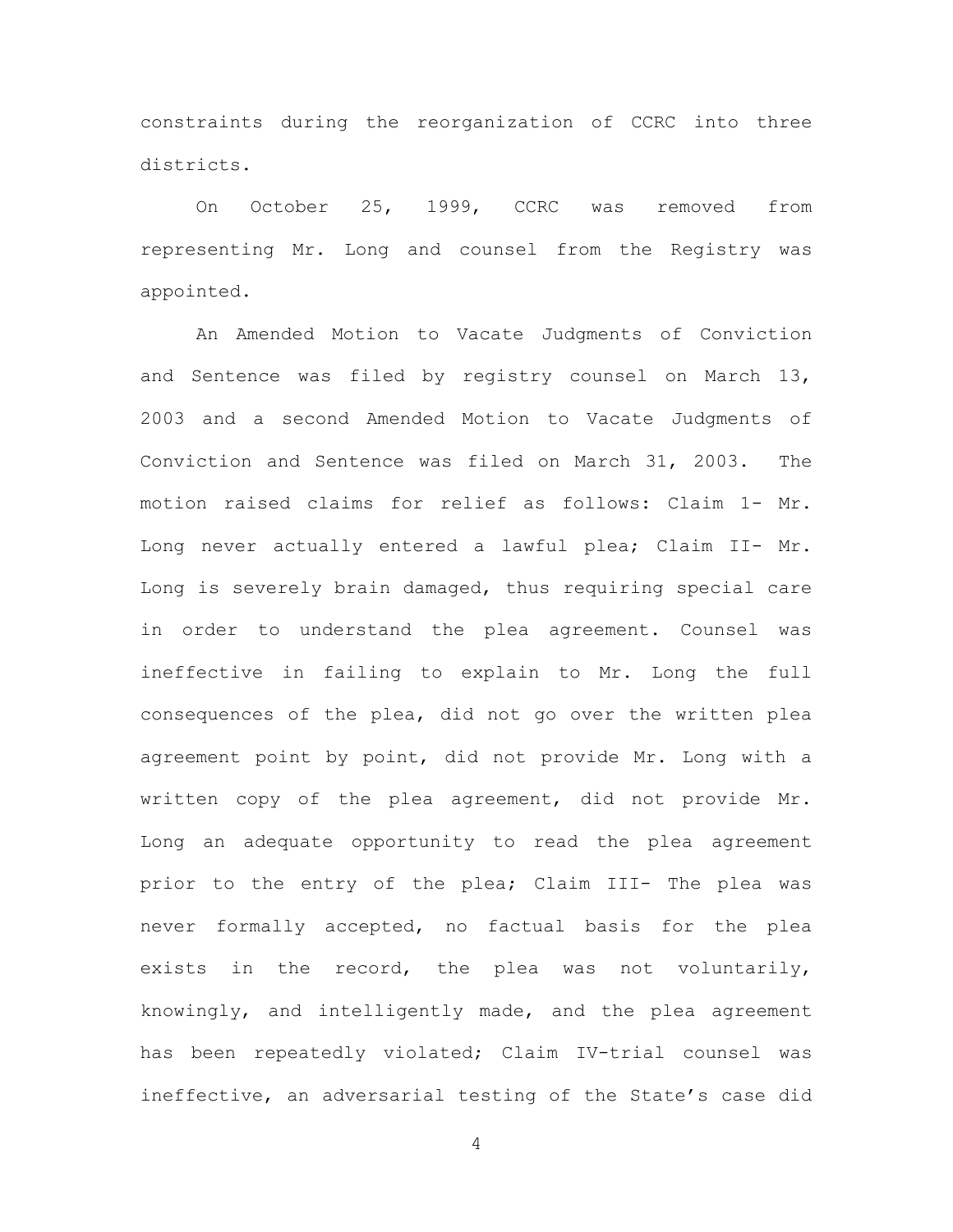not occur by counsel's failure to file a motion to suppress, the convictions and death sentence are unreliable ; Claim V-prosecutorial misconduct rendered the convictions and sentences fundamentally unfair; Claim VI- counsel was ineffective in failing to pursue a motion to suppress; Claim VII-the court and prosecutor misled the jury as to sentencing responsibility; Claim XIII (as labeled in the motion)- second penalty phase counsel was ineffective in failing to investigate, obtain, and present evidence of four witnesses to support the withdrawal of the plea.

The trial court entered an order granting an evidentiary hearing on Claims II and III-3 of the motion, denying the remainder of the claims, and denying the motion to amend.

The trial court's Final Order Denying Defendant's Amended Motion to Vacate Judgments and Sentences was entered on November 29, 2011. This Court affirmed the denial of all post-conviction claims in *Long v. State*, 118 So.3d 798 (Fla. 2013).

Mr. Long then filed a federal petition for writ of habeas corpus in the U.S. District Court, Middle District in August 2013. The petition was denied on August 30, 2016. The 11<sup>th</sup> Circuit Court of Appeals denied a COA request on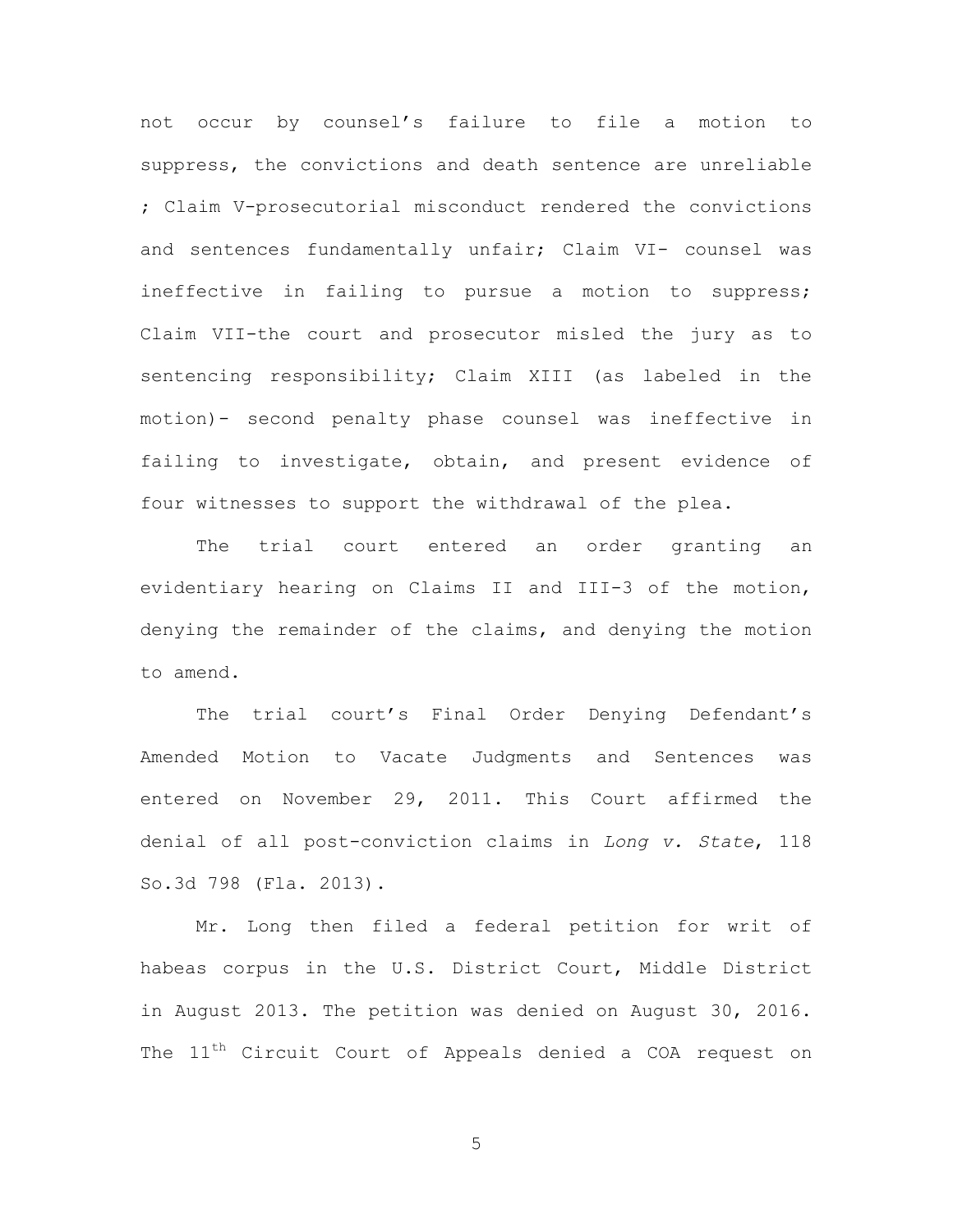January 4, 2017. *Long v. Secretary, Dept. of Corrections*, Case No. 16-16259-P (USDA Jan. 4, 2017).

During this same period Mr. Long filed a successive motion for postconviction relief in state court premised on newly discovered evidence grounded on improper testing and testimony of FBI lab analyst Michael Malone in his case. The trial court denied relief on November 4, 2014. This Court affirmed the denial of relief in *Long v. State*, 183 So.3d 342 (Fla. 2016).

After the issuance of the *Hurst* decisions, Mr. Long filed a successor motion for postconviction relief on January 3, 2017. The trial court denied relief on April 27, 2017. Mr. Long appealed to this Court, which directed him to respond to an Order to Show Cause on September 25, 2017. This Court denied *Hurst* relief on January 29, 2018 in *Long v. State*, 235 So.3d 293 (Fla. 2018), *cert. denied*, 139 S.Ct. 162 (2018).

On April 23, 2019, a death warrant was signed by the Governor, with execution set for May 23, 2019.

Mr. Long made public records requests of the following agencies: the medical examiner's office, the Department of Corrections [DOC], and Florida Department of Law Enforcement[FDLE]. Each agency objected to the production of documents requested. The trial court conducted a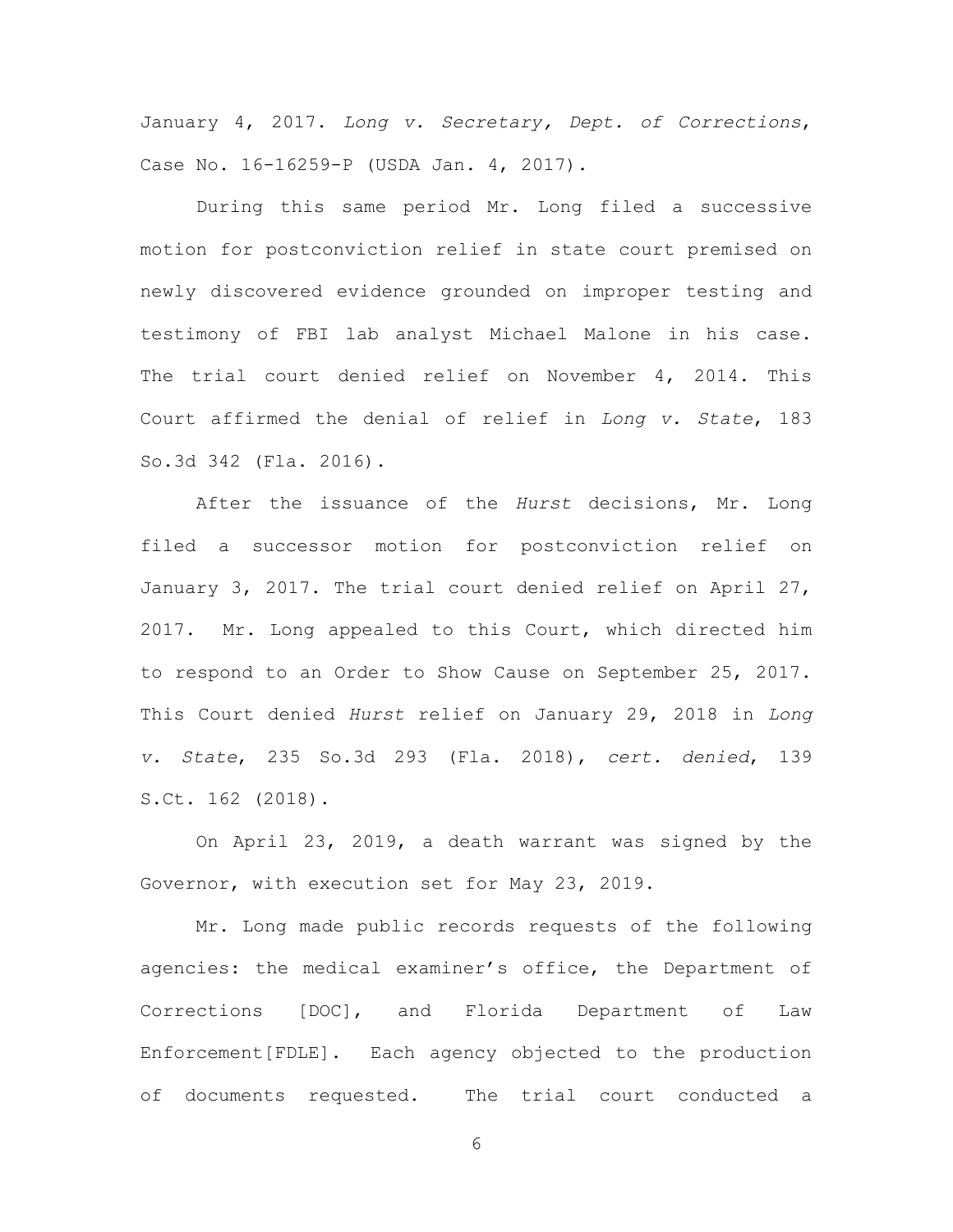hearing on the requests on April 30, 2019. The trial court sustained the objections of the medical examiner, FDLE, and DOC except to order DOC to provide the past five years of Mr. Long's medical records as well as records from gallbladder surgery between the years 2011-13. The trial court refused to require any agency to affirm whether the requested records existed and refused to conduct an *in camera* inspection of any documents. Mr. Long filed a renewed motion to obtain public records on April 30, 2019, which was denied.

Mr. Long filed a Motion for Postconviction Relief After Death Warrant Signed on April 29, 2019, pursuant to the order of the trial court. Mr. Long raised the following claims for relief: (1)Scientific Advances Since 1989 Constitute Newly Discovered Evidence That Requires a New Resentencing Proceeding; (2) Florida's Three Drug Lethal Injections Protocol is Unconstitutional On Its Face and as Applied to Bobby Joe Long; (3) The Totality of the Punishment Imposed by the State Violates the Eighth Amendment and the Precepts of *Lackey*; (4) The Denial of *Hurst* Relief to Bobby Joe Long Violated the Eighth Amendment's Ban on Cruel and Unusual Punishment and the Fourteenth Amendment Guarantees of Equal Protection and Due Process; (5)The Denial of Bobby Joe Long's Requests Related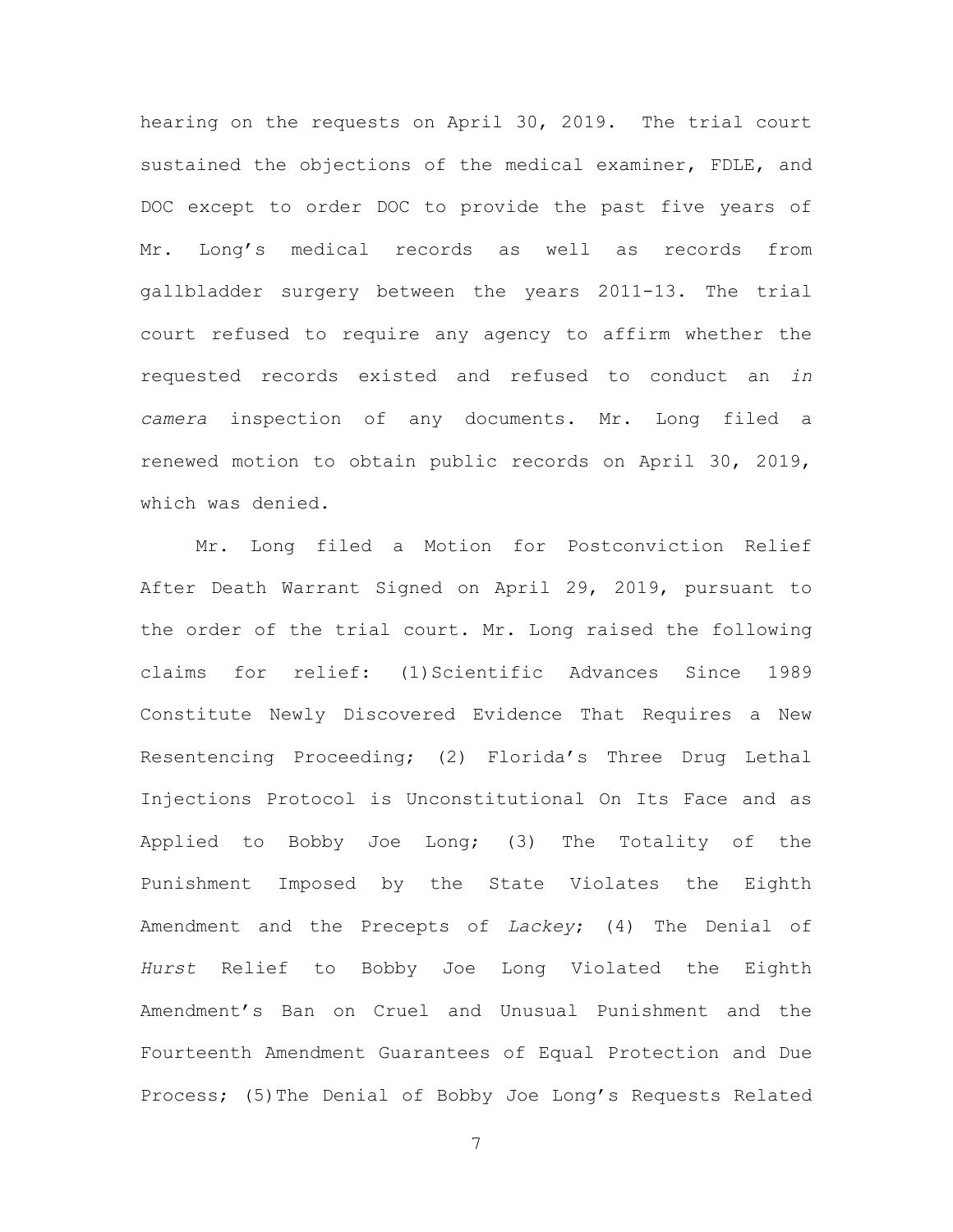to Defense Execution Witnesses is Unconstitutional, and (6) The Eighth Amendment Bars the Execution of The Severely Mentally Ill.

Mr. Long also filed a Motion For Stay of Execution Pending Florida Supreme Court's Decision in *Owen v. State,*  which was denied by the trial court on May 1, 2019.

The State's Response was filed on April 30, 2019.

On May 1, 2019, the trial court conducted a CMC Hearing and reviewed issues such as outstanding public records requests.[P6097] The trial court summarily denied Claims 1,3,4,5 and 6.[P6055] The trial court granted an evidentiary hearing on Claim 2a, as applied to Mr. Long, but denied the remainder of Claim 2.[P6016-7;46]

The testimony at the evidentiary hearing on May 3, 2019 is summarized as follows:

Dr. Steven Yun is a practicing anesthesiologist in California.[P6171] He has used etomidate in his practice.[P6175] Etomidate is a hypnotic agent used to induce unconsciousness to patients before surgery.[P6177] The standard dosage is .02 milligrams per kilogram of patient weight.[P6178] Injections of etomidate can cause moderate pain.[P6211-2] 200 milligrams of etomidate would produce a very reliable deep state of unconsciousness and would be considered a lethal dose without lifesaving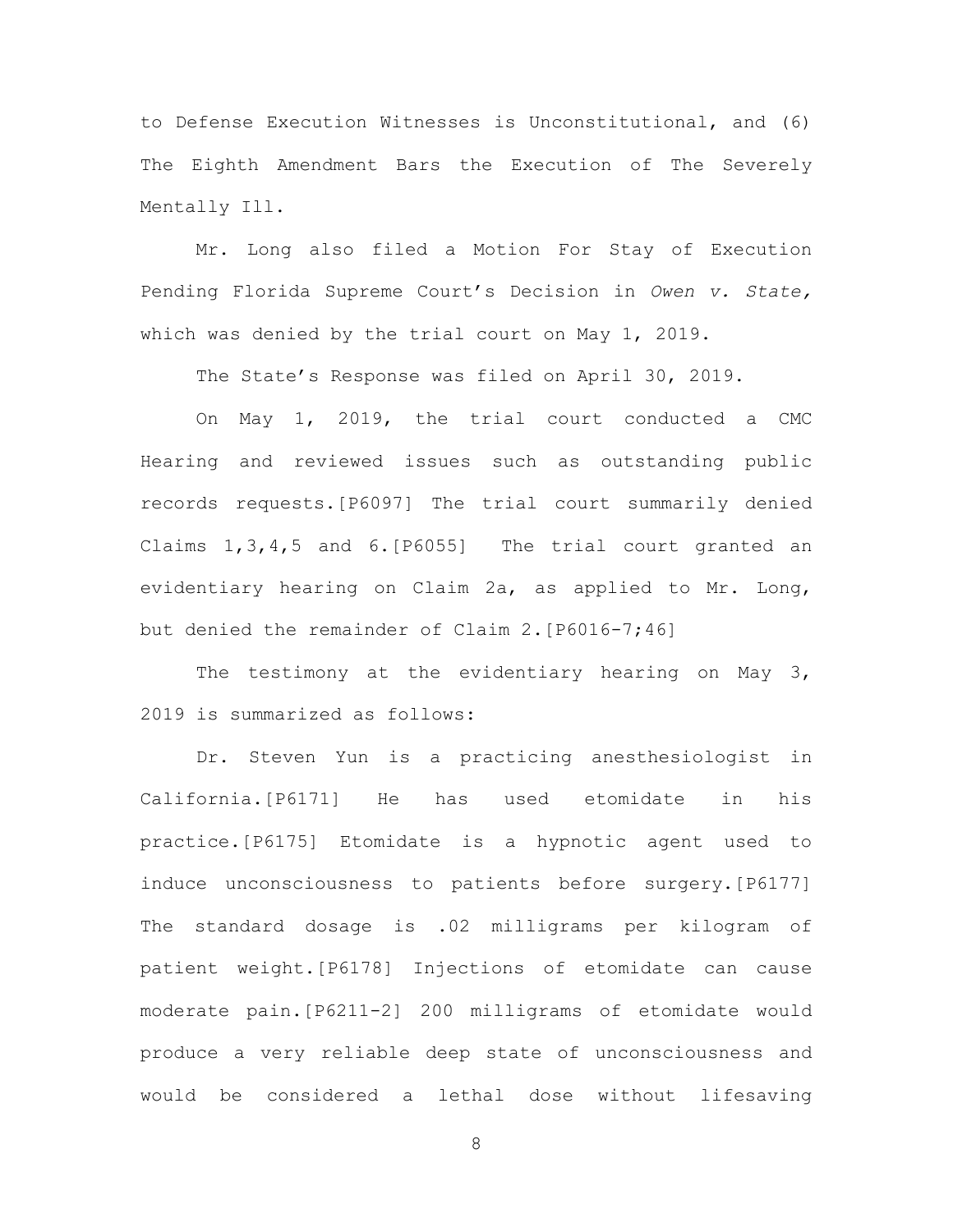measures.[P6178-9] Etomidate is a burst suppressant.[P6179- 80] A 20 milligram dose renders unconsciousness in 30 seconds.[P6187]

Dr. Yun did not believe etomidate would interfere or cause Mr. Long pain due to his epilepsy.[P6180] Epilepsy is not a contraindication for the use of etomidate in surgical application.[P6181] A 200 milligram injection of etomidate would reduce the risk of seizure.[P6182] Dr. Yun admitted etomidate is used as a pre-surgical drug used for mapping epilepsy to provoke epileptic spikes in small doses.[P6202- 4] Dr. Yun testified whether etomidate induces seizures is controversial due to small study size, flawed studies, and inconclusive results.[P6205] He did not read the study cited to by Dr. Lubarsky that reaches a contrary conclusion.[P6206] Etomidate can cause myoclonus, which is involuntary movement in an extremity.[P6208]

A 200 milligram injection would eliminate the possibility of responding, feeling, or perceiving any noxious stimuli.[P6183] A 200 milligram dose should render a patient unconscious for 30 minutes, at the very least.[P6183] This is due to the 3-5 hour half-life.[P6184]

Dr. Yun did not believe brain damage would interfere with etomidate.[P6186]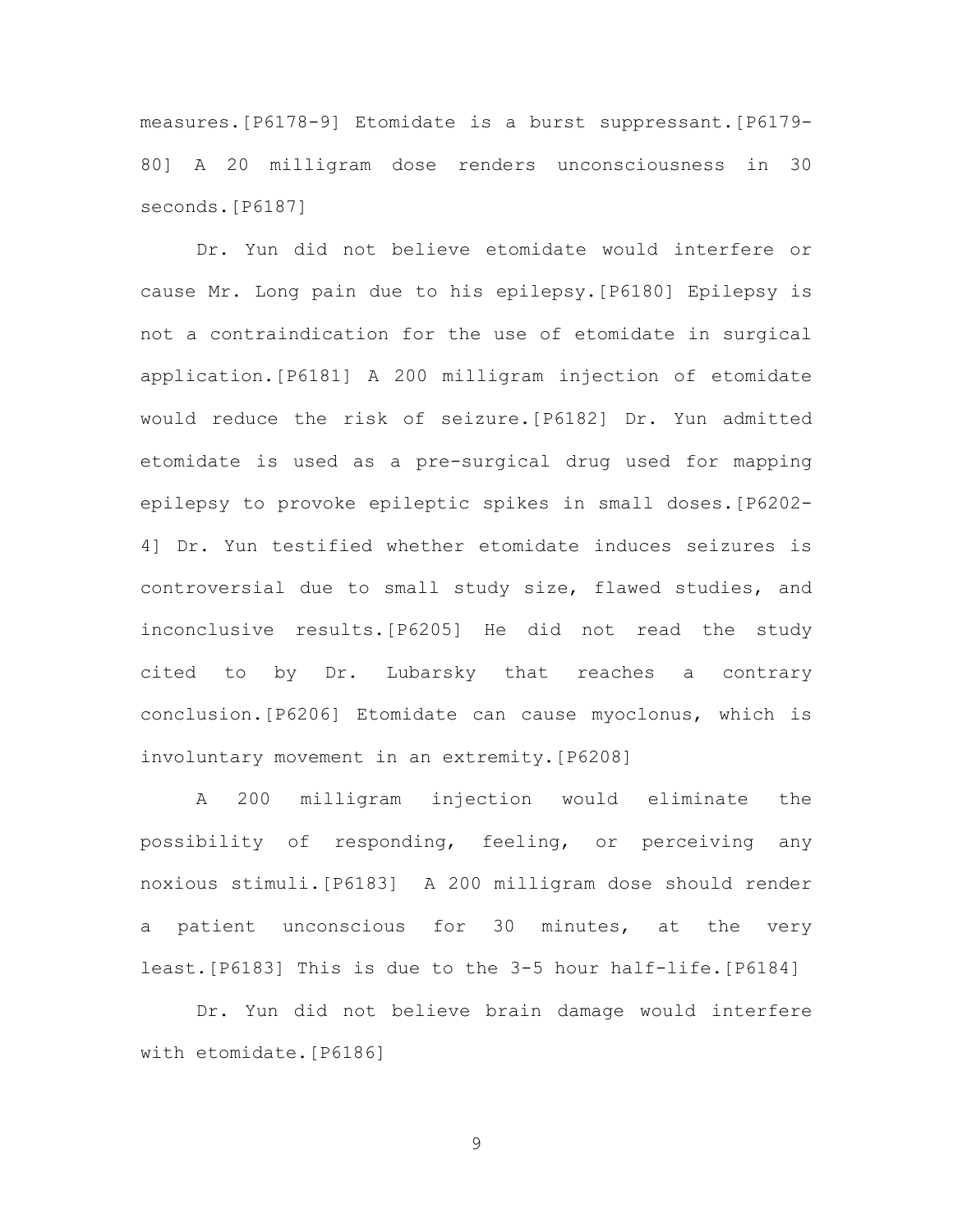Dr. Yun agreed it is important that the IV line in an execution be uncompromised.[P6215] A compromised line would interfere with the drugs working properly.[P6216]

Clinical pharmacists Silas Raymond is a licensed Florida pharmacist.[P6229] He works as a compounding pharmacist.[P6230] A compounding pharmacist, under the direction of a prescription from a doctor, will compound a medication specific to a patient.[P6237]

Dr. Raymond was familiar with pentobarbital and fentanyl.[P6238] Both are Class II substances.[P6239] A pharmacy with the appropriate license from the DEA can purchase both drugs.[P6239] Dr. Raymond can compound each drug.[P6240] A drug can be compounded when it is not available or on back-order.[P6241]

Dr. Raymond did not determine whether a manufacturer would sell pentobarbital or fentanyl for an execution.[P6243]

Stephen Whitfield testified he is a registered pharmacist with DOC.[P6261] The trial court prohibited Mr. Whitfield from answering defense counsel's questions about his involvement with the lethal injection protocol, present or past.[P6264] As part of his job he purchases drugs for DOC.[P6166] He can purchase Class II drugs.[P6266]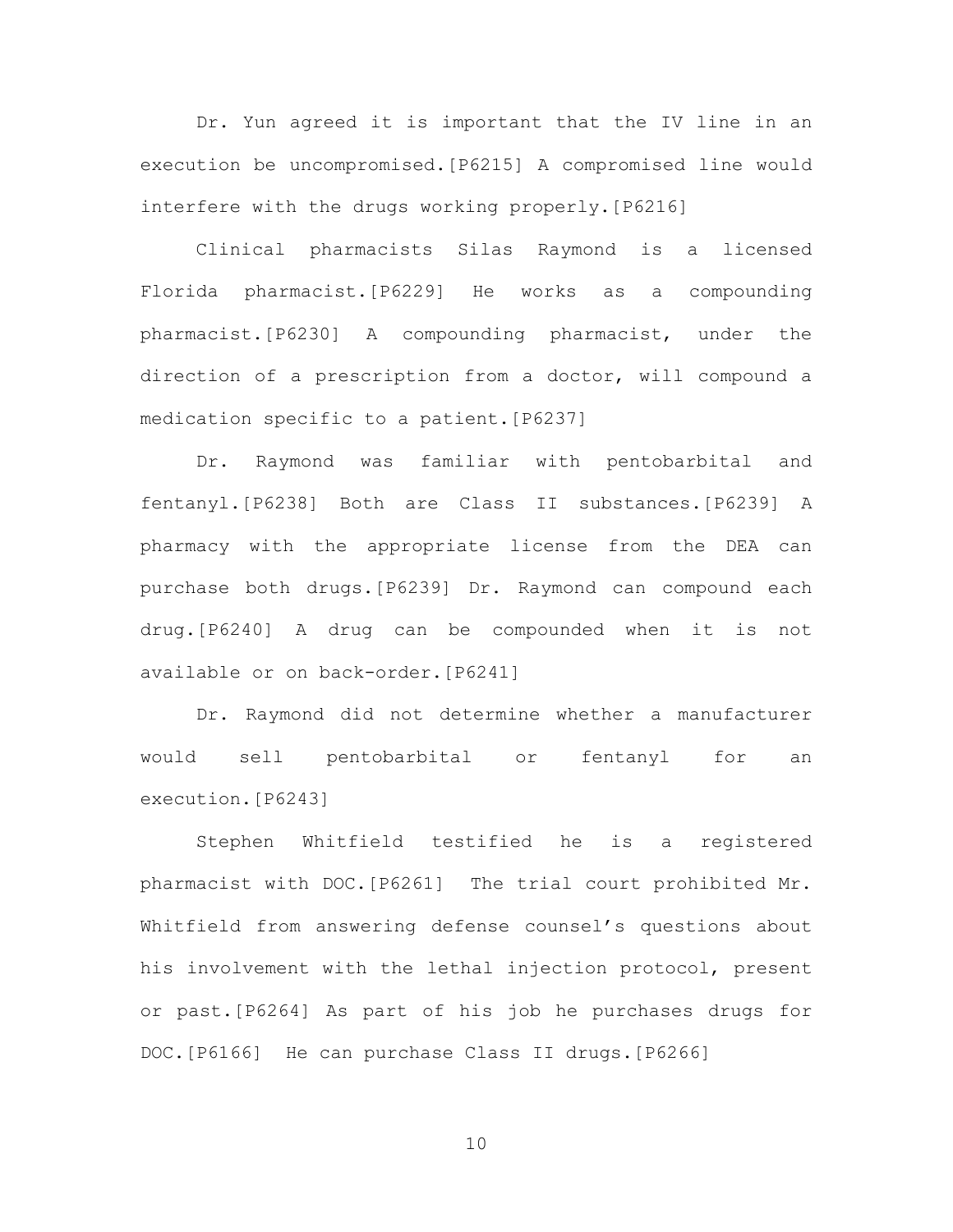Mr. Whitfield had no knowledge whether DOC had attempted to purchase pentobarbital or fentanyl during the time frame of this execution, but DOC is restricted by the manufacturer from purchasing pentobarbital.[P6270;2;3] Mr. Whitfield believed the purchase of fentanyl was also restricted.[P6274] Other states which use pentobarbital or fentanyl purchase it from a compounding pharmacy.[P6270; 6273] Mr. Whitfield was not aware of any attempt by DOC to purchase pentobarbital from a compounding pharmacy.[P6271] Mr. Whitfield did not know whether either of those drugs was readily available for purchase by DOC.[P6277-8] DOC has used drugs in executions despite objections from manufacturers.[P6285] Mr. Whitfield did not know why the State of Florida has not adopted a single drug lethal injection protocol.[P6271]

Dr. David Lubarsky testified he is currently employed by the University of California as vice chancellor for human health sciences and CEO of the UC Davis Health System.[P6295] He is an anesthesiologist.[P6295] Dr. Lubarsky reviewed Mr. Long's medical records, the execution protocol and scientific papers on etomidate.[P6302-3]

Dr. Lubarsky testified etomidate is a imidazole derivative which is a hypnotic or sedative drug.[P6306] It is an ultra-short acting anesthetic like thiopental, with a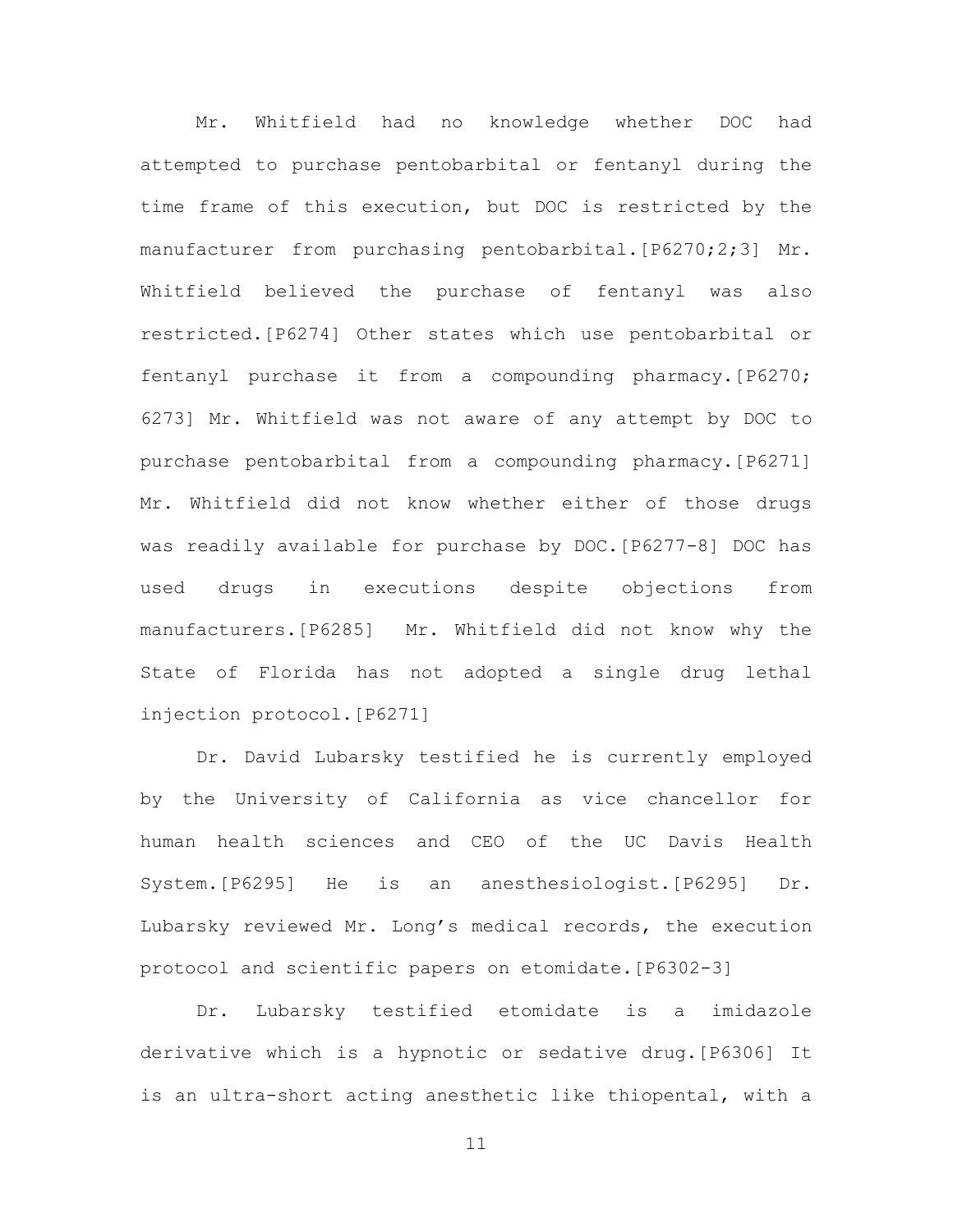half life of approximately 2.7 minutes and its effects terminate in somewhere between 4 and 8 minutes.[P6306] It has no analgesic properties, but is used medically for a very short period in order for a patient to tolerate something such as intubation. [P6330]

Almost everyone will experience pain upon injection with etomidate.[P6306] The smaller the vein, the greater the pain.[P6307] Etomidate will not increase pain in someone with epilepsy, but may unmask a seizure, which will in turn complicate the clinical picture of determining whether or not the etomidate has taken effect.[P6307]

Dr. Lubarsky testified there is a very large chance the amount of etomidate being utilized in the protocol will be insufficient to keep Mr. Long unconscious and insensate during the course of the execution.[P6309] The dose delivered during an execution has been shown to wear off in about eight minutes.[P6309] This is due to the interplay between pharmacodynamics and pharmcokinetics.[P6310-2] For someone such as Mr. Long, with a heightened state of arousal, four to five minutes would be the expected time before the drug wears off, even with the massive dose.[P6314] It will be difficult, if not impossible, to adequately perform a consciousness evaluation due to the possibility of a seizure with fine motor movements induced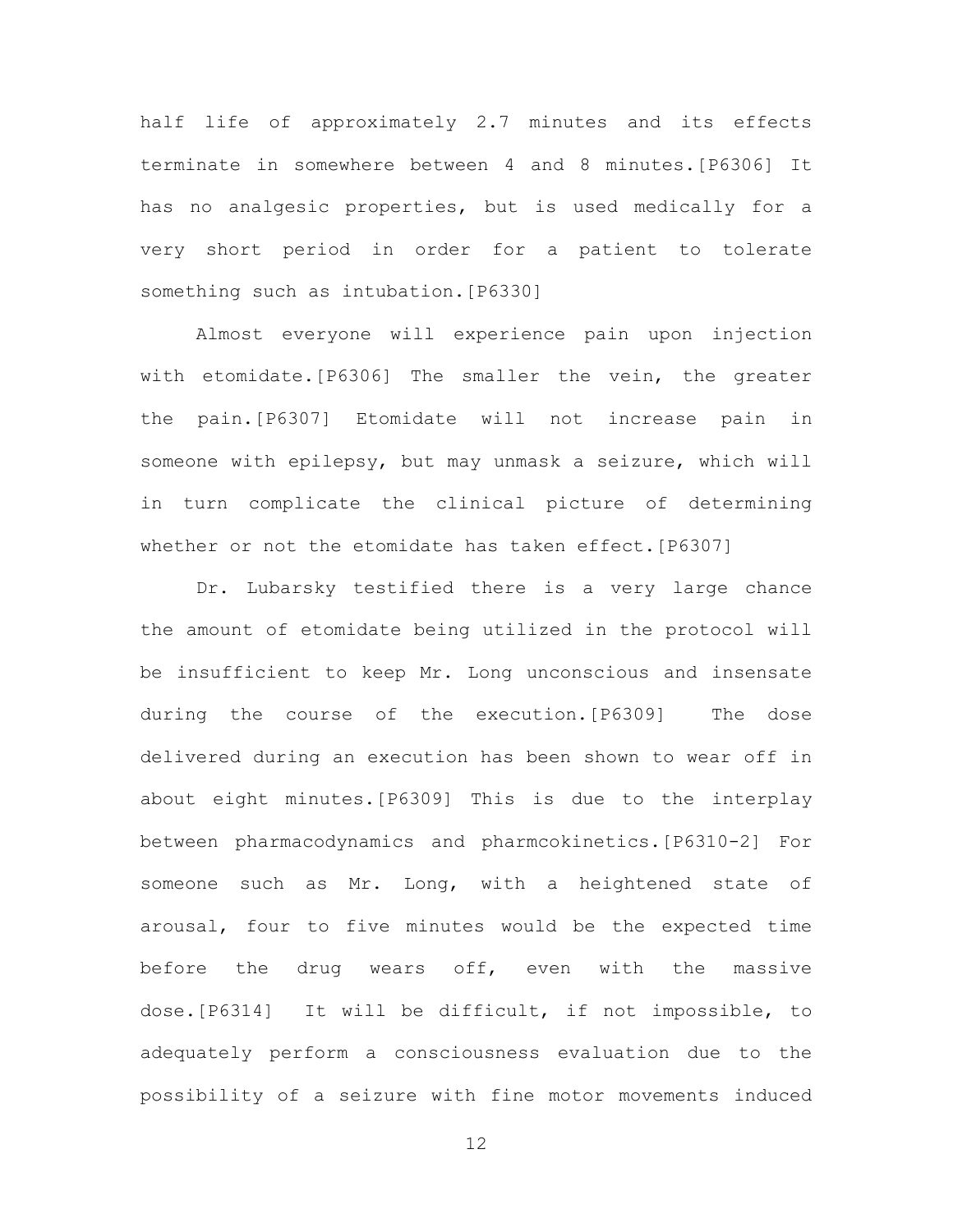by the etomidate.[P6314] Any prolongation of the process to determine whether or not Mr. Long is unconscious will result in an inadequate amount of anesthetic in the body when the rest of the execution is carried out.[P6314]

Myoclonus is one of the side effects of etomidate.[P6315] Myoclonus could be confused with a seizure, as the two would be very difficult to differentiate.[P6315] Myoclonus or a seizure carry the risk of dislodging the IV line.[P6316]

Etomidate is contraindicative as an anesthetic for people with epilepsy as it can induce seizures.[P6316] Etomidate has been known to induce seizures in therapeutic treatments.[P6317] Etomidate is used as a pre-surgical drug to locate temporal lobe epilepsy because it will induce cells to fire abnormal- when you want to provoke epileptic spikes.[P6317] Etomidate can even trigger seizures in nonepileptic patients.[P6318] A seizure could interfere with the integrity of the IV lines.[P6319]

Dr. Lubarsky testified there was no doubt in his mind that there is a marked chance, a very high chance, that the anesthetic delivered will be insufficient and not prevent pain and suffering for Mr. Long due to his medical condition and the drugs being used.[P6323]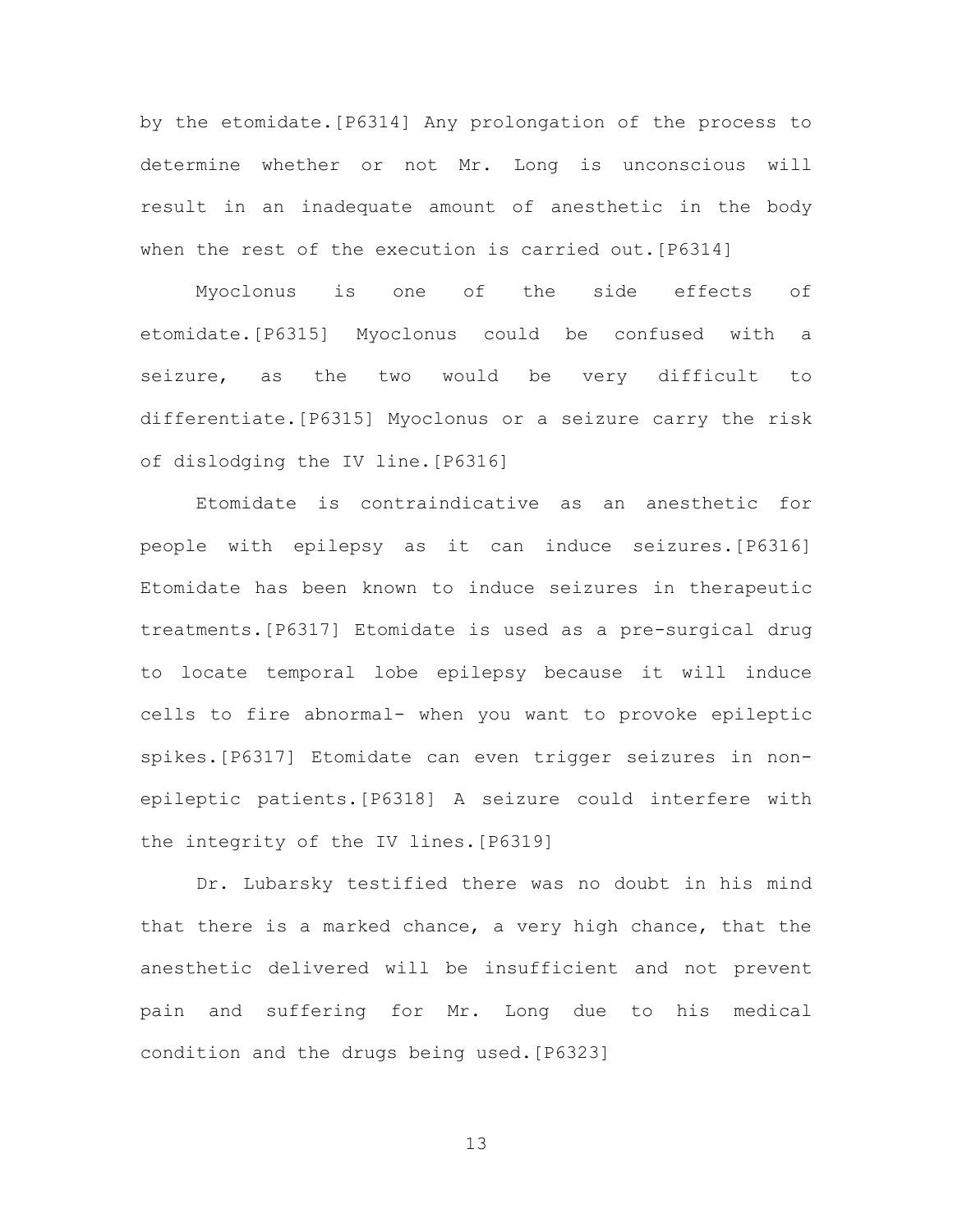Dr. Frank Wood, a neuroscientist with a specialty in neuroimaging, performed PET scans on Mr. Long in a Pasco county case.[P6343] In 1994 he testified as to the extent of Mr. Long's brain damage.[P6344] Dr. Wood was prohibited from testifying as to the extent of Mr. Long's brain damage at this hearing.[P6346] Mr. Long has hypo-metabolism in the left anterior medial temporal lobe.[P6348] Mr. Long has severe TBI.[P6349)

Seizures from temporal lobe epilepsy are not usually visible to the naked eye.[P6350] It would take a trained observer to identify a temporal lobe epileptic seizure.[P6351]

The statements contained in Dr. Lubarsky's affidavit regarding the Branch and Jimenez executions was proffered to the trial court.[P6354] Dr. Wood's 1994 testimony was marked as an exhibit for inclusion in the record.[P6355]

The State then called Dr. Daniel Buffington, a pharmacologist.[P6358] He testified etomidate can cause seizures in small doses, but that it suppresses seizures in higher doses.[P6365] The 200 milligram dose in the protocol is sufficient to render someone with epilepsy unconscious.[P6367] The use of diazepam would also reduce seizures, anxiety, and is an anti-myoclonic.[P6370]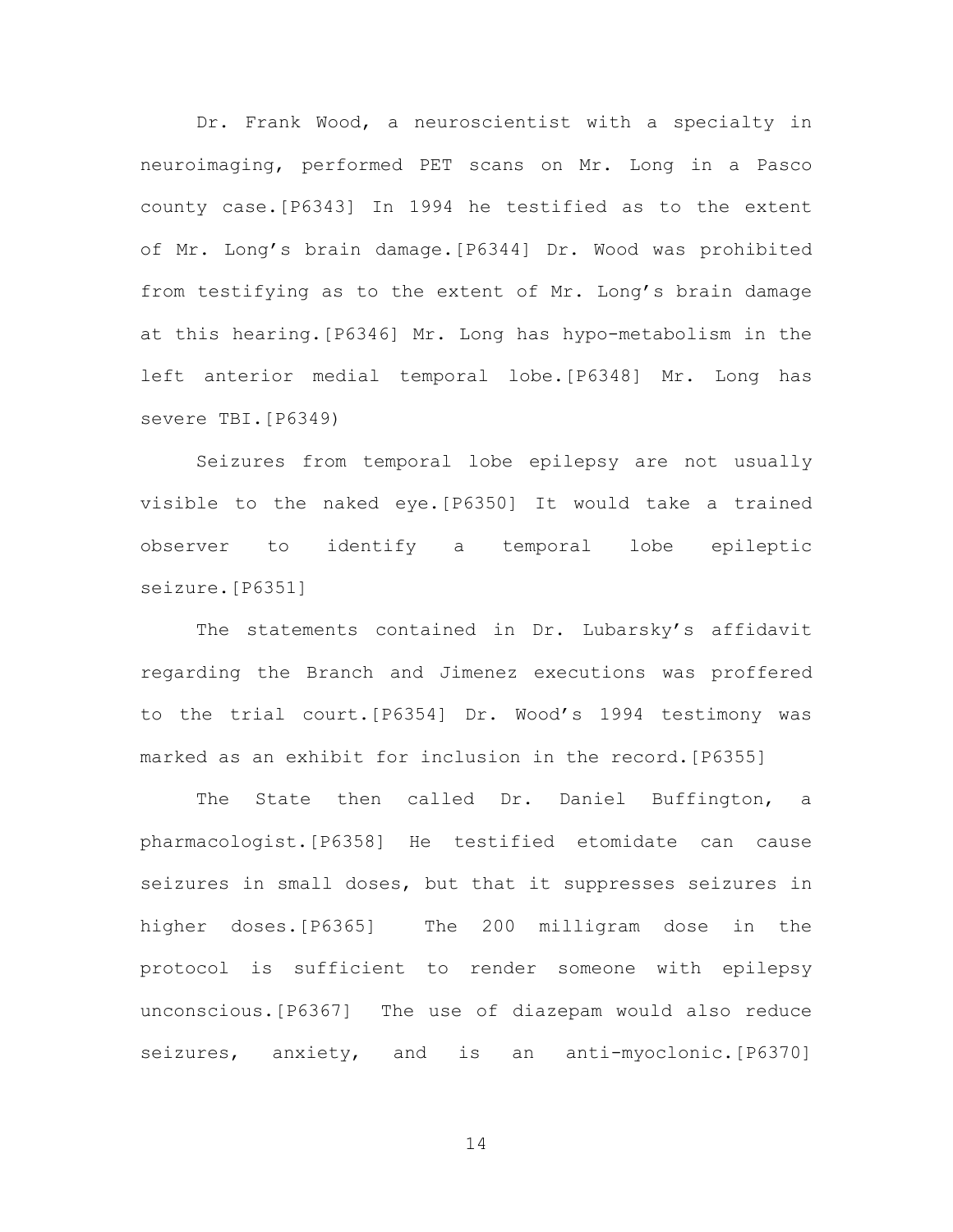Etomidate is preferred for brain damaged individuals.[P6372]

The trial court entered an order denying relief on May 6, 2019. As to Claim 1, the trial court denied relief finding Mr. Long had not sufficiently alleged any scientific advances that were not available to him or cite to any advanced technique available to him in the last year.[P5543] The trial court rejected new research studies and new opinions based on previous data as newly discovered evidence.[P5544] The trial court further found any new evidence of the type alleged by Mr. Long was unlikely to result in a reduced sentence.

As to Claim 2, the trial court found as to 2A, that the testimony of Dr. Yun was more credible than that of Dr. Lubarsky on the issue of whether the injection of etomidate would produce a sufficient level of unconsciousness for a period of at least 30 minutes and eliminate seizure activity.[P5556-7] The trial court also concluded Mr. Long failed to demonstrate etomidate is sure or very likely to cause him serious illness and needless suffering.[P5557] The trial court further found Mr. Long failed to meet his burden under the second prong because he did not establish pentobarbital or fentanyl are readily available to DOC or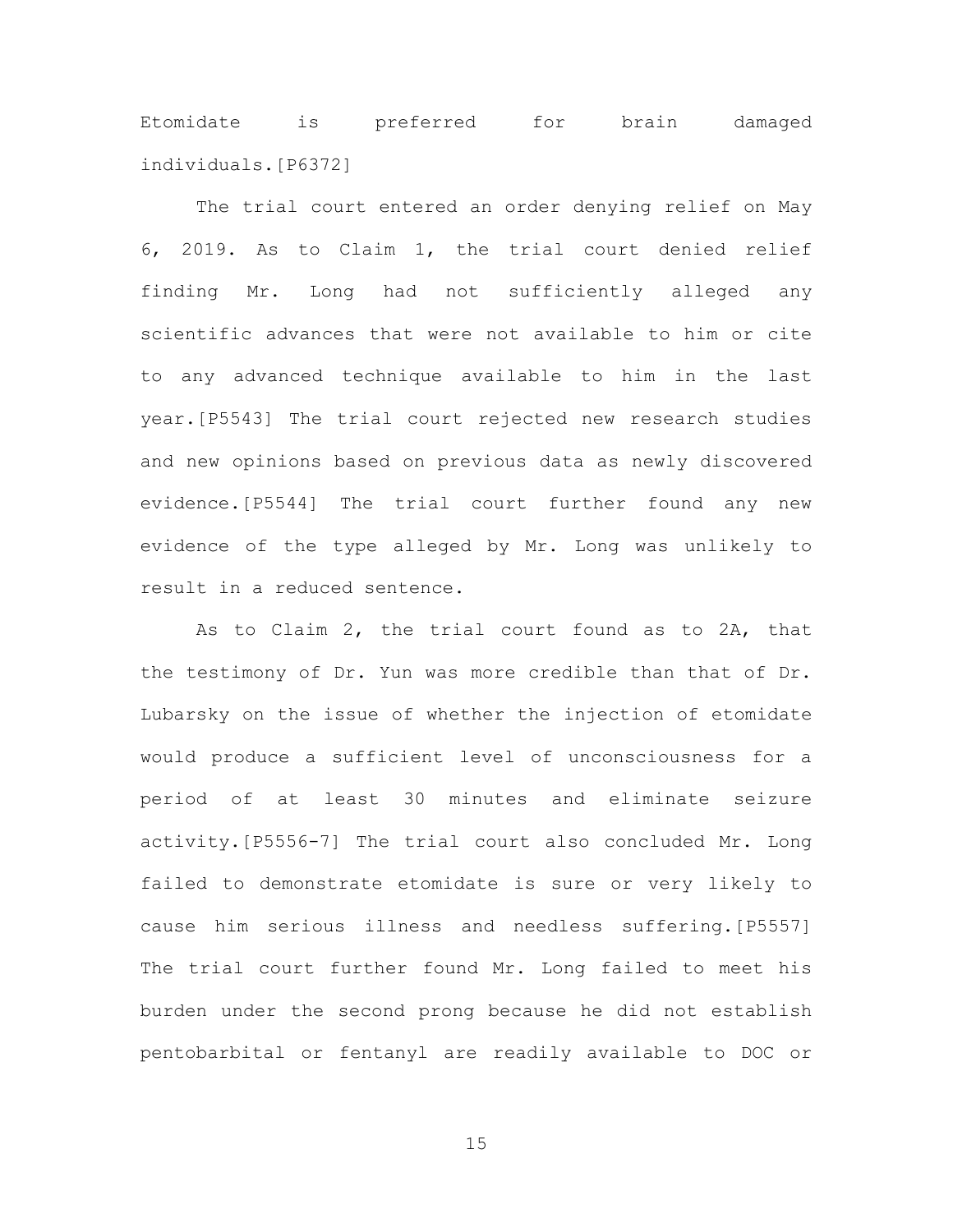that either of those drugs would entail a significantly less severe risk of pain.[P5557-8]

As to 2B and 2C, the trial court denied relief that the three drug protocol and the use of etomidate are not cruel and unusual punishment, relying on this Court's prior opinions upholding the protocol.[P5559]

As to Claim 3, the trial court rejected Mr. Long's *Lackey* claims based on this Court's rejection of these claims. [P5560] As to Claim 4, the trial court found Mr. Long's *Hurst* claim to be untimely, successive, and procedurally barred.[P5561] As to Claim 5, found DOC's policies regarding defense execution witnesses did not violate Mr. Long's constitutional rights and the denial of access to a phone during the execution for Mr. Long's attorney did not violate the Sixth or Eighth Amendments.[P5563] As to Claim 6, the trial court denied relief on Mr. Long's claim he was exempt from execution due to severe brain damage because the claim was procedurally barred and had been previously rejected by this Court.[P5564]

Mr. Long timely filed his appeal.

# SUMMARY OF THE ARGUMENT

Issue I: The trial court erred by not conducting an evidentiary hearing and summarily denying Mr. Long's claim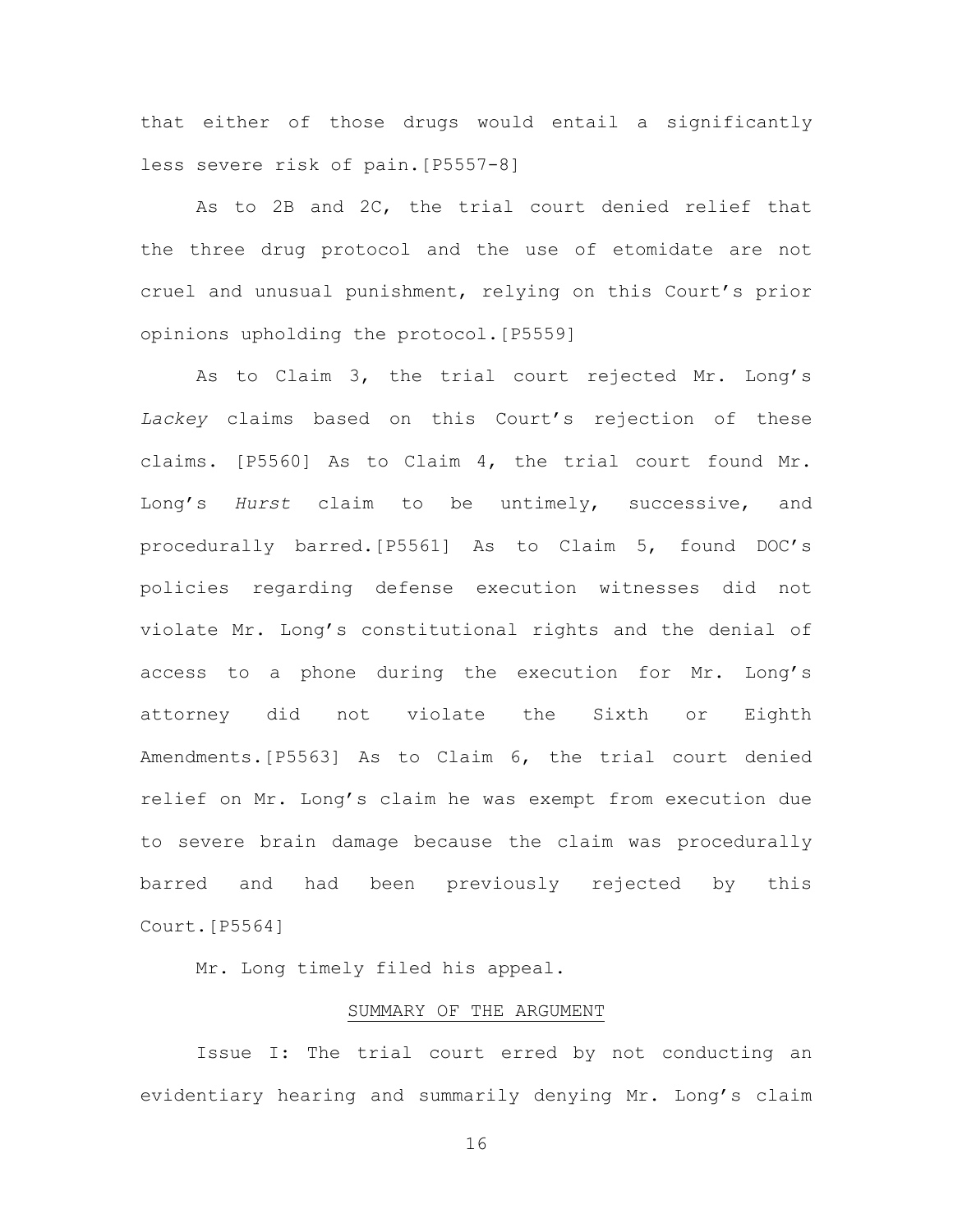he is entitled to a new penalty phase based on newly discovered evidence in neuroimaging and neuroscience. There is a reasonable probability a new jury would not unanimously recommend a death sentence if this evidence was presented at a new penalty phase.

Issue II: Mr. Long's execution should not proceed because the anticipated effects of etomidate on him, due to his unique medical conditions, violate the Eighth Amendment. Florida's current three drug protocol violates the Eighth Amendment where there are other methods of execution that lessen the substantial risk of undue suffering. The use of the Etomidate Protocol violates the Eighth Amendment and the trial court should have conducted an evidentiary hearing on Mr. Long's general challenge to it.

Issue III: Because of the inordinate length of time Mr. Long has spent in solitary confinement on death row, adding his execution to that punishment constitutes cruel and unusual punishment which violates the Eighth and Fourteenth Amendments to the United States Constitution, and the trial court erred in summarily denying this claim without an evidentiary hearing.

Issue IV: The denial of *Hurst* relief to Mr. Long violates the Eighth Amendment ban on arbitrary and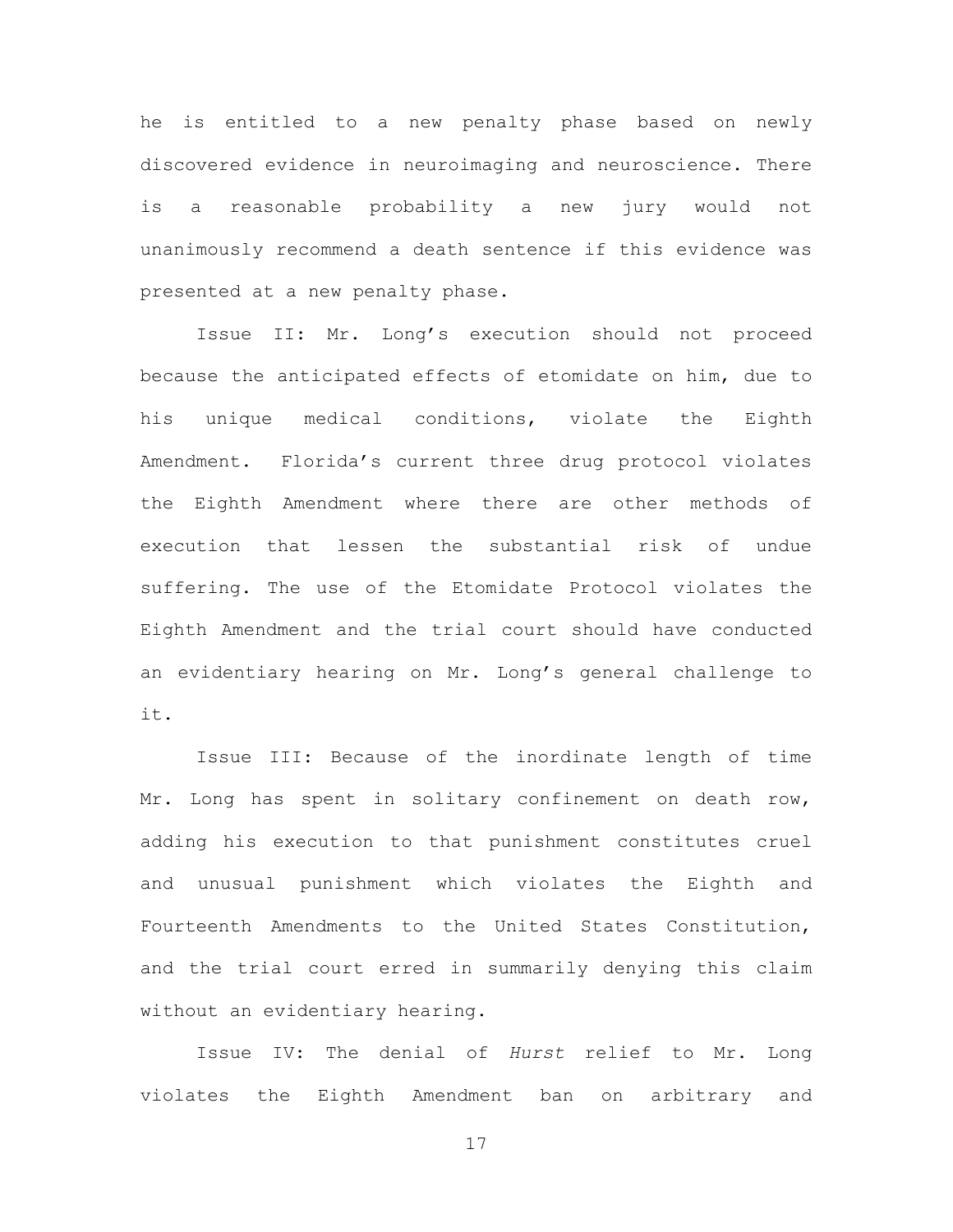unreasonable punishment where the Court's retroactivity cut-off has resulted in continuing unconstitutional denials of relief and violates the Fourteenth Amendment's guarantee of equal protection and due process.

Issue V: The undue restrictions by the Department of Corrections on Mr. Long's designated legal witness, coupled with the denial of his request for a second witness violates his right to due process under the Fourteenth Amendment.

Issue VI: The Eighth Amendment bars the execution of those with severe mental illness under the evolving standards of decency analysis.

Issue VII: The denial of Mr. Long's public records requests to the medical examiner, Florida Department of Law Enforcement, and the Department of Corrections violate due process and Equal Protection.

### STANDARD OF REVIEW

The claims presented in this appeal are constitutional in nature and involve mixed questions of law and fact. Claims summarily denied without a hearing require Mr. Long's factual allegations to be taken as true by this Court when reviewing the trial court's rulings *de novo*. *Peedee v. State*, 748 So.2d 253, 257 (Fla. 1999).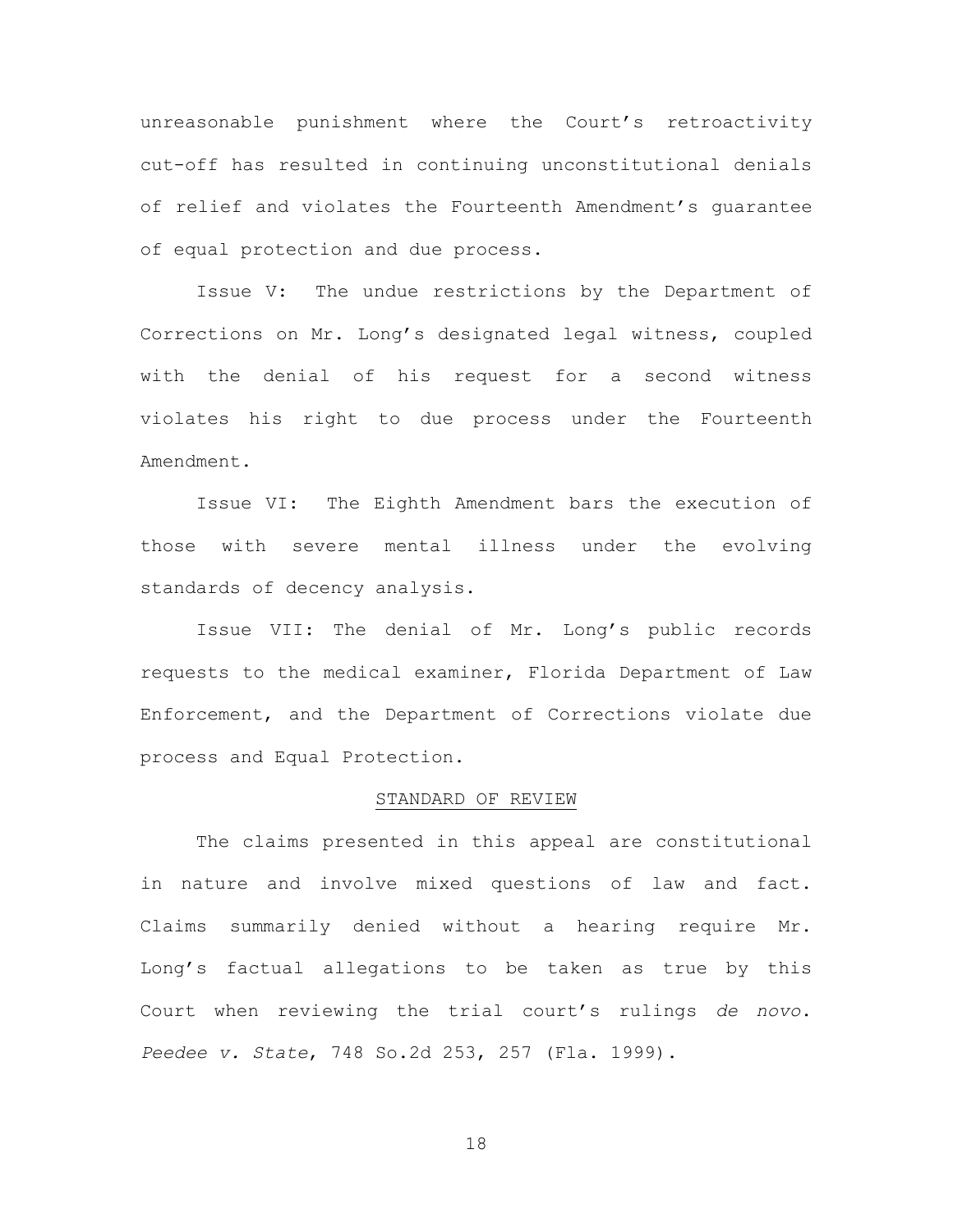IN reviewing postconviction claims after an evidentiary hearing, the appellate court accepts the factual findings of the trial court provided they are supported by competent, substantial evidence and reviews the trial court's application of the law to the facts *de novo*. *Douglas v. State*, 141 So.3d 107 (Fla. 2012).

### ARGUMENT

#### ISSUE I

 THE TRIAL COURT'S SUMMARY DENIAL OF MR. LONG'S CLAIM THAT SCIENTIFIC ADVANCES IN THE ASSESSMENT, QUANTIFICATION AND CONSQUENCES OF BRAIN INJURY AND BRAIN DAMAGE SUFFERED BY MR. LONG CONSTITUTE NEWLY DISCOVERED EVIDENCE ENTITLING HIM TO A NEW PENALTY PHASE WAS ERROR.

The Death Warrant in Mr. Long's case was signed on April 23, 2019. Mr. Long was sentenced to death on July 21, 1989. The sentencing proceeding resulting in this death sentence occurred almost thirty years ago- from June 26-29, 1989. The study of the brain, and, in particular, scientific and neurologic advances directly relevant to Mr. Long's brain damage and adolescent development since 1989 render the previous penalty phase unconstitutional. These scientific advances constitute newly discovered evidence entitling Mr. Long to a new penalty phase.

Although scientific evidence relevant to Mr. Long's mental health and brain function were presented in 1989, compelling and significant advances in the areas of brain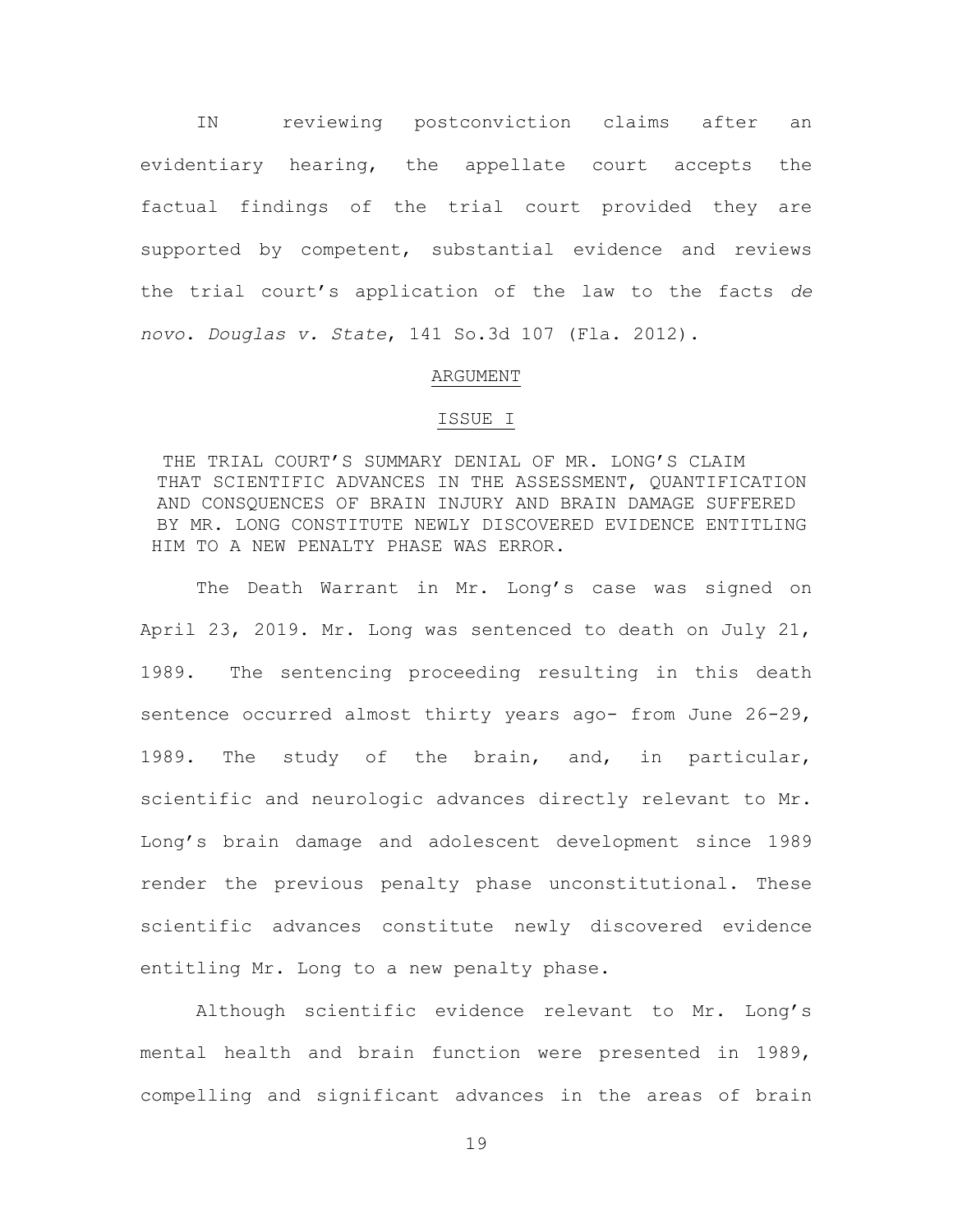damage, the testing for brain damage, the relationship between brain damage and behavior, juvenile brain development, and the significance of brain trauma to the developing juvenile brain have emerged along with the development of the Adverse Childhood Experiences (ACES) evaluation, all of which were unavailable in 1989.

The trial court's summary denial of this claim was error. A postconviction movant is entitled to an evidentiary hearing when he presents a facially sufficient claim that requires a factual determination. *Troy v. State*, 57 So.3d 828, 833(Fla. 2011). To the extent there is any question about whether or not the movant has made a facially sufficient claim requiring a factual determination, the trial court must presume that an evidentiary hearing is required. *Id*. The trial court may only deny a claim without a hearing when it is legally insufficient, procedurally barred or refuted by the record. The motion and attachments supporting Claim 1 satisfied this requirement.

Mr. Long made a facially sufficient claim. The new scientific advances in neuro-imaging coupled with advances in the identification of TBI and CTE would refute the State's arguments in 1989, shed new light on the severity of Mr. Long's deficits, and provide new information of the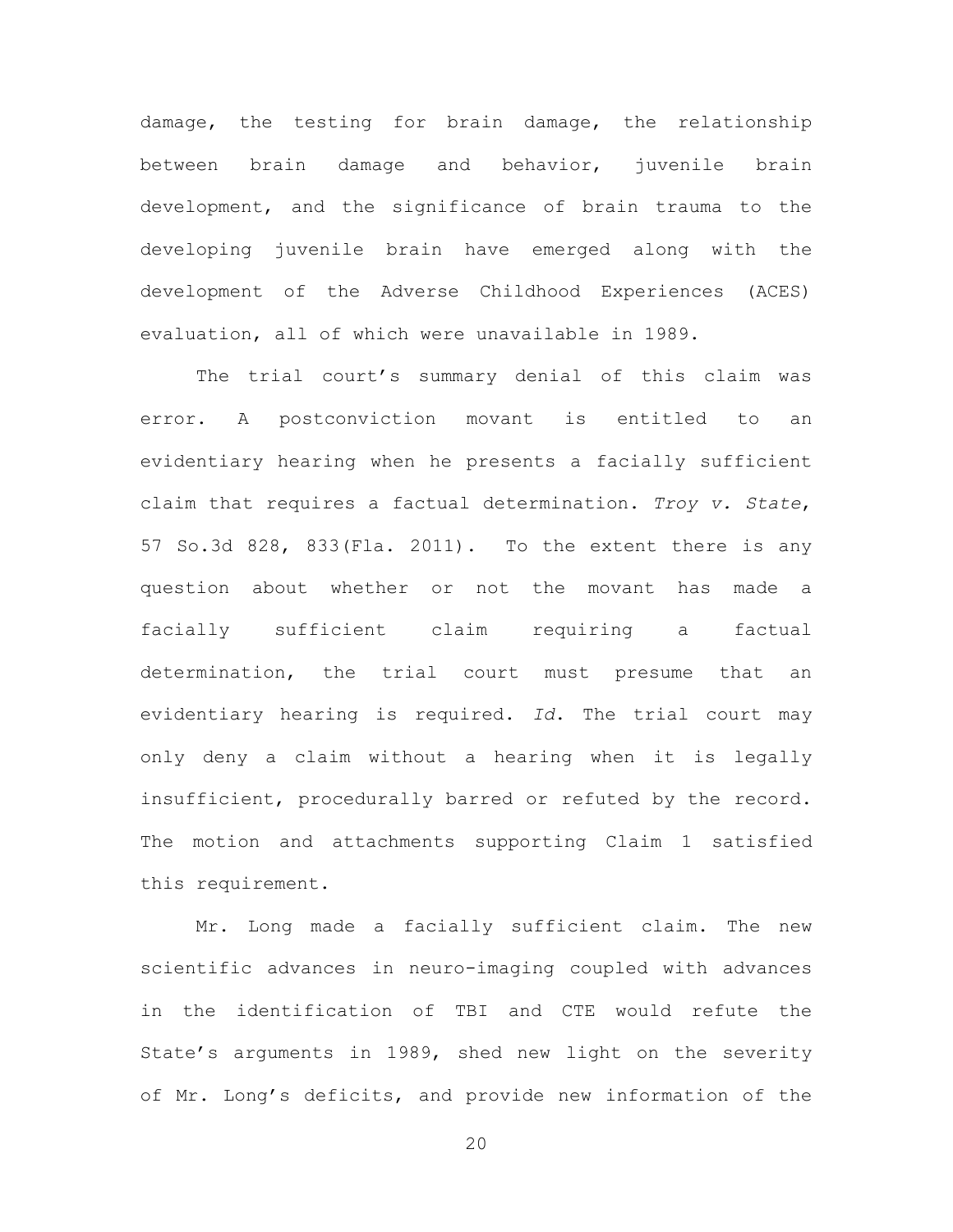nexus between Mr. Long's deficits and the offenses. Mr. Long established the necessary baseline for an evidentiary hearing on this claim. To uphold the denial of an evidentiary hearing, the record must conclusively demonstrate the movant is not entitled to relief. *Hutchinson v. State*, 17 So.3d 696, 700 (Fla. 2009). In this case, the summary denial should be reversed and this case remanded for an evidentiary hearing after Mr. Long has had sufficient time to prepare.

Mr. Long has established that developments in neuroscience and neuroimaging, particularly the NeuroQuant imaging in December 2018 and the test for CTE, available for the first time in April 2018, as well as new developments related to TBI, its effect on the juvenile brain, and the nexus between Mr. Long's brain damage and mitigation qualify as newly discovered evidence. Mr. Long has brought his claim within one year of these developments as required by Fla. R. Crim. P. 3.851.

In order to constitute newly discovered evidence the evidence must not have been known to the party, defense counsel, or the court at the time of trial and it must appear that the defendant or counsel could not have known of it by the use of due diligence. *Marek v. State*, 14 So.3d 985, 990 (Fla. 2009). In order to obtain a new penalty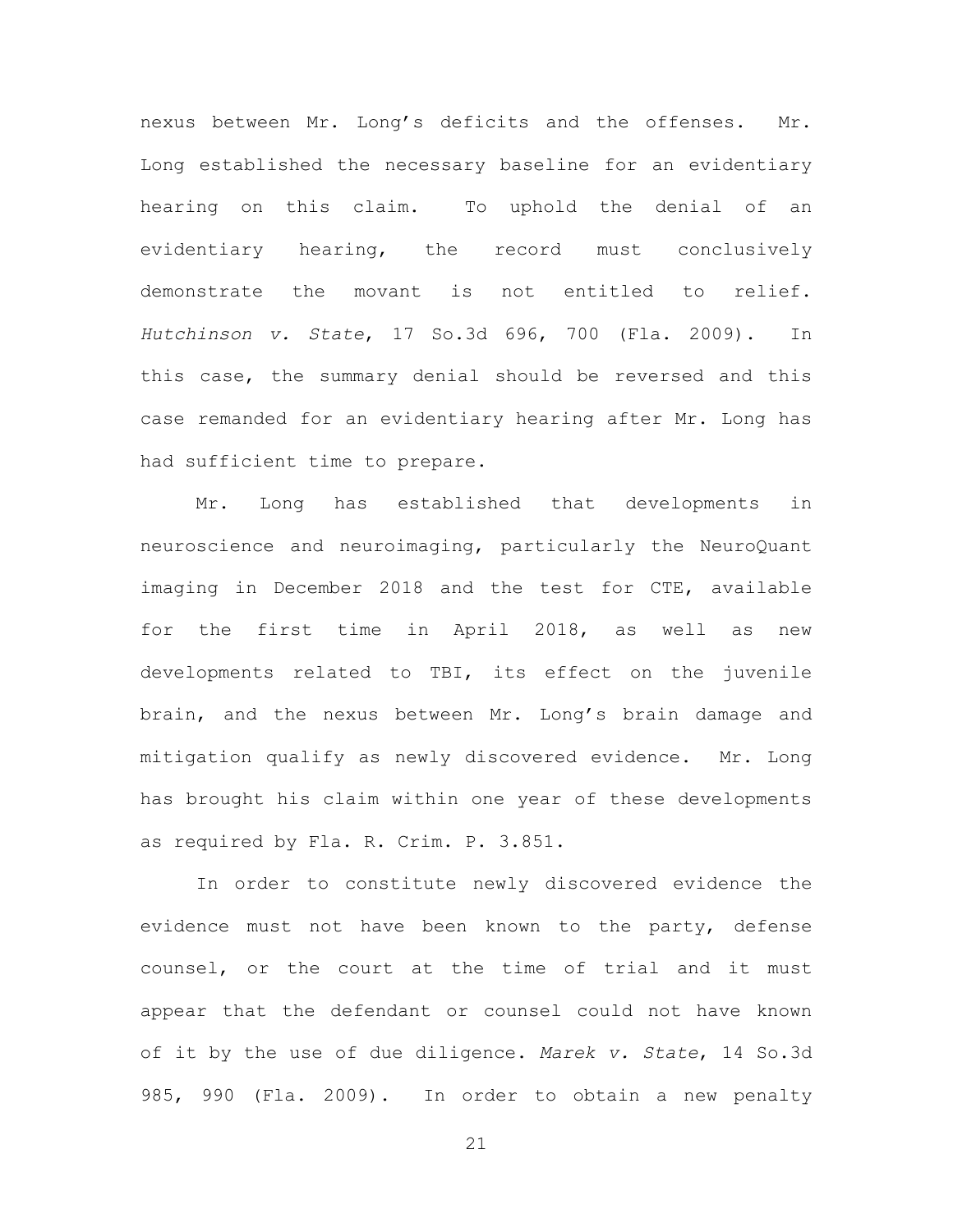phase the newly discovered evidence must be such that it would probably result in a life sentence. *See Williamson v. State*, 961 So.2d 229, 237 (Fla. 2007). Advances in science, including medical studies, reports, articles and advances in testing and diagnostics can be considered newly discovered evidence. *See Hildwin v. State*, 951 So.2d 784, 788-89 (Fla. 2006); *Henry v. State*, 125 So.3d 745, 750- 51(Fla. 2013)(leaving open possibility that scientific articles based on new data and scientific information as opposed to a compilation of "previously existing" data may constitute newly discovered evidence); *Clark v. State*, 995 So.2d 1112, 1113 (Fla. 2d DCA 2008). In this case, the development of new technologies related to the diagnosis and effect of traumatic brain injury [TBI] and the diagnosis of CTE and related matters are newly discovered evidence entitling Mr. Long to a new penalty phase.

The State argued this claim should be denied as untimely.[P6037-9] In response to questioning by the trial court on the question of timeliness, defense counsel stated the NeuroQuant imaging did not become available until December 2108 and a new test to diagnose CTE prior to death had only become available earlier in April 2019, thus well within the one-year time period for raising newly discovered evidence claims.[P6040-3] Mr. Long has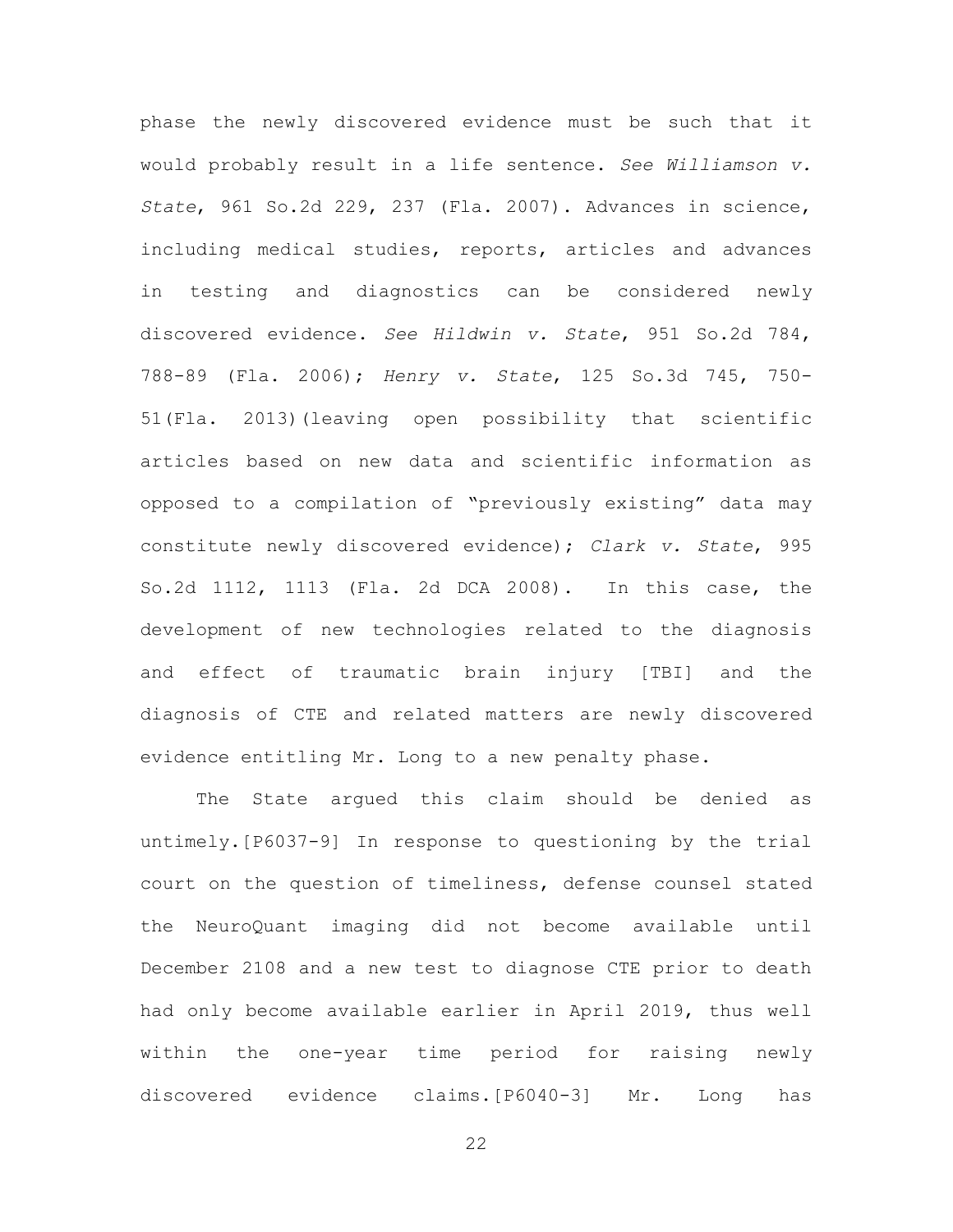diligently been pursuing this claim at the time the warrant was signed by making requests for his medical records, a pre-requisite for testing, but DOC has not complied with the requests and/or has not provided all the records. Thus, there is no procedural bar to support summary denial.

Nor does the record refute Mr. Long's claim. As this Court's prior opinions have outlined, Mr. Long presented mental health testimony during the 1989 penalty phase. However, the State aggressively challenged the mental health testimony, attacking the science and diagnostic tools on which it was based.

During the penalty phase in 1989 testimony was presented by Dr. John Money about Mr. Long's head injury he sustained in a motorcycle accident at age 20. [Attachment 2 to postconviction motion P488-90] Evidence was presented Mr. Long was injured on the left side of his face and head and he was rendered unconscious. Expert testimony in 1989 identified the primary long-term damage to Mr. Long in terms of physical injury to the retina, the left facial nerve, damage to the left inner ear, and brain damage.

The defense questioned Dr. Money about the effect of the head injuries on Mr. Long's behavior. During crossexamination by the State, the prosecutor emphasized that the "study of the effect of the brain on human behavior is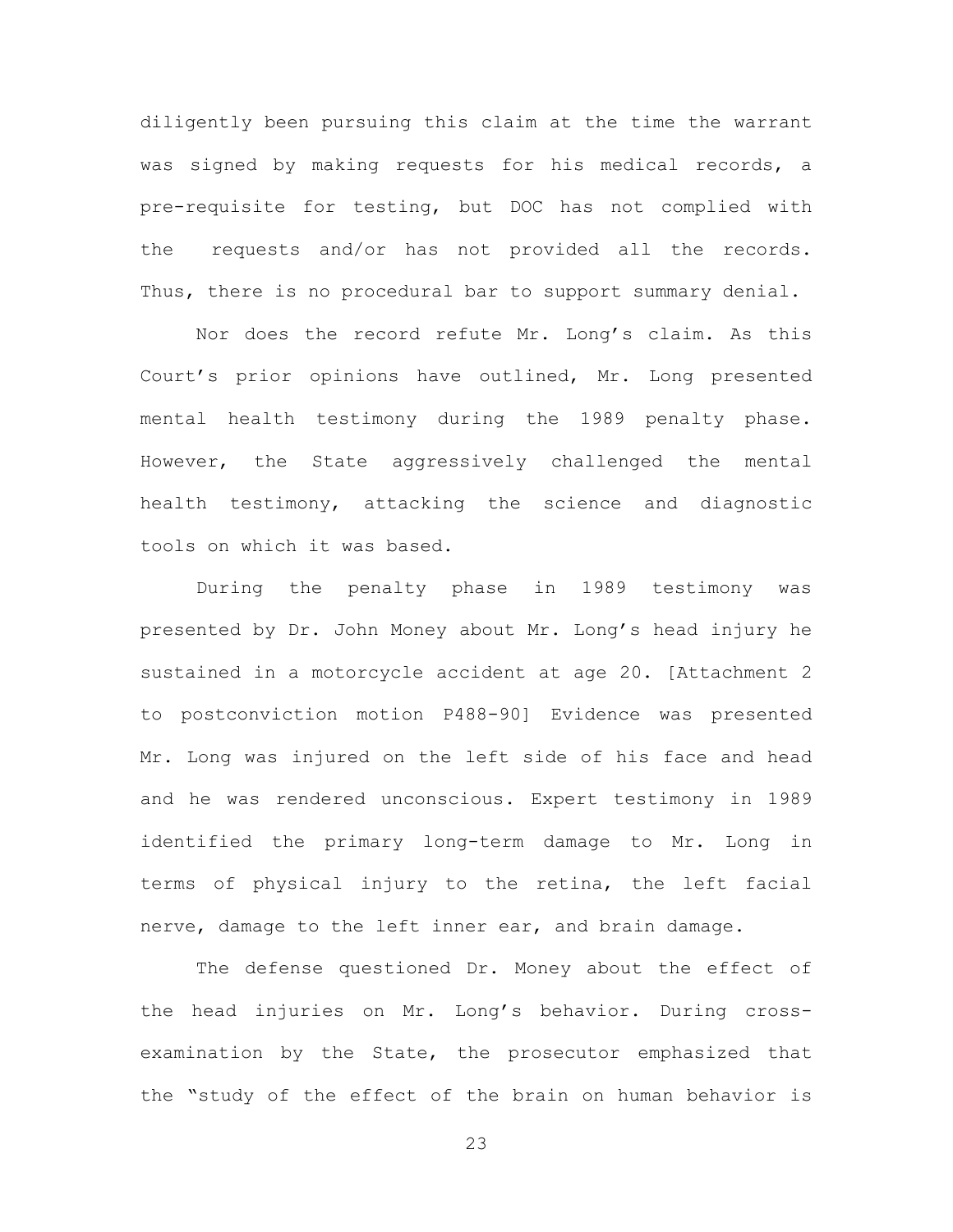an inexact science." and there was not, and might never be, answers to how the brain affects human behavior.[Attachment 3 to postconviction motion, p.571-72] Dr. Money admitted the science was not exact, it was unknown whether more answers would be provided about the effect of the brain on human behavior in the future, and that "the explanation for the entire cause of the disease is the one that requires still a lot more research work."[Attachment 3 to postconviction motion, p.572] When asked by the prosecutor if there would be an answer in the "next century… as to why Bobby Joe Long killed and why he raped", Dr. Money responded he did not think that could be done scientifically between 1989 and 2000, but "with science, you never know." [Attachment 4 to postconviction motion, p.586]

Dr. Robert Berland also testified as a defense expert in 1989. During cross-examination by the State, Dr. Berland testified he administered the MMPI because, at that time, it was the "most objective, the most robust, the best" diagnostic tool.[Attachment 5 to postconviction motion, p.677] Again, the prosecutor focused on the probability that "down the road other tests might be developed that are better than the MMPI?". Dr. Berland admitted this was possible, agreeing that if better tests were developed he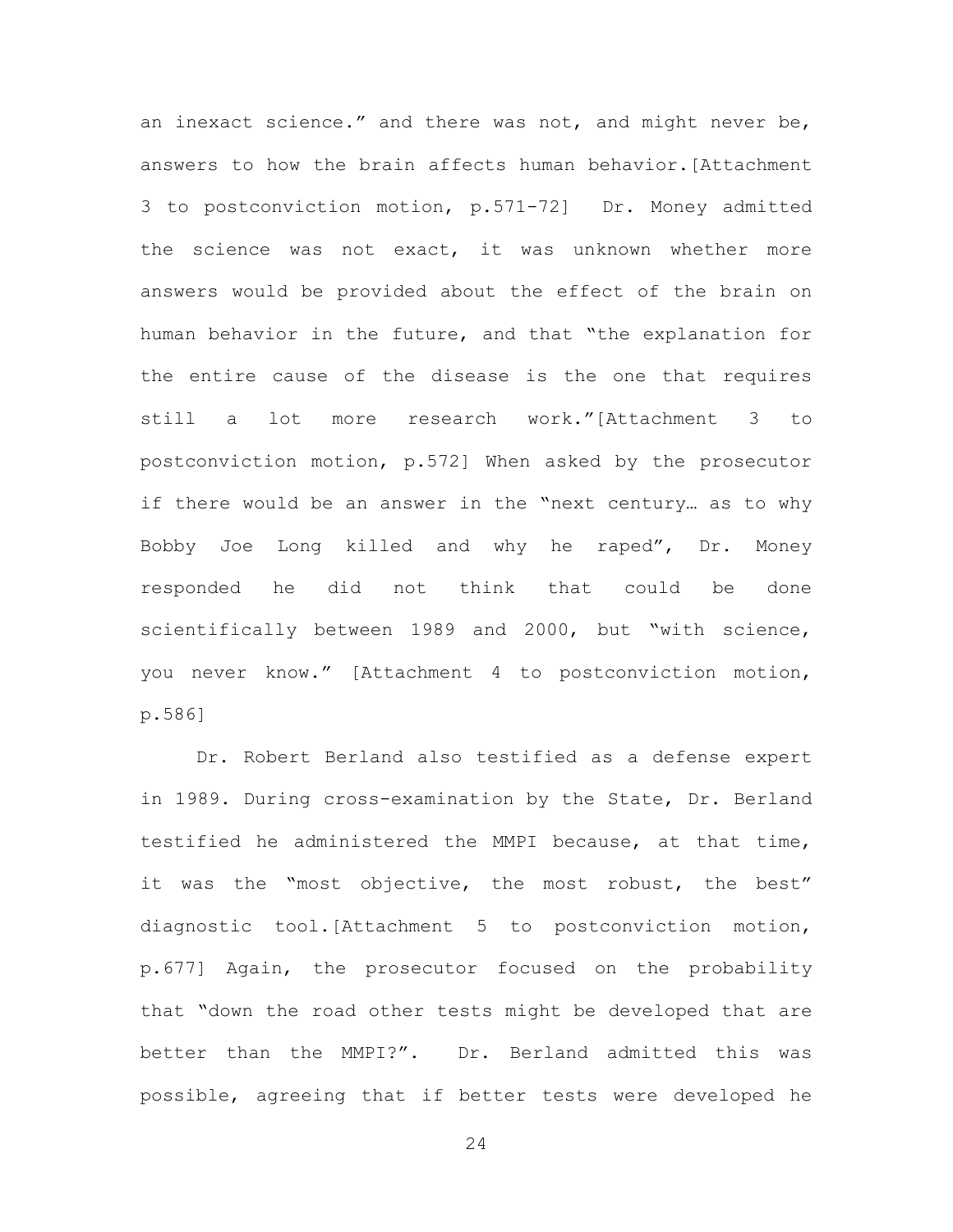would discard the results of the MMPI that formed the basis of his testimony. The prosecutor emphasized the study of the mind is "a continuous process" and that "… we certainly do not have all the answers to how the brain affects human behavior?".[Attachment 5 to postconviction motion, p.678] The prosecutor invited the jury to disregard mitigation stemming from Mr. Long's brain damage because the science was incomplete and subject to revision or rejection in the future. The prosecutor denigrated Mr. Long's brain damage claim by emphasizing the limits of science and diagnostic tools available in 1989.

In his motion Mr. Long outlined the advances in both neuroimaging and significant advances in neuroscience in understanding and identifying the multitude of consequences that result from TBI, the likelihood Mr. Long has CTE, the relationship between brain damage and behavior, juvenile brain development and the significance of sustained or repeated brain trauma on the juvenile brain, and the development of the ACES scale. Because the trial court summarily denied Mr. Long's claim, the factual allegations therein must be accepted as true. The factual basis for the claim as set forth in the motion and attachments is summarized below: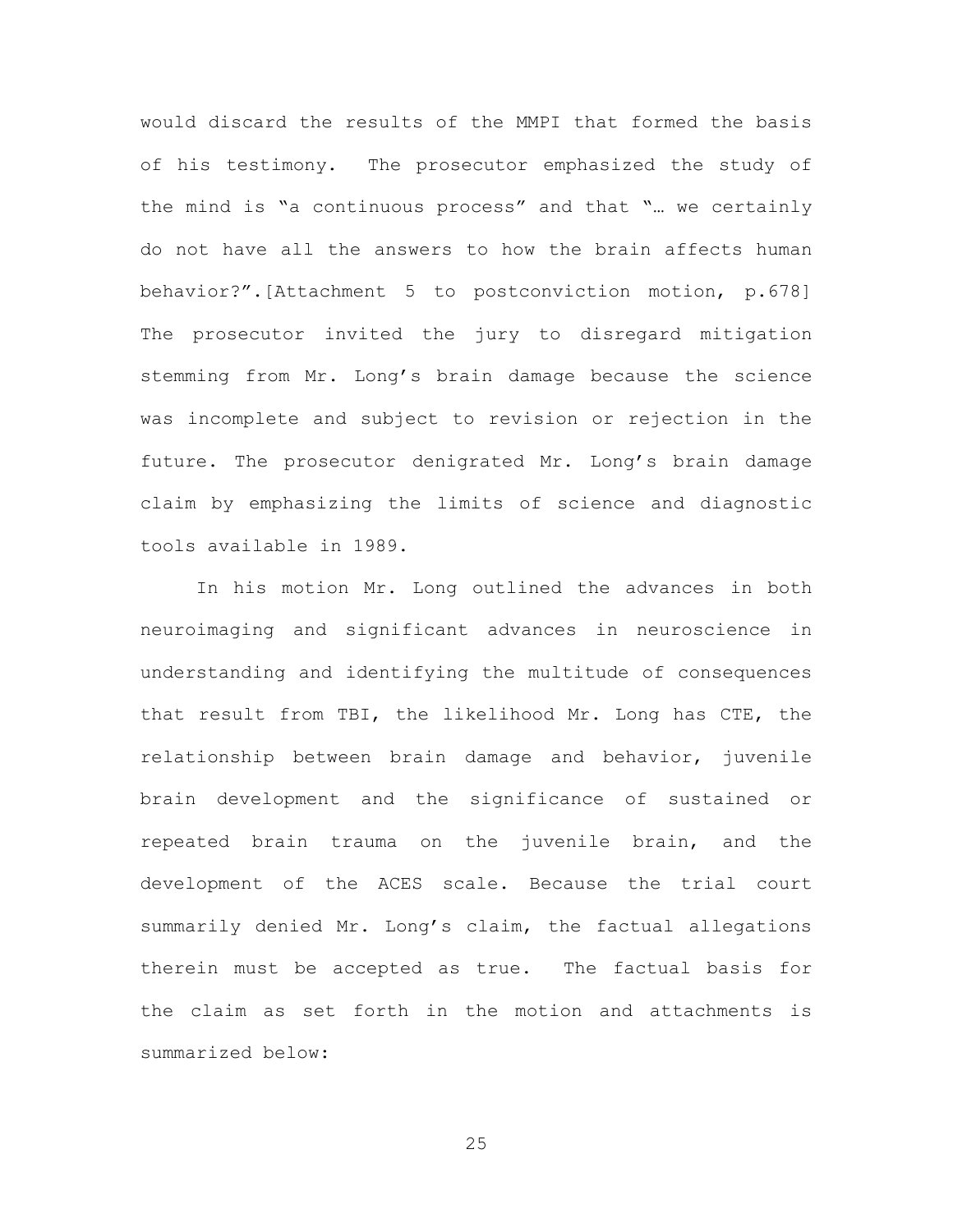Magnetoencephalography, specialized PET scans, and far superior imaging clarity to quantify brain damage/injuries, assessment of chronic traumatic encephalopathy, and the use of new technologies to understand the consequences that result from TBI, testing regarding TBI, the relationship between brain damage and behavior, juvenile brain development, and the significance of brain trauma to the developing brain as well as the development of the Adverse Childhood Experiences (ACES) diagnostic tool constituted newly discovered evidence.[Motion, P438-9] Mr. Long did not rely solely on articles and studies. He attached the affidavits of Dr. Erin Bigler, a neuropsychologist specializing in brain injury and neuroimaging and how brain injury alters behavior [Attachment 6 of postconviction motion P500-640]; Dr. Ronald Savage, a specialist in TBI, with an emphasis in how TBI affects the juvenile and pediatric brain [Attachment 7 of postconviction motion P642-672]; the declaration of Dr. Laurence Steinberg, a developmental psychologist specializing in adolescence development ages 10-20 with extensive experience in the treatment of juveniles under the law [Attachment 8 of postconviction motion P674-756]; the affidavit of Dr. Frank Wood, a psychologist and professor emeritus of neurology at Wake Forest University School of Medicine, who performed a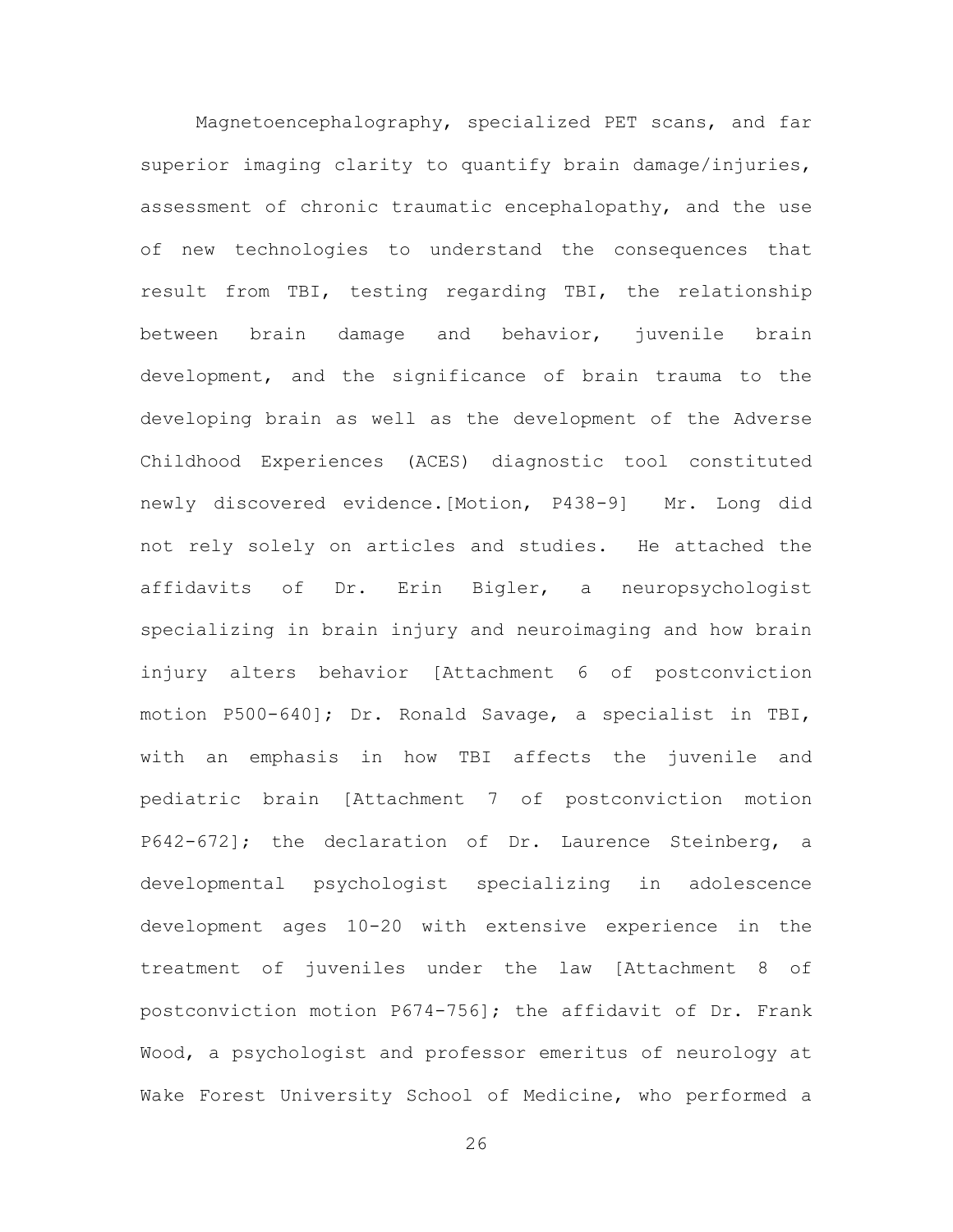PET scan on Mr. Long [Attachment 9 of postconviction motion P758-770; the affidavit of Dr. James McGovern, a clinical neuropsychologist with experience in the areas of brain/behavior relationships and ACES evaluation protocol. [Attachment 10 of postconviction motion P772-780]. The experts, in their affidavit or declaration, outlined the newly discovered evidence applicable to Mr. Long as follows:

Dr. Bigler, using data obtained from Mr. Long's medical and clinical records, reviewed the 1974 motorcycle accident Mr. Long suffered at age 20. Mr. Long was unconscious for at least two hours and suffered severe trauma to the left side of his head. According to Dr. Bigler, this injury using current diagnostic criteria, would be classified as a severe TBI [traumatic brain injury] and not the "concussion" it was diagnosed as in 1974. The diagnosis of a severe TBI is buttressed by a VA assessment of Mr. Long, which would demonstrate permanent neurological findings of a severe TBI which caused structural damage to the brain. Further buttressing this new diagnosis are observations from Dr. Dorothy Lewis in 1986, that Mr. Long's hypersexualized behavior first became evident while he was still in casts after this injury.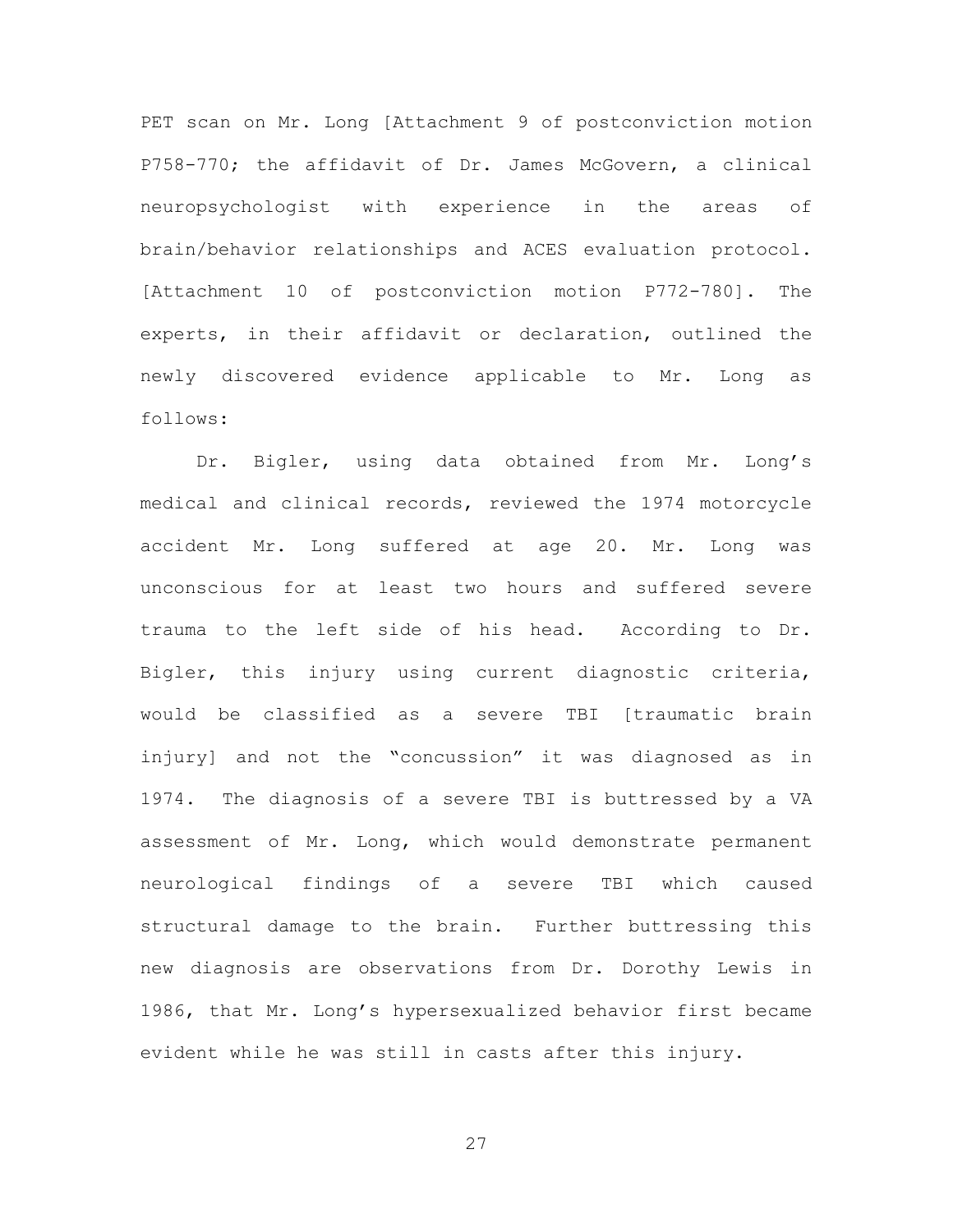According to Dr. Bigler, what had been guesswork in 1989 to try to determine whether Mr. Long's brain was damaged, would be straightforward today with the advances in technology. The PET scans done by Dr. Wood are of poor quality and not interpretable, although a graph prepared depicted a very deviant value for Mr. Long in the region of the amygdala, however many questions remained in 1989. Dr. Bigler maintained that with the use of technology today, that did not exist in 1989, it is possible to verify the presence of pathology, obtain higher magnetic field strength, and utilize post-processing methods to answer the questions in this case that could not be answered in 1989. Scans and neuroimaging today are triple in sensitivity in detecting abnormalities, especially those from TBI than those used in 1989. These unanswered questions were those exploited by the prosecutor in attacking the mental health and brain damage evidence in Mr. Long's 1989 penalty phase. Dr. Bigler recommended updated neuroimaging of Mr. Long's brain using PET and MRI scans, utilizing the NeuroQuant method to integrates the new PET and MRI scans to specifically identify and quantify the extent of damage in specific areas, such as the amygdala, and other diagnostic tools such as an EEG, MEG, or MRI with spectroscopy and diffusion tensor imaging to identify underlying brain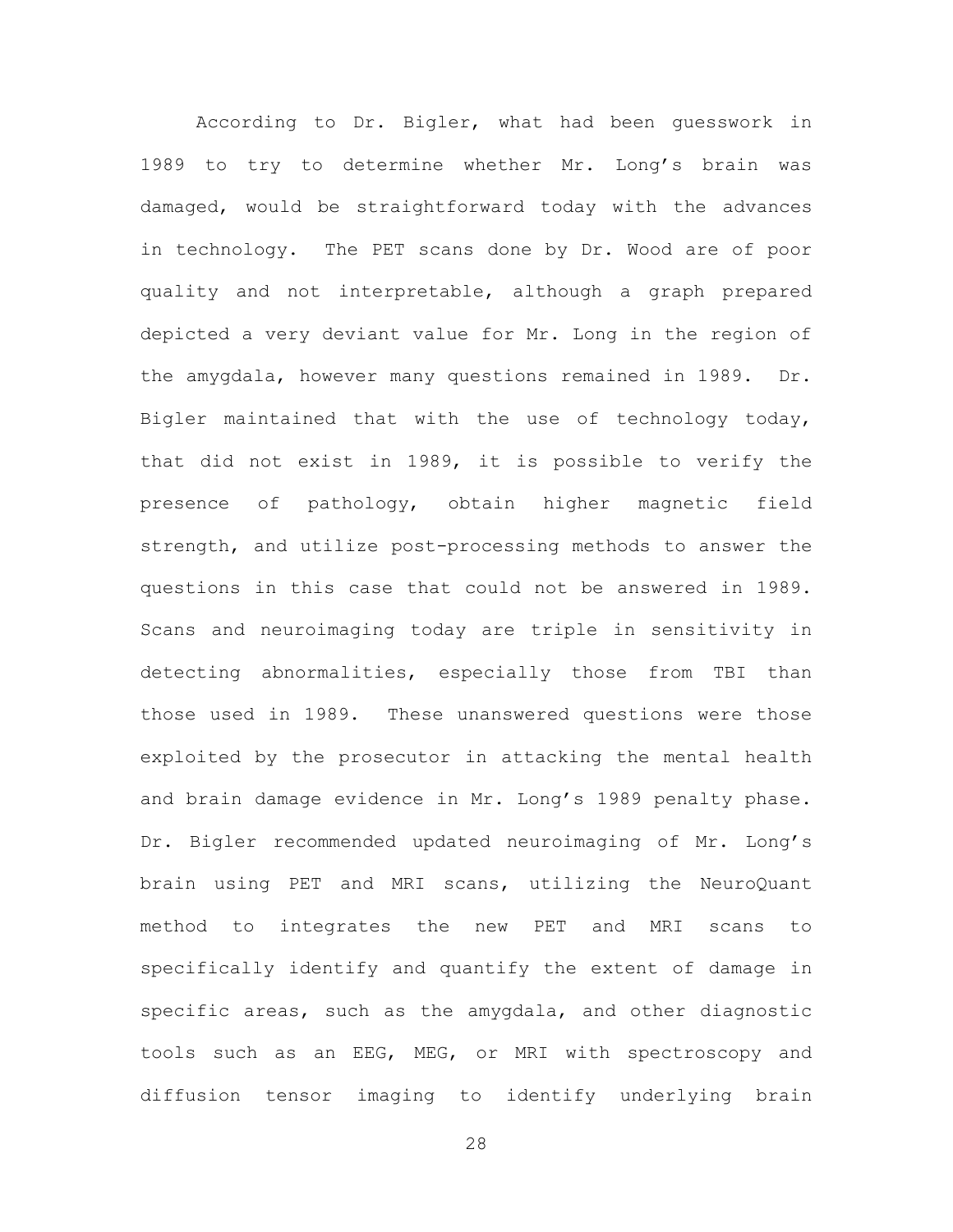pathology which would allow an accurate assessment of Mr. Long's neurological and neuropsychiatric disorders.

Dr. Savage advocated updated neurological testing for Mr. Long, which would not allow a "look inside the brain" with the use of fMRI, MRI with DTI, and SPECT scan that could identify specific brain damage from TBI. The identification of specific damage would allow a comparison of the TBI and resulting brain damage Mr. Long suffered with that of normal brain development, which was not available in 1989. Advances in information about the development of the adolescent and juvenile brain, of which Mr. Long was at the time of his head injuries, would allow additional testimony about the effects of repeated brain injury from childhood forward that Mr. Long suffered and why he exhibited maladaptive behaviors as an adult.

Dr. Steinberg would testify as to the developments in the understanding and function of the adolescent brain, including the expected neurological development in the brain in the early 20's, the time when Mr. Long sustained the defining TBI. This knowledge was not available at the time of Mr. Long's sentencing in 1989. Dr. Steinberg would testify about the development of information about neuroplasticity in adolescence, which would suggest a high degree of brain vulnerability during this period to adverse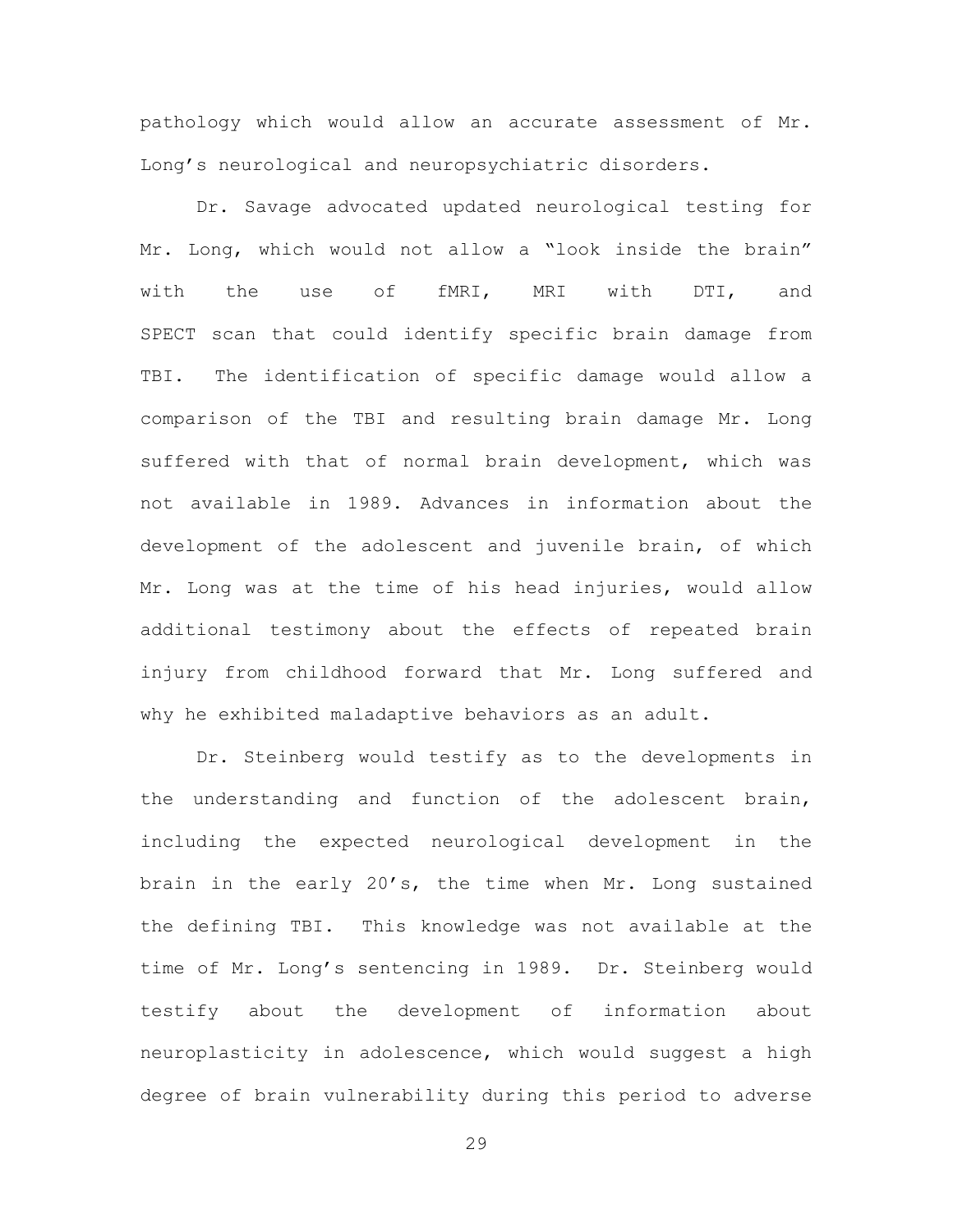experiences. The TBI Mr. Long sustained was at a particularly sensitive time in both brain development and in a region responsible for self-regulation, suggesting interference with the brain systems responsible for selfcontrol and emotion regulation.

Dr. Wood's affidavit reflects the constraints of technology in 1989. According to Dr. Wood, the most he could deduce from the PET scan he performed was there was abnormal hypo-metabolism in the anterior-medial temporal lobe, especially vivid in the left hemisphere. If there were injury in this area, it would lead to increased likelihood to act violently and inhibit control of impending behavior.

Dr. McGovern emphasized that the CT and PET scan technology in the 1980's was in its infancy and other imaging and diagnostic techniques were in experimental phases, if in existence at all. Today, TBI would be established and evaluated not with just a PET scan, but would involve a match between MRI evidence of structural brain damage, evidence of focal functional impairment in the same area obtained from an EEG, quantitative EEG, SPECT or PET, and neurological findings supportive of both. This diagnostic level of confidence was not available in 1989, as the prosecutor repeatedly emphasized. Of further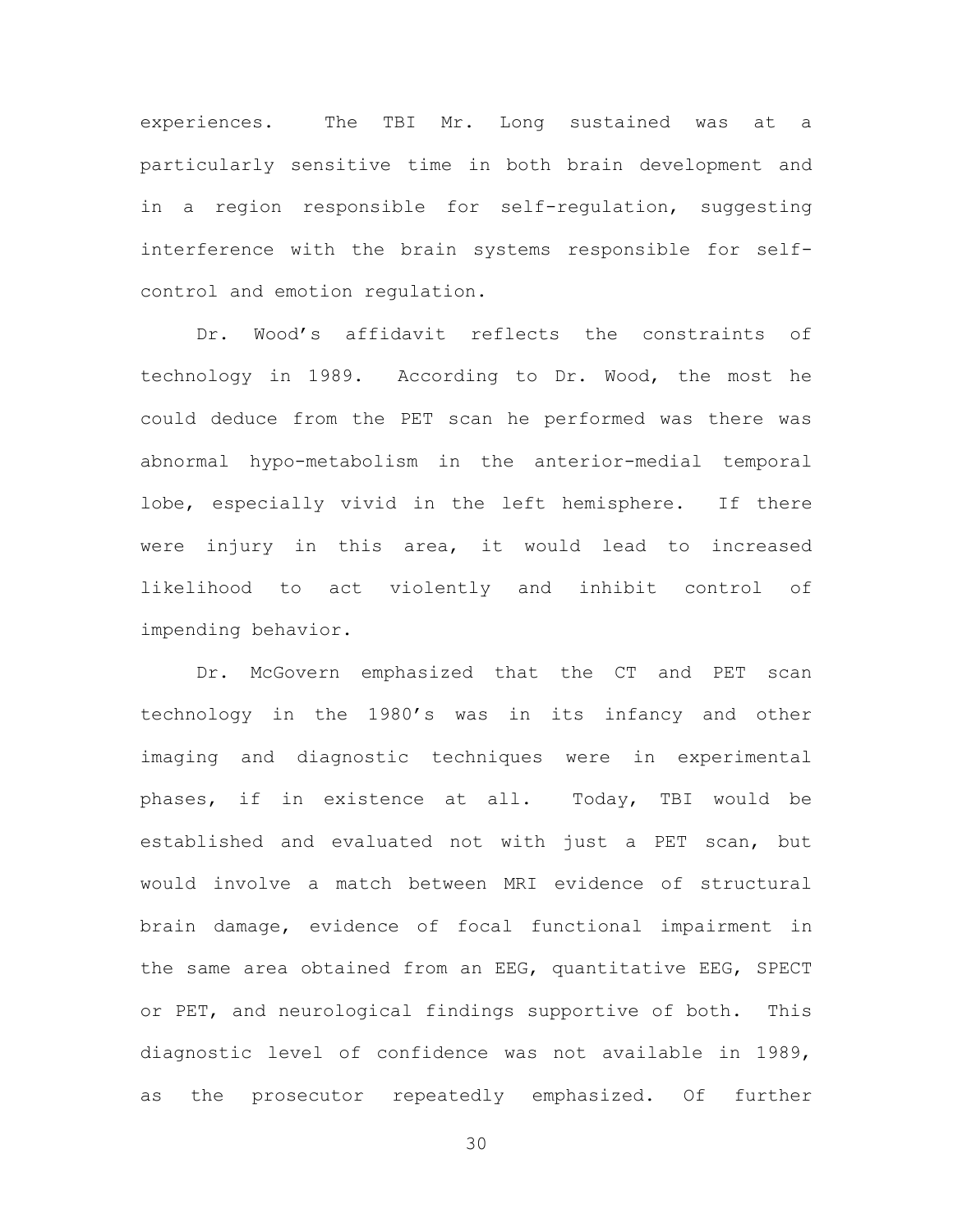significance to Mr. Long's case was the lack of rehabilitative measures at the time of his injury. Dr. McGovern would also testify that significant advances have been made in understanding what various brain systems are impacted as a result of TBI and repeated brain trauma during childhood.

During the hearing held on May 2, 2019, defense counsel argued the motion alleged sufficient facts to require a hearing to determine whether Mr. Long was entitled to pursue cutting edge neuroimaging and testing that had just become available.[P6197, 6205] Defense counsel advised the trial court that numerous and ongoing requests for Mr. Long's medical records had been made prior the warrant, but DOC had failed to fully provide the records. Counsel advised the court testing could not have occurred without review of Mr. Long's medical records.[P6219-6222] Mr. Long has met his burden, he presented a facially sufficient claim that is not procedurally barred or refuted by the record. Thus, the trial court erred in summarily denying Claim I.

Mr. Long further submits that his motion has presented sufficient facts to entitle him to a new penalty phase. To obtain a new penalty phase premised on a claim of newly discovered evidence Mr. Long must establish that it is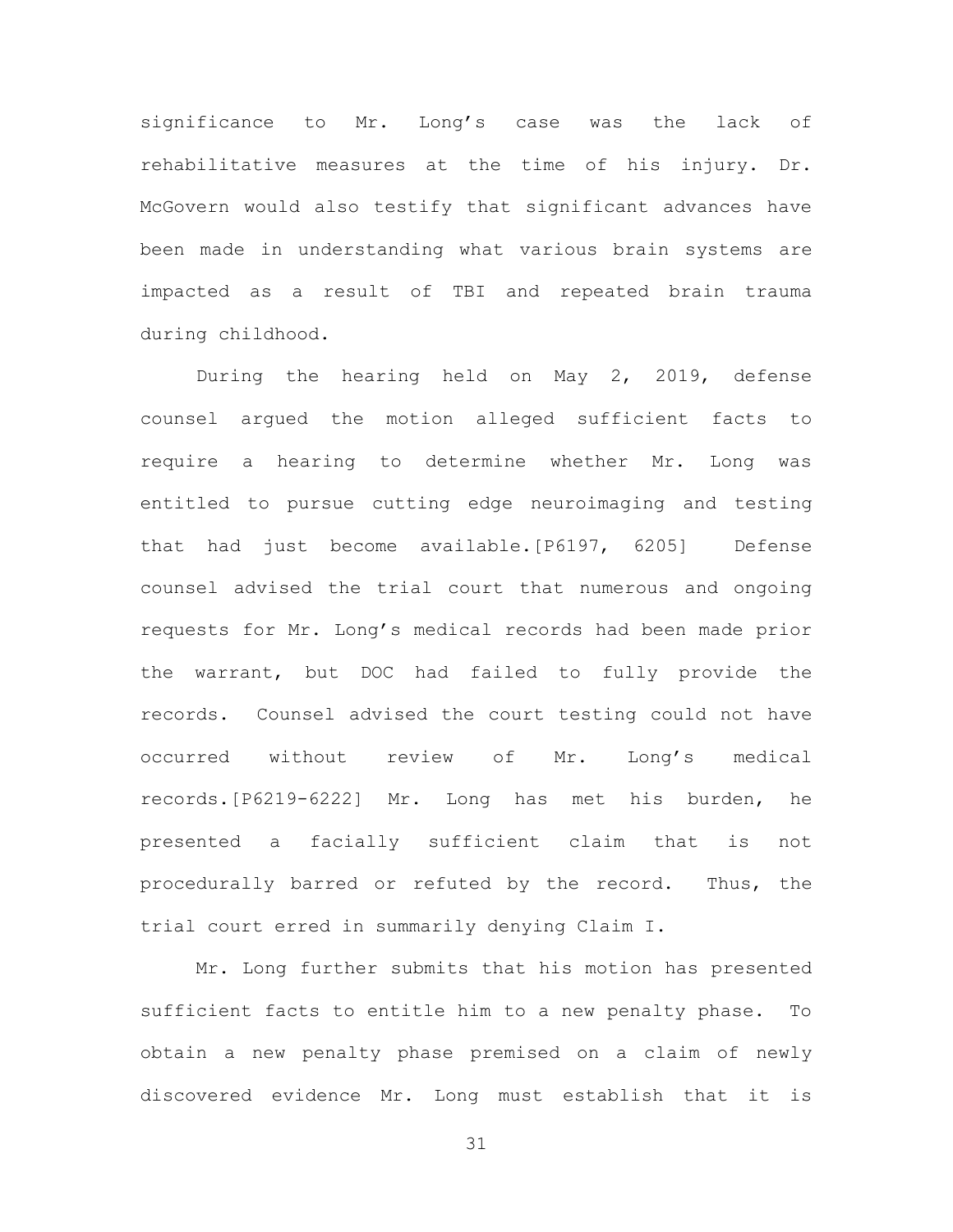probable that a life sentence would result. Mr. Long has met that burden.

There is reasonable probability that one juror would recommend a life sentence if Mr. Long were afforded the opportunity to present the evidence alleged in this motion at a new penalty phase. One jurors vote for life is all that is required under Florida law, a far different scenario that Mr. Long faced in 1989. Mr. Long is entitled to a new jury determination of his sentencing that affords Mr. Long the opportunity to demonstrate an accurate picture or the depth of this mental health issues and nexus between those issues and the offense in this case.

#### ISSUE II

FLORIDA'S LETHAL INJECTION PROTOCOL CONSTITUTES CRUEL AND UNUSUAL PUNISHMENT IN VIOLATION OF THE EIGHTH AMENDMENT TO THE UNITED STATES CONSTITUION BECAUSE IT CREATES AN UNACCEPTABLE AND UNNECESSARY RISK OF PAIN

Mr. Long challenged the constitutionality of the current three-drug lethal injection protocol as applied to him [Claim 2A], as well as the continued use of the three drug protocol as a means of execution [Claim 2B and 2C. The trial court granted an evidentiary hearing as to 2A and summarily denied 2B and 2C. The trial court's denial of relief was error.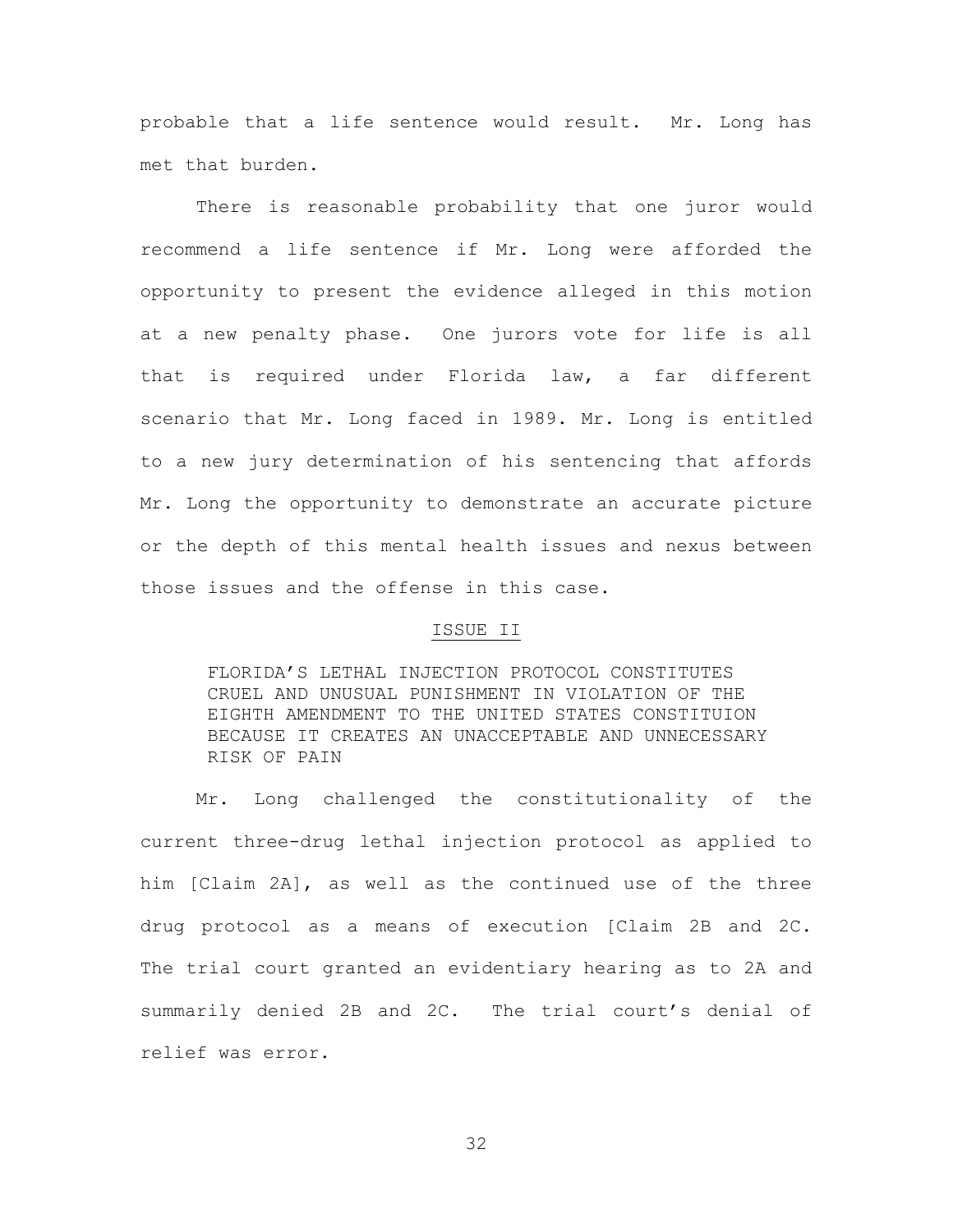On January 4, 2017, DOC adopted a new three drug protocol utilizing etomidate as the first drug, rocuronium bromide as the second drug, and potassium acetate as the third drug. The objective of etomidate is to induce a level of unconsciousness that will achieve and maintain a surgical plane of anesthesia that renders a person insensate to the pain and suffering of the second and third drugs. The objective of the second drug, rocuronium bromide, is to give the appearance of a serene death by paralyzing all voluntary muscles, thus preventing the inmate from manifesting pain. Rocuronium bromide has no anesthetic properties and does not affect consciousness or perception of pain. A conscious person under the influence of rocuronium bromide would experience the sensation of death by drowning as the diaphragm is immobilized. The objective of the third drug, potassium acetate, is to kill the inmate by inducing cardiac arrest. Potassium acetate causes excruciating pain as it travels through the bloodstream toward the heart, causing an intense burning sensation. If not adequately anesthetized, the inmate will suffer tortuous pain, but be incapable of expressing suffering due to the paralytic.

DOC did not consider the utility of the specific chemicals in an execution and whether the chemicals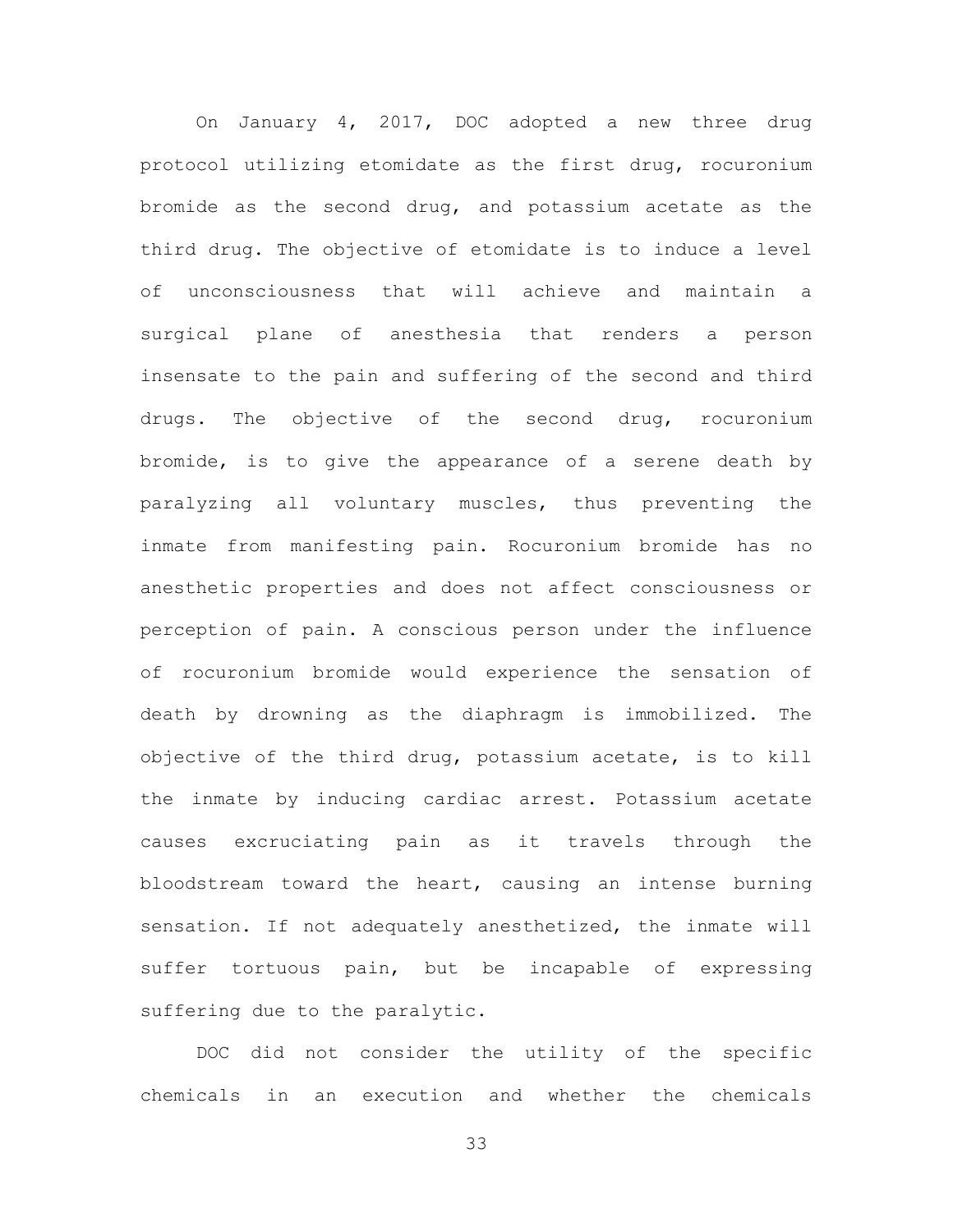involved were necessary to properly and painlessly conduct an execution by lethal injection. There is no longer justification for using a three drug protocol, particularly those used in the Etomidate Protocol.

Mr. Long is aware of his burden and requirements he must meet under *Bucklew v. Precythe*, 139 S.Ct. 1112 (2019) and *Glossip v. Gross*, 135 S.Ct. 2726 (2015), and submits that a feasible and available alternative to Florida's three drug protocol is (1) a single dose of properly compounded pentobarbital; (2) nitrogen hypoxia; or (3) a single drug protocol that uses an overdose of fentanyl or other opiates.

### **A. Mr. Long's Unique Medical Conditions Render the Etomidate Protocol Unconstitutional As Applied to Him**

An evidentiary hearing was conducted by the trial court on Mr. Long's challenge to Florida's use of etomidate due to his unique medical condition. The trial court's undue restriction on evidence that was relevant to Mr. Long's individualized claim, but was also relevant to a general challenge to the use of etomidate was error. Mr. Long requests he be given a new hearing in which he is permitted to address all the effects of etomidate, as well as the remaining two drugs and the execution protocol in total.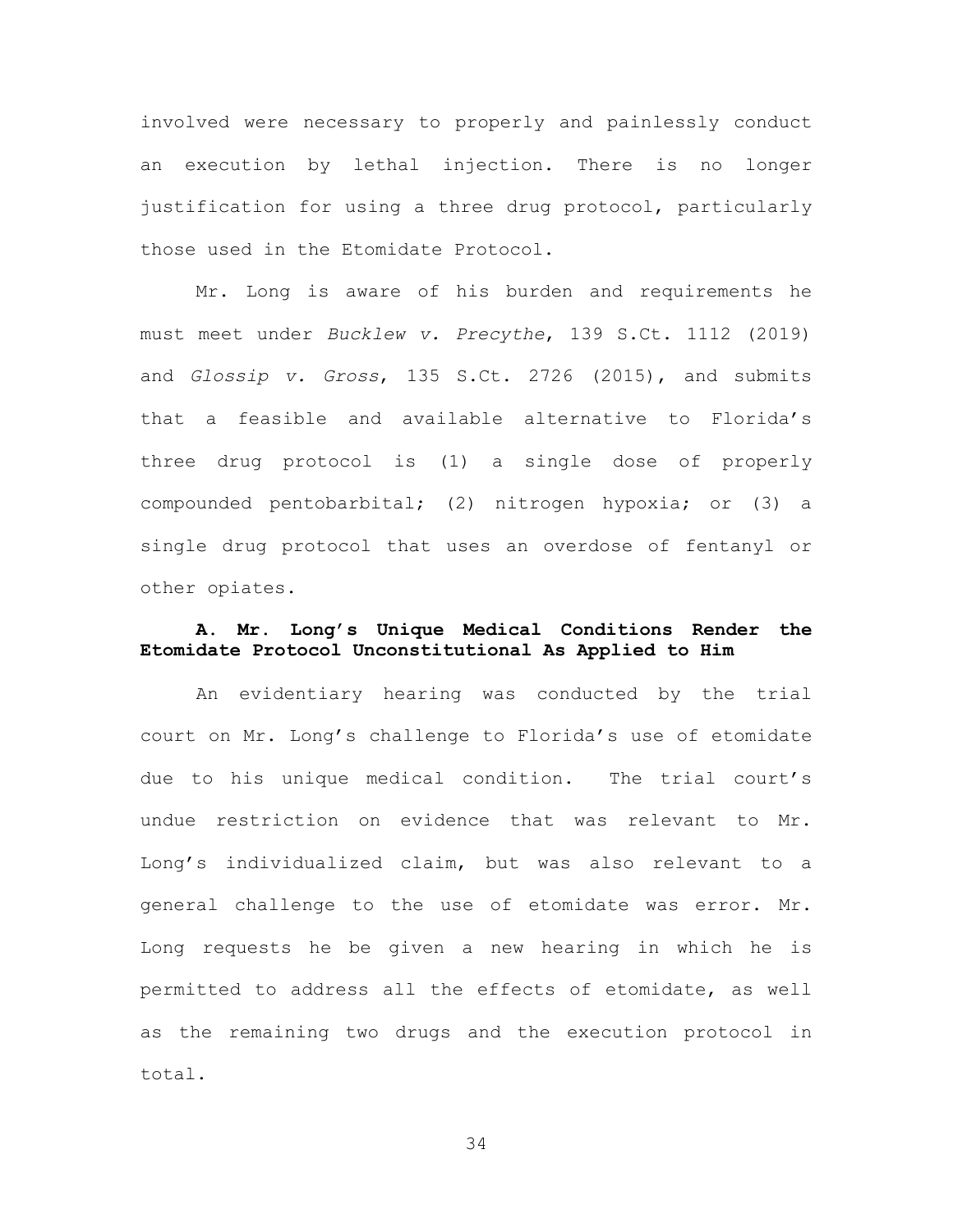At the hearing on May 3, 2019, the State called two witnesses, Dr. Yun, an anesthesiologist and Dr. Buffington, a pharmacologist.

Dr. Yun's testimony mirrored his testimony in *Asay v. State*, 224 So.3d 695 (Fla. 2018). Dr. Yun opined the injection of 200 milligrams of etomidate will create a sufficient anesthetic plane lasting at least 30 minutes to produce a loss of consciousness and response to noxious stimuli.[P6177-83] Dr. Yun admitted small doses of etomidate can induce seizures in those with temporal lobe epilepsy, but opined that this disappears with higher dosages.[P6202-3] Dr. Yun opined that such a large dose of etomidate would suppress any "bursts" in the brain and that neither epilepsy or brain damage would interfere with the anesthetic properties of etomidate.[P6202-4] Dr. Yun did not believe any seizures would occur that could dislodge IV lines, but acknowledge compromised IV lines would adversely affect the drugs.[P6210-6] Etomidate can also cause moderate pain during injection.[P6210-2]

Dr. Buffington also acknowledged that etomidate can induce seizures.[P6366] However, he opined the larger dose of etomidate would abate any seizure.[P6382] Dr. Buffington testified that because etomidate is a "dose dependent" drug, its effects are increased as dosage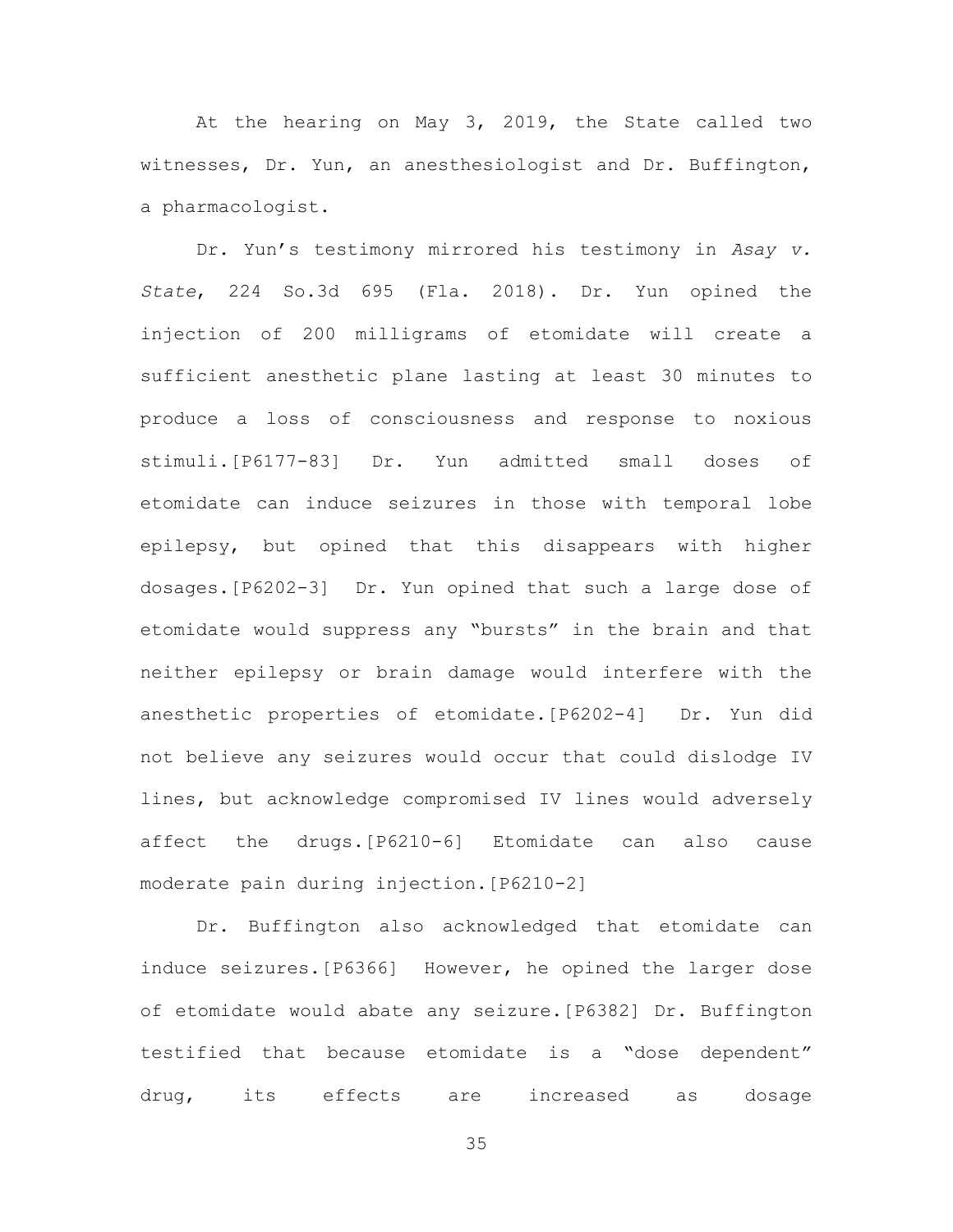increases.[P6367,6387] A dose of 200 milligrams would induce sedation for 15, 30, or even 60 minutes. [P6367]

Mr. Long presented the testimony of Dr. Lubarsky, an anesthesiologist; Dr. Frank Wood, a neuroscientist; Dr. Silas Raymond, a compounding pharmacist; and Stephen Whitfield, Chief of Pharmaceutical Services for DOC.

Dr. Lubarsky testimony on the general properties of etomidate is summarized in this Court's opinion in *Asay*, however the trial court prohibited him from testifying to these principles or about the Hannon, Branch, and Jimenez executions. Dr. Lubarsky testified the use of etomidate in persons with epilepsy is contraindicated because it can induce seizures and in pre-surgical procedures for people with epilepsy it can produce seizures.[P6316-7] Dr. Lubarsky testified etomidate can produce seizures at both low and high doses.[P6318]

Dr. Lubarsky opined the anesthetic properties of etomidate would wear off in about eight minutes in a normal, clinical setting such as an ER, but would wear off in four to five minutes in an execution due to the pharmacodynamic and pharmacokinetic factors.[P6306-9;6316]

There would also be pain associated with etomidate injection.[P6307]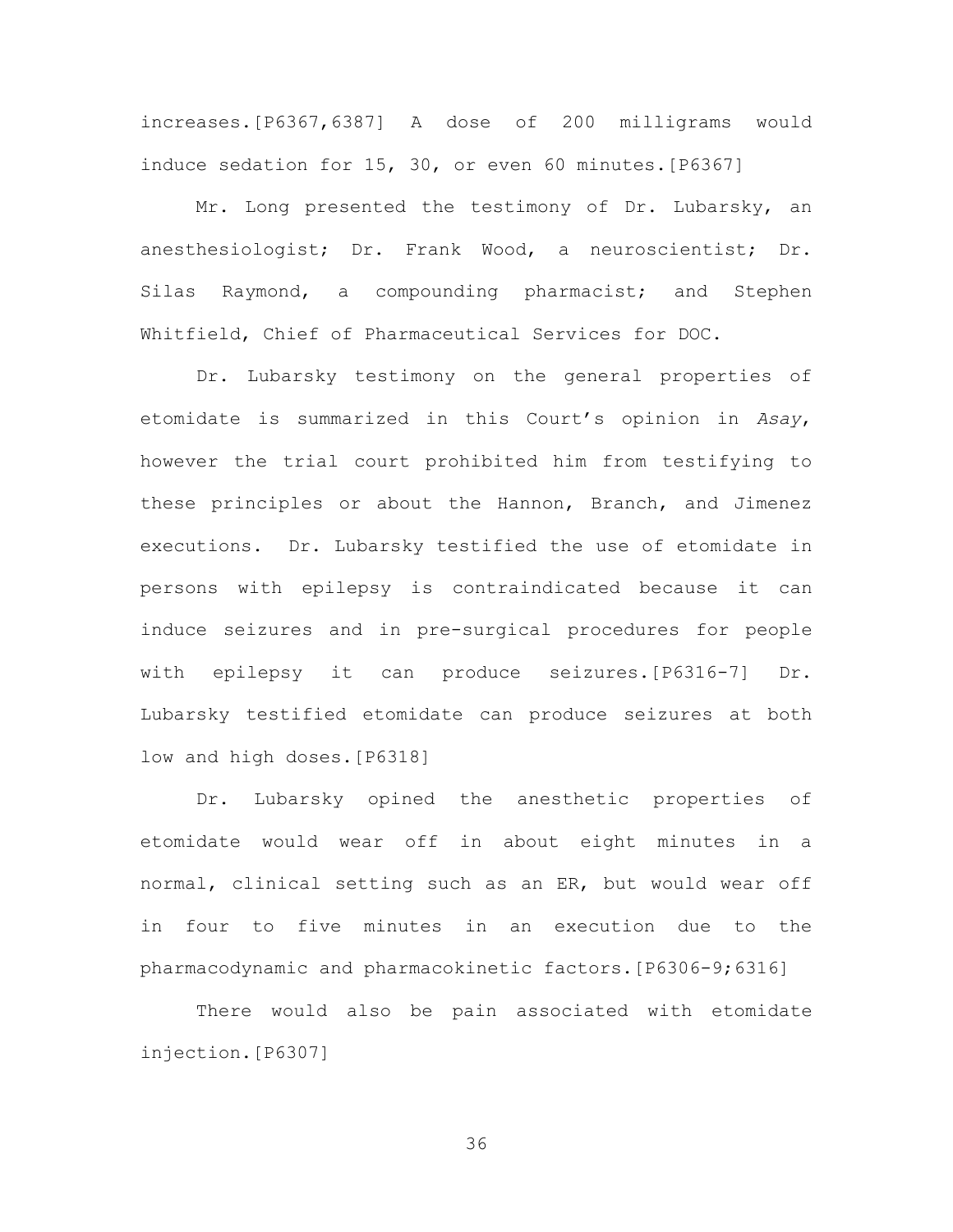The danger in etomidate for those with epilepsy, such as Mr. Long, was the induction of a seizure, which "…would complicate the clinical picture in terms of determining whether or not the etomidate has actually taken effect."[P6307] A seizure would cause physical symptoms in Mr. Long that could extend the consciousness check past the point where etomidate would be effective as an anesthetic into the execution process. Further, the myoclonus effect of etomidate could also extend the consciousness check phase past the point where etomidate would be effective.[P6310;6314-6;6319]

A further complication of etomidate induced seizures would be interference or dislodging of the IV line.[P6321- 2] The use of restraints would not necessarily mitigate the danger to the IV lines, as persons who are restrained during a seizure can still injure themselves when straining against the restraints.[P6321-2]

Dr. Frank Wood testified he performed PET scans on another case related to Mr. Long and had previously testified in that case about the severity of Mr. Long's TBI.[P6347-50] Dr. Wood testified the seizures Mr. Long was likely to experience would be difficult to detect with the naked eye by other than a trained clinician.[P6350-1] These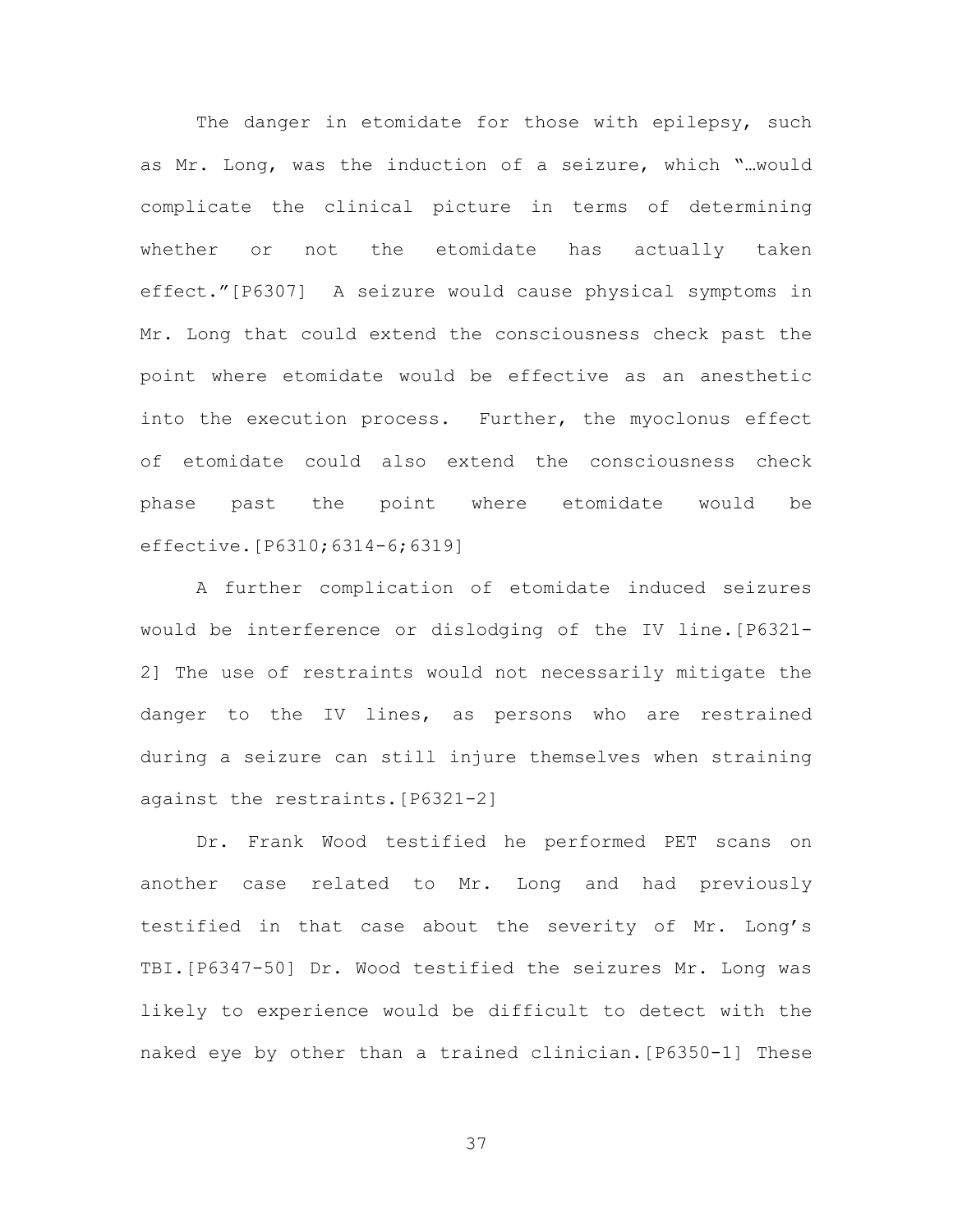seizures may be characterized by convulsions and movement, but not to the extent of a grand mal seizure.[P6351]

Dr. Silas Raymond testified he is a compounding pharmacist.[P6239] A compounding pharmacist, with the appropriate licensure from the DEA, can purchase and compound both pentobarbital and fentanyl. [P6239-40] Both drugs can be purchased from a wholesaler, bypassing the manufacturer if the drugs is not available or is on backorder.[P6240-1] The necessary components of pentobarbital can be obtained by a licensed, registered Florida pharmacist.[P6242] A physician prescription is necessary in order to compound either drug.[P6244]

Stephen Whitfield testified the manufacturer of pentobarbital and the manufacturer of fentanyl have barred DOC from purchasing these drugs for use in an execution.[P6270, 6272-3;6272-5] He acknowledged other states use compounding pharmacies to obtain these drugs for execution, but had no knowledge of whether Florida had attempted to find such a source for pentobarbital.[P6271] He was unaware of any compounding pharmacy offering to compound either drug for an execution or whether there was a physician to write the prescription.[P6277-5412] Mr. Whitfield did not know why Florida had not adopted a single drug execution protocol.[P6271-2]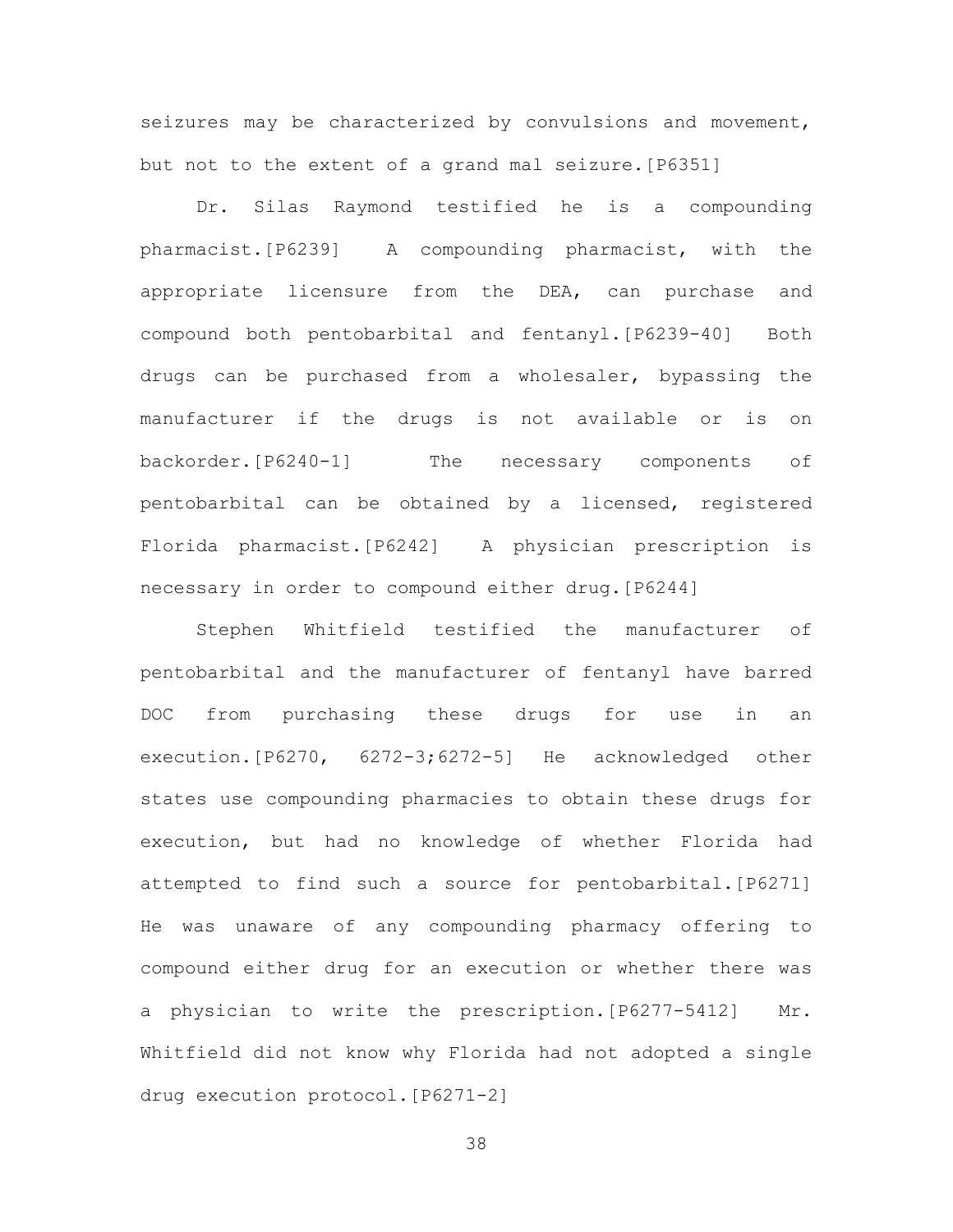The trial court found Dr. Yun's testimony to be more credible than Dr. Lubarsky's testimony and did not establish the use of etomidate was "very likely to cause him serious illness and needless suffering".[Order, P5556- 7] The trial court found Mr. Long failed to satisfy the second prong of providing an alternate means of execution, despite the use of pentobarbital, nitrous gas, and fentanyl as evidence by the execution protocols in other states.[Order, P5557] Mr. Long submits the trial court's order is in error.

Mr. Long presented substantial, competent evidence to support his claim that the use of etomidate in his execution violates the Eighth Amendment. The State stipulated Mr. Long has TBI and epilepsy. There was consensus among all the experts that etomidate can cause seizures in people with temporal lobe epilepsy. All agreed intact and operable IV lines are necessary to ensure a proper execution.

The trial court's reliance on Dr. Yun as opposed to Dr. Lubarsky is misplaced. Dr. Yun's testimony about the anesthetic properties of etomidate and the length of time it is effective has been discredited by the Hannon, Branch and Jimenez executions. Dr. Lubarsky's testimony in this case reflects what has already occurred in three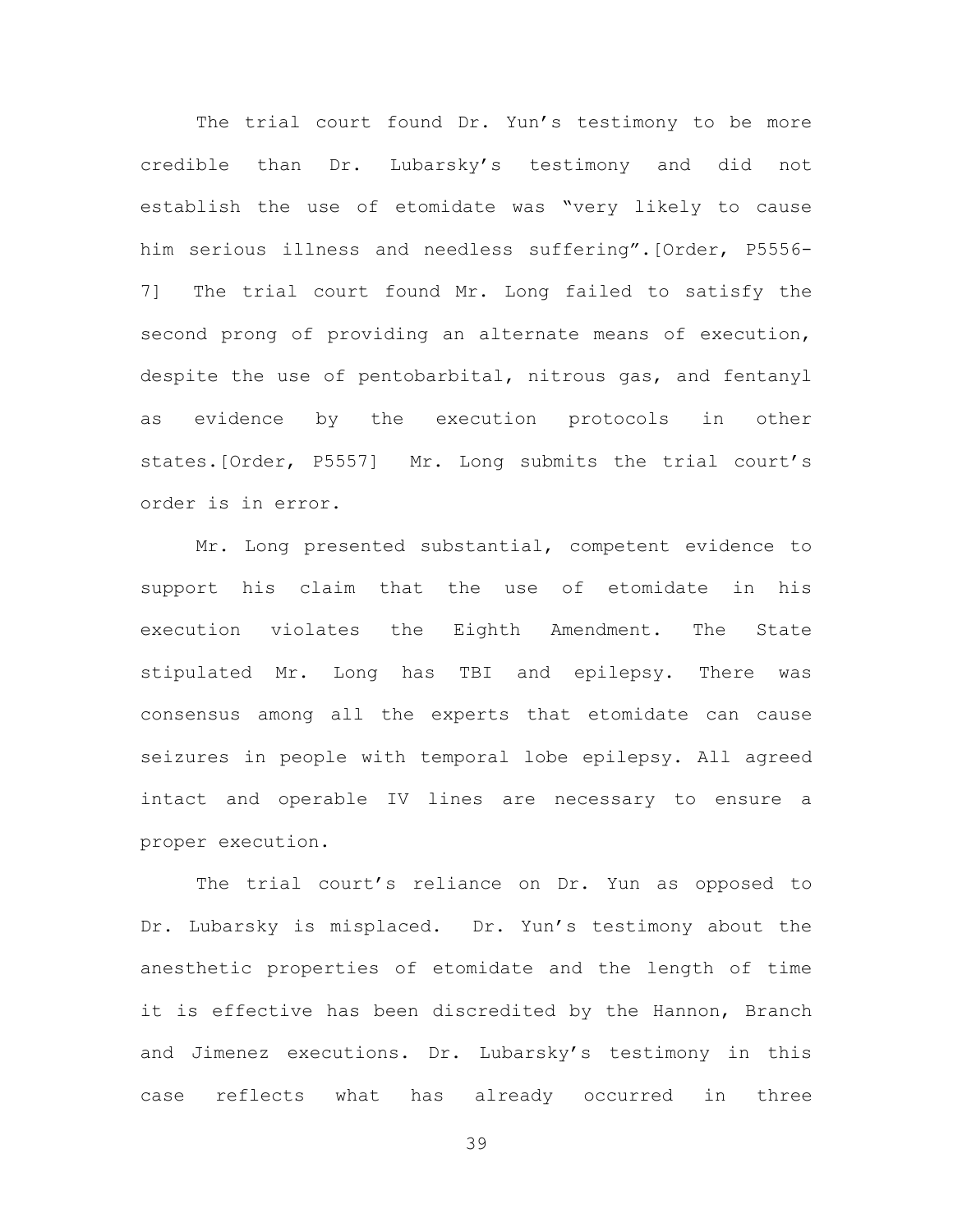executions- Hannon, Branch and Jimenez. The inmates were not sufficiently anesthetized and had movement consistent with insufficient anesthesia after the consciousness check. A prolonged consciousness check is likely to occur in this case given the likelihood of Mr. Long having sustained movement resulting from either a seizure or myoclonus, or both. Any prolonging of the consciousness check which results in a delay in the administration of the remaining drugs creates an unreasonable and unnecessary risk of needless pain and suffering by Mr. Long as it is probable the anesthetic effect of etomidate will have worn off by the time the second and third drugs are injected.

It is also probable that the IV lines would be compromised were Mr. Long to suffer a seizure. Dr. Lubarsky's testimony that even restrained patients can injure themselves on the actual restraints creates an unreasonable risk that Mr. Long's IV could be compromised during his execution, causing needless suffering to Mr. Long as the execution progresses.

There is a substantial risk Mr. Long faces an agonizing death due to his unique medical condition if the State is permitted to use the three drug protocol to execute him.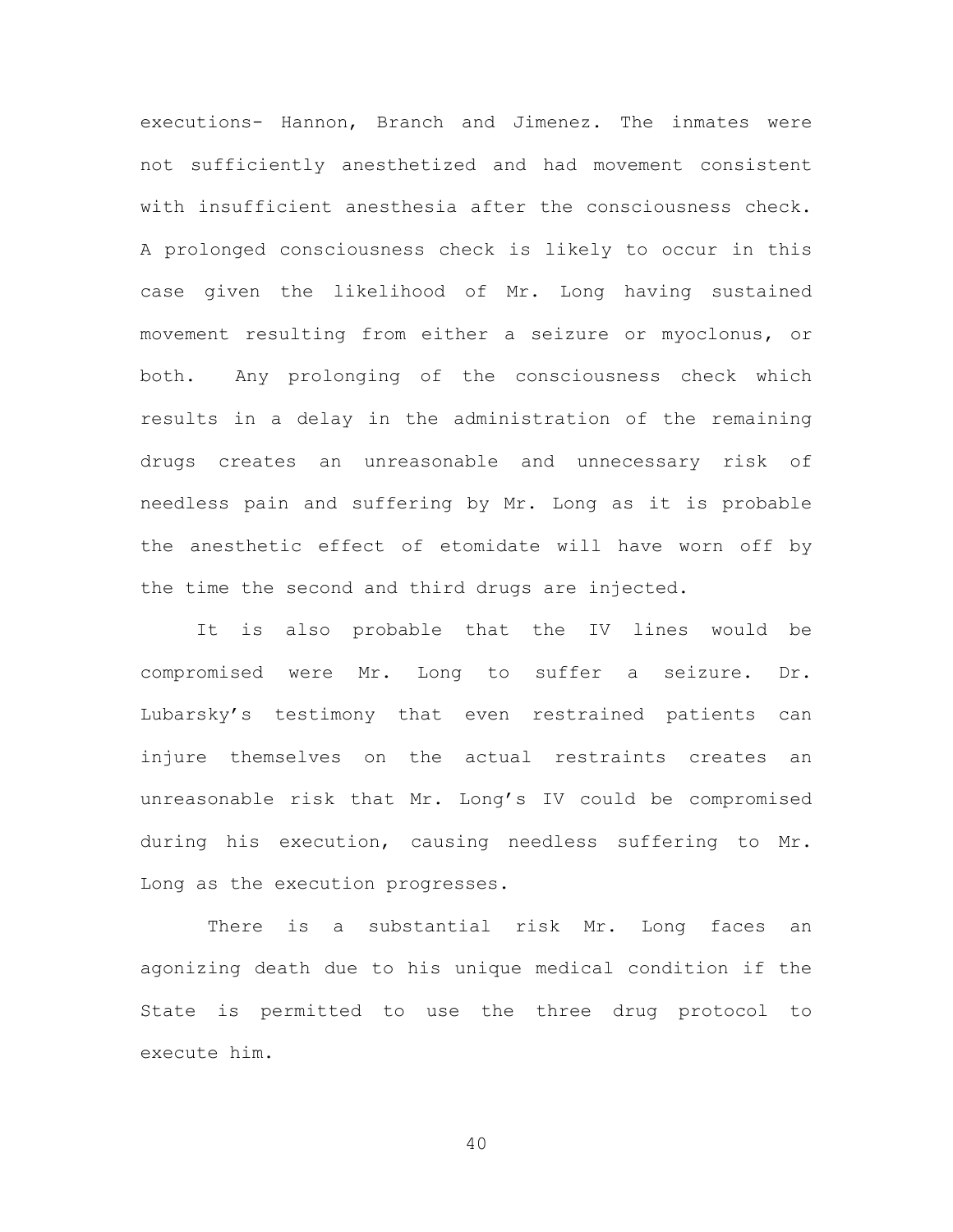As to the second prong under *Glossip*, Mr. Long established there is a feasible and available alternative to the Etomidate Protocol for use in his execution. Mr. Long presented evidence that other States use pentobarbital or fentanyl obtained from a compounding pharmacy in their execution protocols. Mr. Long presented the testimony of a Florida registered compounding pharmacist, Silas Raymond, who testified both drugs can be compounded in Florida by a registered Florida pharmacist. Mr. Whitfield's testimony was essentially that Florida had made no efforts to utilize the proven methods other states have used to obtain pentobarbital or fentanyl in executions. Florida's refusal to try to obtain these drugs does not mean this alternative is not feasible or available. Mr. Whitfield offered no reasons for why the State of Florida has not explored or attempted to use the alternate method proposed by Mr. Long.

## **B. Florida's Refusal to Adopt a One Drug Protocol Violates the Evolving Standards of Decency That Mark the Progress of a Maturing Society**

In *Baze v. Rees*, 553 U.S. 35, (2008), a plurality of the U.S. Supreme Court, set forth the standard for establishing that a method of execution constitutes cruel and unusual punishment. In *Baze* the Court considered whether Kentucky's three drug protocol, which was substantially similar to Florida's at the time, violated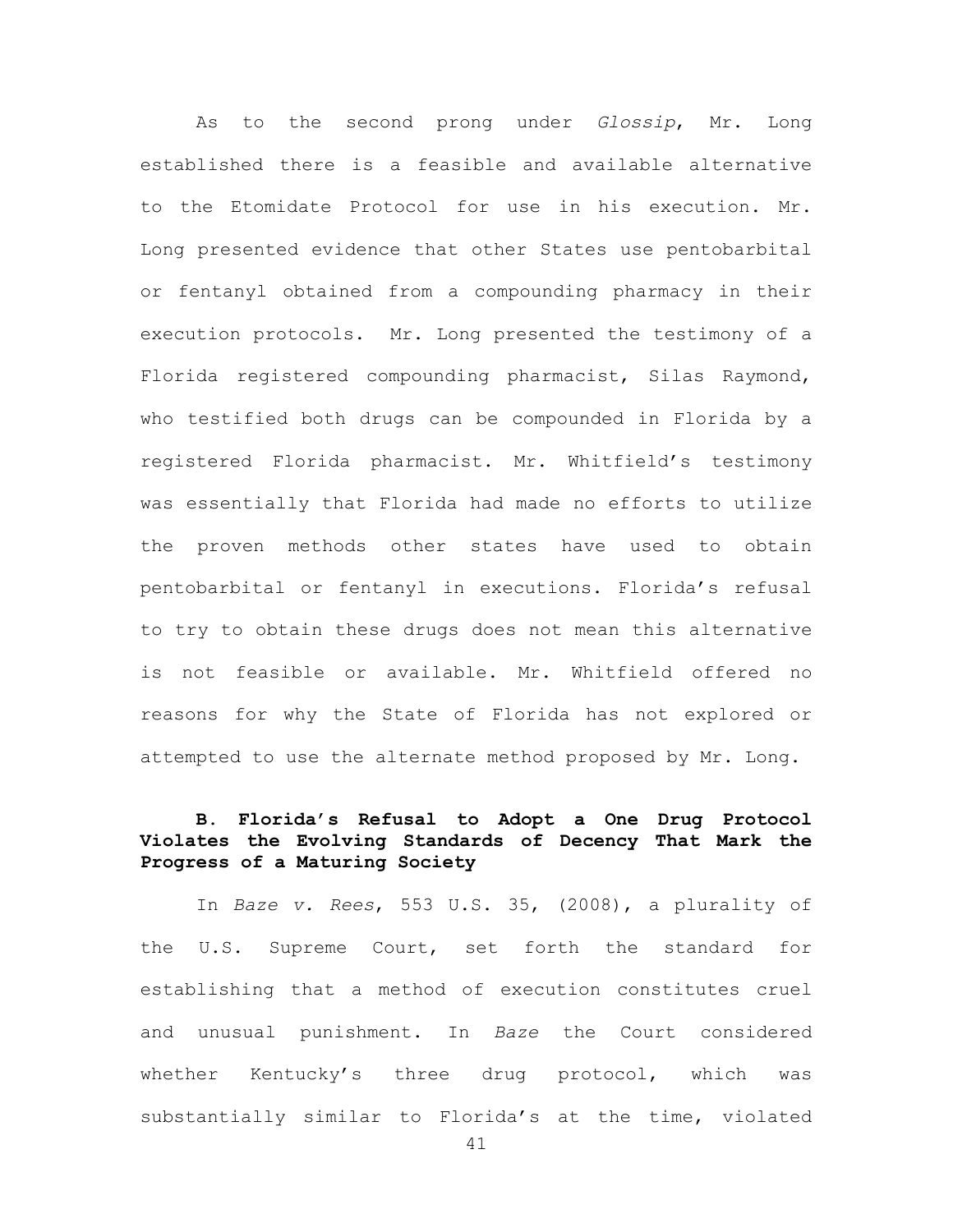the Eighth Amendment. Baze's challenge rested "on the contention that [the petitioner] have identified a significant risk of harm that can be eliminated by adopting alternative procedures, such as a one-drug protocol that dispenses with the use of the paralytic and potassium chloride and provides additional monitoring by trained personnel to ensure that the first dose of sodium thiopental has been adequately delivered. *Id., at 51.*

The plurality agreed such a challenge was cognizable and indicated the burden that must be met in order to demonstrate the challenged method violated the Eighth Amendment. The proffered alternatives must address a "substantial risk of serious harm." The proposed alternative procedure must be feasible, readily implemented, and significantly reduce a substantial risk of severe pain. The State's refusal to change, absent a legitimate, penological interest, can be viewed as cruel and unusual punishment under the Eighth Amendment. *Id*., at 52. The Court rejected Baze's proposal at the time. In *Glossip v. Gross*, 135 S.Ct. 2726, 2726 (2015), the Court indicated the inquiry of a lethal injection challenge under the Eighth Amendment must be to determine if the defendant established "that any risk of harm was substantial when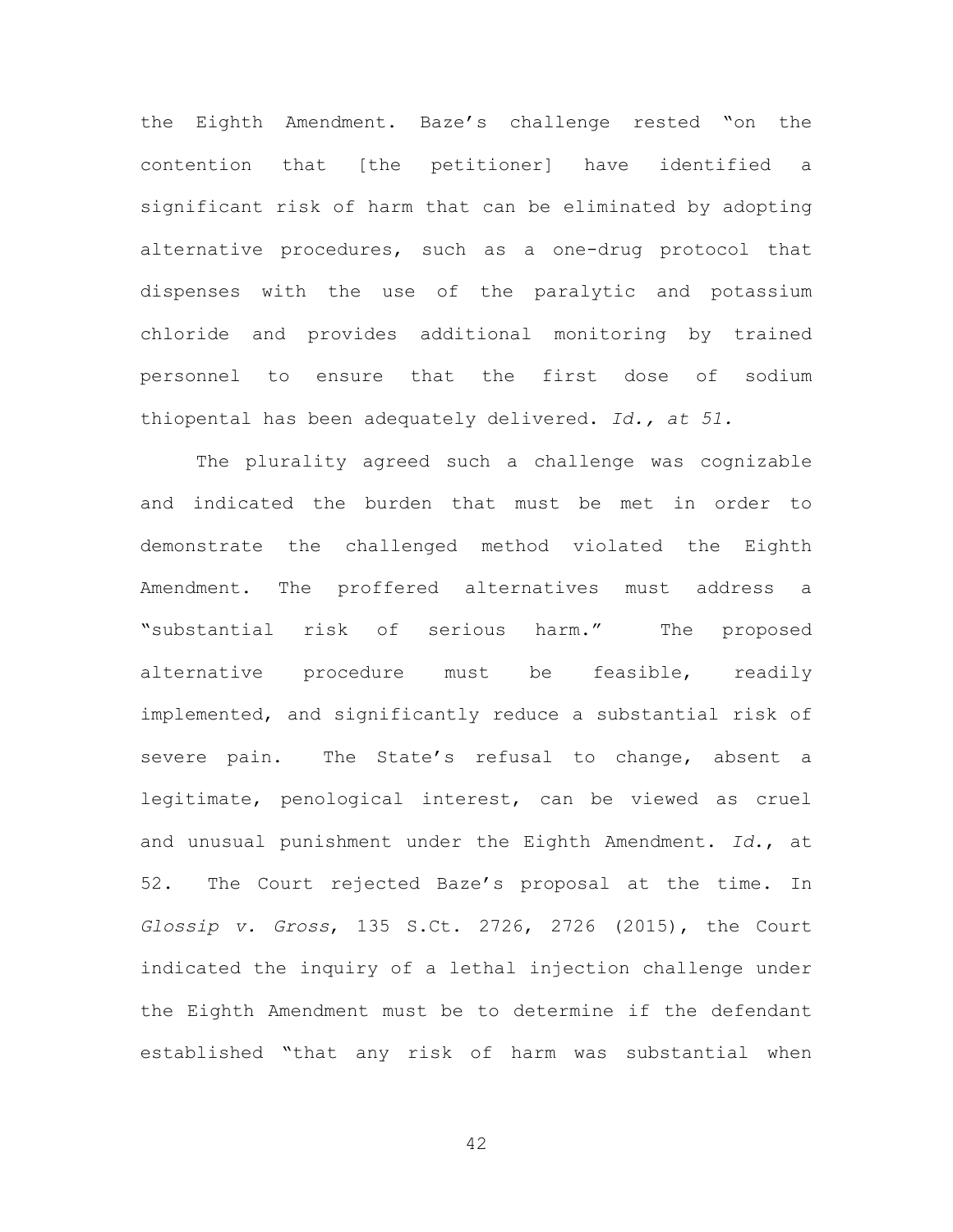compared to a known and available alternative method of execution."

In the ensuing eleven years since *Baze*, numerous states have either switched to a one-drug protocol or at least abandoned the paralytic. Presently, thirty-one states, the U.S. Government and the U.S. military authorize executions. Of those thirty-three jurisdictions, more than a dozen have not held an execution for ten or more years. Since *Baze*, thirteen states- Arizona, Arkansas, California, Georgie, Idaho, Kentucky, Louisiana, Missouri, Ohio, South Dakota, Tennessee, Texas, and Washington have adopted or announced they will adopt a single drug protocol.

Ten executions carried out in 2018 that used a onedrug protocol were without incident. Those carried out in Florida, in particular that of Eric Branch, were markedly different. The abandonment of the three drug protocol by many jurisdictions reflect an evolving standard of decency. *Trop v. Dulles*, 356 U.S. 86 (1958).

Of particular concern has been the use of the second, paralytic drug. Arizona has banned its use permanently. There is no scientific reason for Florida's use of rocuronium bromide in its lethal injection protocol and its use presented serious dangers. Rocuronium bromide increases the risk that Mr. Long will suffer a torturous and painful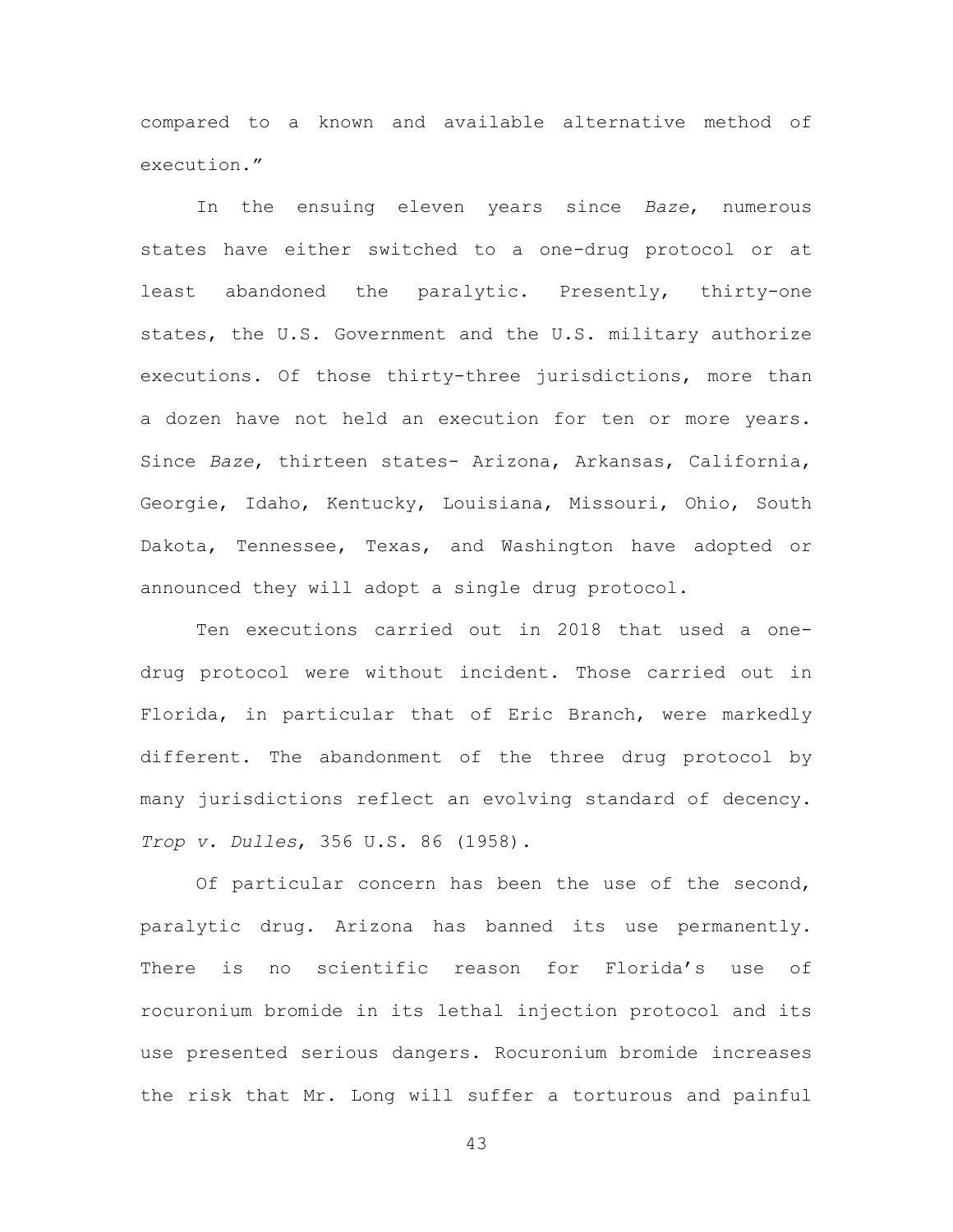death silently because this drug will mask any ineffectiveness of the etomidate.

Rocuronium bromide is a neuromuscular blocking agent that paralyzes all voluntary muscles, including the diaphragm, without affecting consciousness or the perception of pain. Administered by itself as a "lethal dose," rocuronium bromide would not result in a quick death; instead, it would cause death by conscious asphyxiation over the course of roughly a dozen minutes. It thus creates the danger that if not properly anesthetized, Mr. Long will be unable to convey pain and suffering he is experiencing as a result of the dry drowning of death by asphyxiation or the extreme pain associated with the injection of potassium acetate he would receive.

Rocuronium bromide has another deleterious effect. It makes the detection of awareness, and verification of anesthetic depth, much more difficult even for properly trained medical personnel. It makes verification almost impossible without advanced medical training.

These issues are significant because it is beyond dispute that an insufficiently anesthetized person who is injected with a paralytic and potassium acetate will feel agonizing pain, but will be unable to outwardly express that pain. *See, e.g., Baze v. Rees*, 553 U.S. at 53.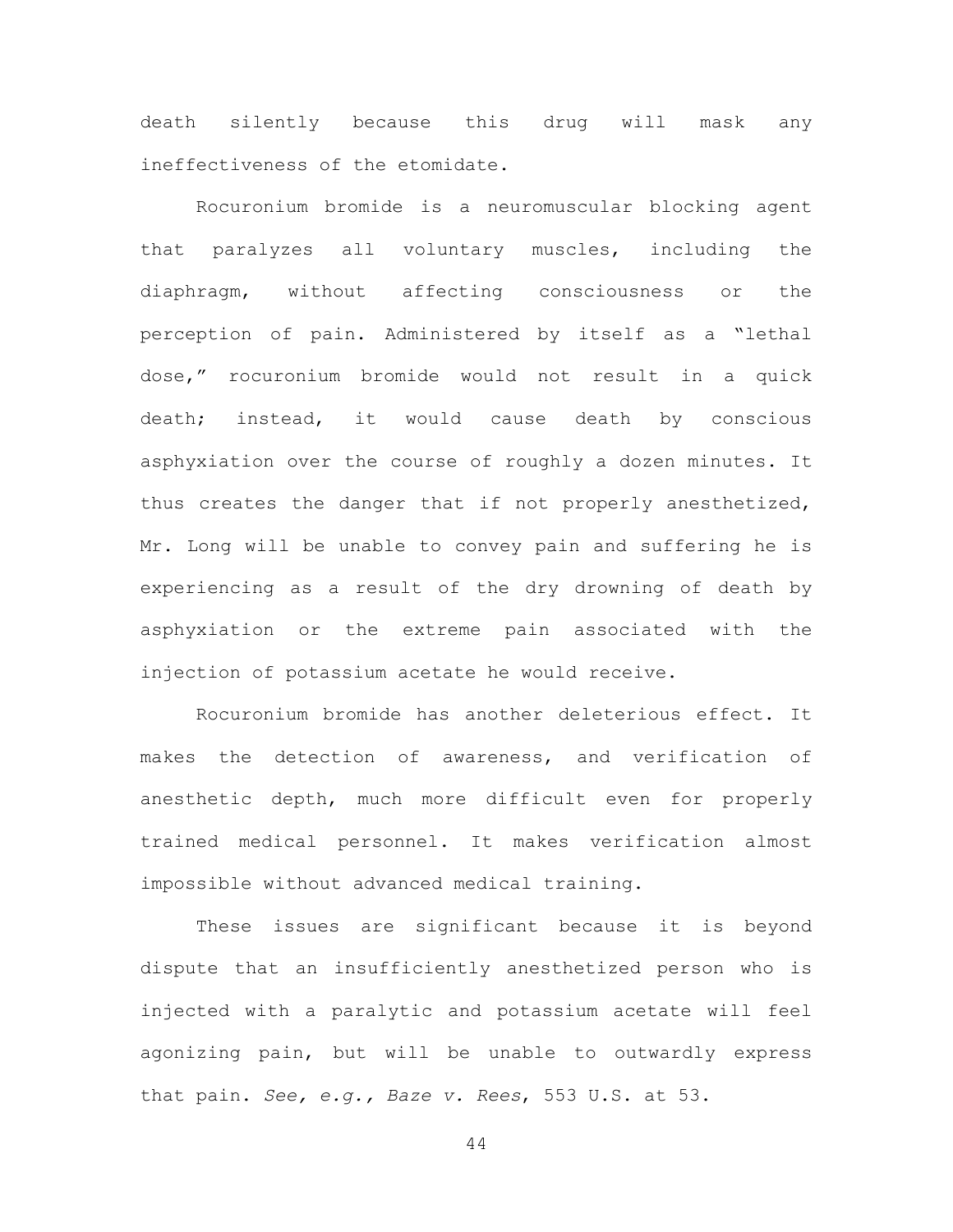Florida's use of rocuronium bromide in its execution protocol is especially troubling because, while Florida characterizes its use as "humane", it prohibits the use of paralytic drugs on animals in performing euthanasia. *See* Fla. Stat. §828.058(3); §828.065. It would be illegal for a veterinarian to put a cat or dog to death using the same method the State will use to kill Mr. Long. Florida's use of the three drug protocol that includes rocuronium bromide and potassium acetate creates unnecessary risks of pain and suffering.

Florida must switch to a single-drug protocol, such as pentobarbital or compounded pentobarbital. Texas, Georgia, Missouri, and other states have easily obtained pentobarbital from compounding pharmacies. Pentobarbital is feasible and available to DOC. It reduces a substantial risk of severe pain that is created by the etomidate injections, the paralytic, and then potassium acetate. The numerous experiences by states which use pentobarbital where condemned inmates have died without apparent complications from a large dose of a barbiturate without the administration of a paralytic or potassium acetate demonstrate the substantial risks of severe pain presented by Florida's three drug protocol are objectively intolerable and readily avoidable.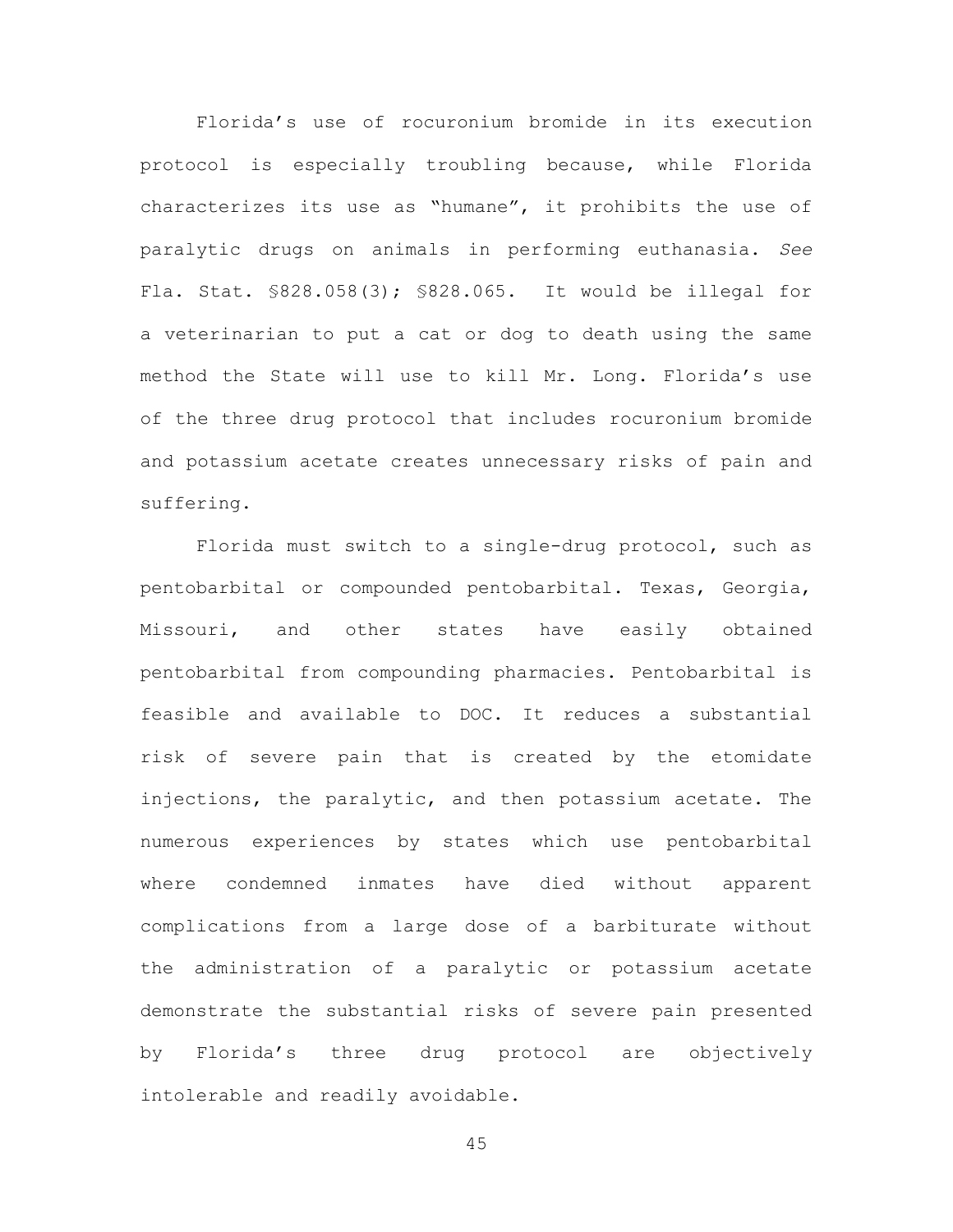# **C. The Etomidate Protocol Violates the Eighth Amendment**

The State of Florida has chosen to use the drug etomidate as the first drug in the three drug protocol. Etomidate, an ultra-short acting drug that causes significant pain upon injection raises a substantial risk of serious harm. Etomidate is not an appropriate drug to use as the first drug because (1) its effects wear off quickly and likely drop below the necessary anesthetic levels before the execution is complete; (2) it causes significant pain upon injection; (3) it has no analgesic properties; (4) its side effect include myoclonus, making the assessment of consciousness more difficult and time consuming; and (5) if it comes into contact with rocuronium bromide in the IV tubing, it will precipitate, leading to incomplete drug delivery and the loss of the IV in the middle of the procedure. Etomidate lacks the basic properties necessary to induce a level of anesthesia to render the condemned insensate and unresponsive to the pain of the second and third drugs.

The trial court denied an evidentiary hearing on this portion of Mr. Long's claim. This was error. The executions of Patrick Hannon, Eric Branch and Jose Jimenez are sufficient new evidence to warrant reconsideration of this Court's approval of the use of etomidate in *Asay v.*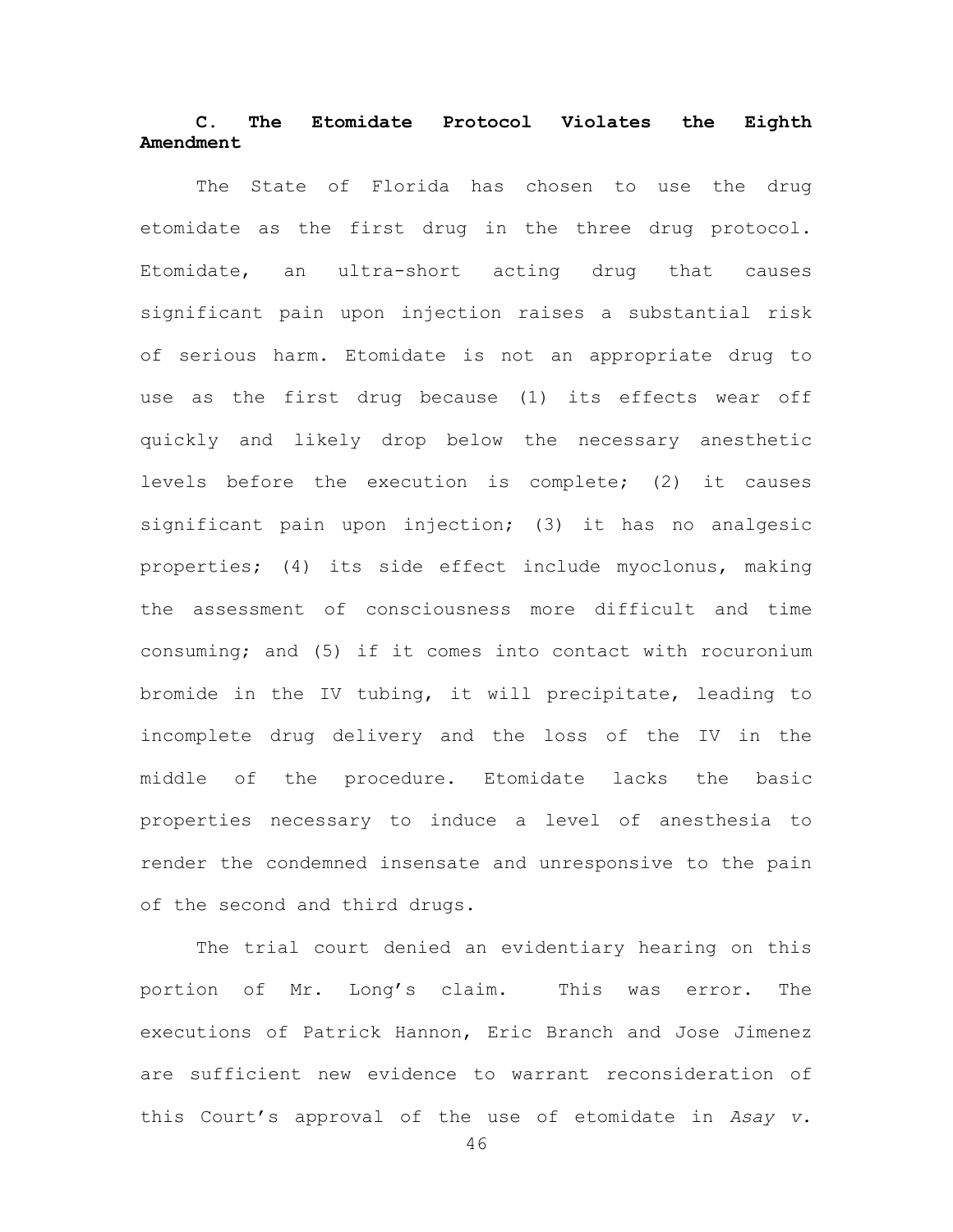*State*, 224 So.3d 695 (Fla. 2017) and in *Jimenez v. State*, 265 So.3d 462 (Fla. 2018).

In her dissent in *Jimenez*, Justice Pariente wrote as follows regarding the execution of Eric Branch:

As to the administration of the first drug in the lethal injection protocol, etomidate, the postconviction court wrote in its order denying Jimenez's motion: "As the administration of the etomidate commenced, Branch released a guttural yell or scream.. Branch's legs were moving, his head moved, and his body was shaking." Order, at 4. his body "continued to shake and his chest was heaving for another four minutes." Initial Br., At 38. The postconviction court noted and the majority accepts all this took place "before the consciousness check was performed before the subsequent administration of the second and third drugs." Order, at 4; majority op. at- Dr. Lubarsky ,"an experienced anesthesiologist," Initial Br., at 29, opined that this was "indicative of insufficient anesthetic depth prior to the administration of the second and third drugs." Id., at 38. As to the second and third drugs, Jimenez alleges that- according to Dr. Lubarsky's review of Florida's lethal injection protocol and records from Branch's execution- Branch had only "1/10<sup>th</sup> of the clinical dose of etomidate.. in his blood stream by the end of the execution process, an amount that is "insufficient to ensure that" he did "not feel the excruciating pain of the second and third drugs." Id., at 31. In Dr. Lubarsky's opinion Branch's scream was "objective evidence" of his "experiencing significant pain during [the] execution." Id., at 35- not "in protest of his execution or a reaction to etomidate." Majority Op., at-. Of course, this new information was unknown when this Court rejected Asay's challenge to the new lethal injection protocol. In my view, this new information makes it impossible to allow another execution to proceed without thoroughly reviewing whether Florida's lethal injection protocol subjects defendant's to a substantial risk of pain, in violation of the Eighth Amendment. Thus, I would reverse and remand for an evidentiary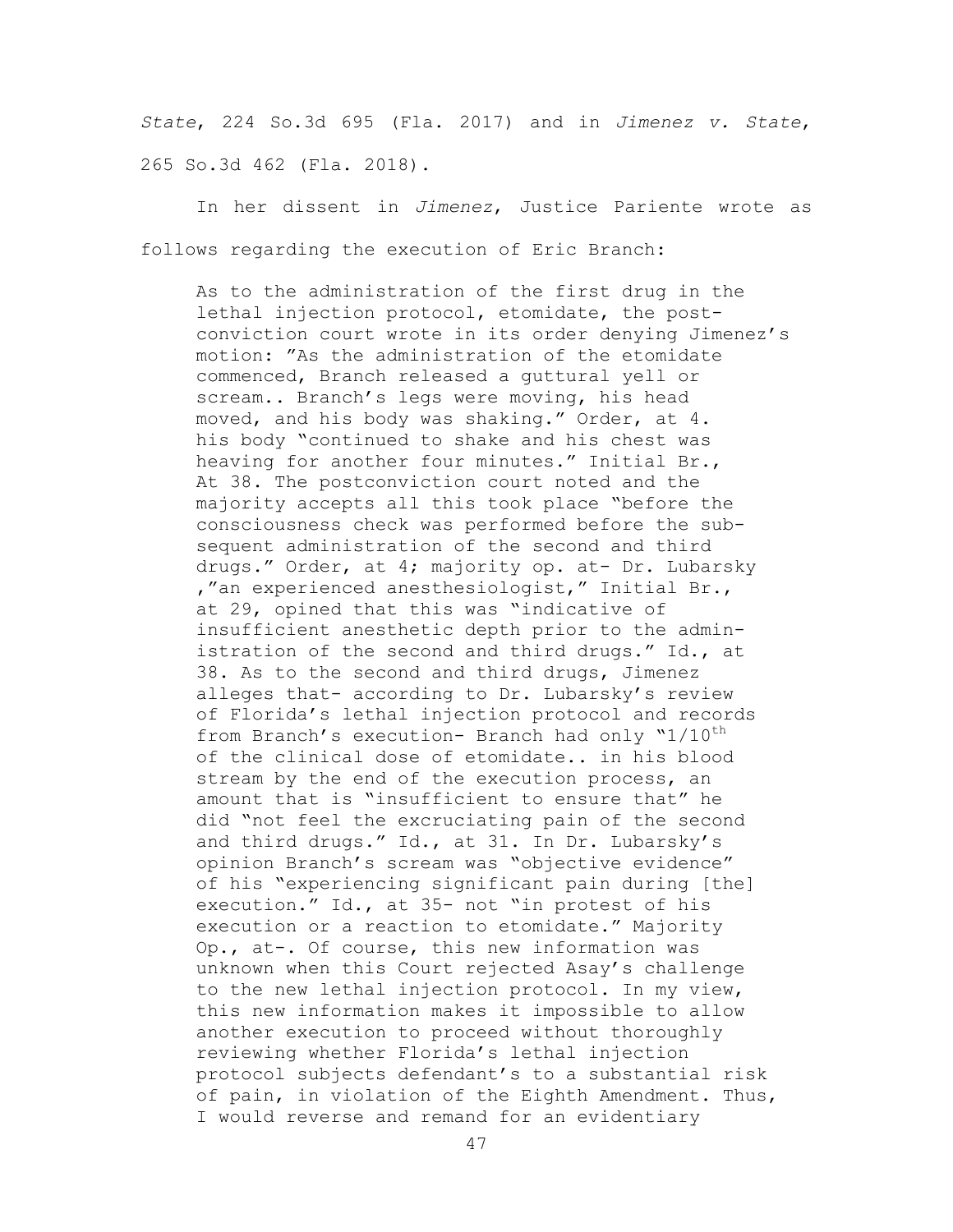hearing.

Observers of Jimenez's execution reported that "Local 10 News investigative reporter Jeff Weisner, who witnessed the execution, said Jimenez was blinking profusely, twitching and breathing heavily. Then it all stopped." *See*, Weisner, Jeff, Associated Press, *Man Executed for North Miami Woman's 1992 Murder* (updated December 19, 2018) [https://www.local10com/news/florida/north-miami/jose](https://www.local10com/news/florida/north-miami/jose-antonio-jimenez-execution)[antonio-jimenez-execution.](https://www.local10com/news/florida/north-miami/jose-antonio-jimenez-execution)

The affidavit of Joseph S. Hamrick, (Attachment 12 to postconviction motion P800-1), a licensed Florida attorney, witnessed Jimenez's execution. According to Mr. Hamrick, the movement and slow breathing of Jimenez occurred *after* the consciousness check- indicative that Jimenez was struggling to breathe. His visible struggles ceased only after the paralytic took over. The ultra-short acting life of etomidate leads to the reasonable conclusion Jimenez was awake and aware and suffering unnecessary and significant pain prior to his death.

When this Court approved the current three drug protocol in *Asay*, no one had been executed using etomidate. The testimony of the two experts, Dr. Heath for Mr. Asay and Dr. Yun for the State sharply disagreed over the pain etomidate would cause upon injection and whether etomidate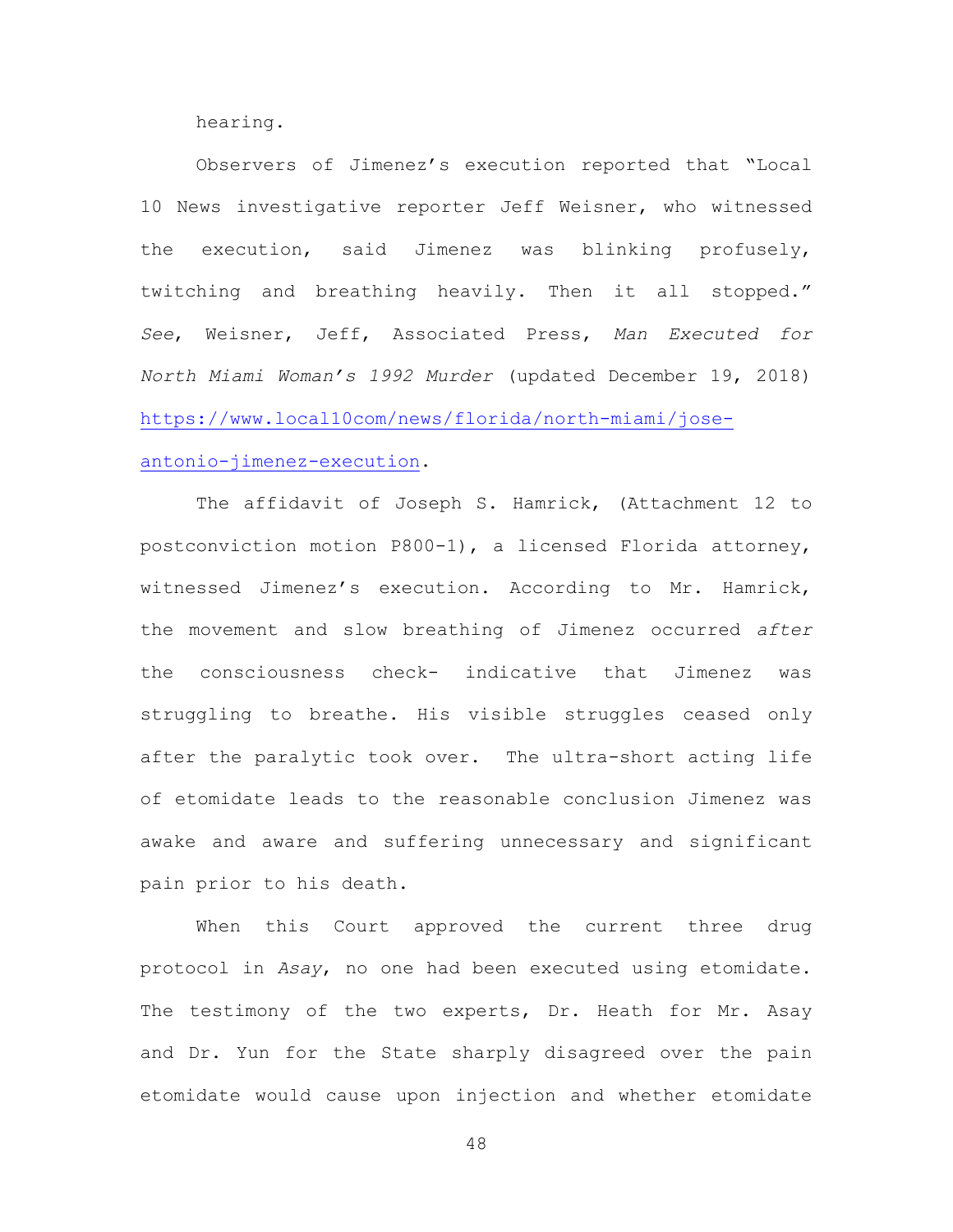would maintain the necessary anesthetic plane during the entire execution. Dr. Yun's testimony that etomidate would not cause significant pain and would be able to provide the necessary anesthetic plane for the duration of the execution has been called into serious questions by the Hannon and Branch executions. These executions impeach Dr. Yun's testimony and corroborate Dr. Heath's testimony. Dr. Lubarsky's subsequent review of the Branch execution and his testimony in this case further emphasize the need for this Court to follow Justice Pariente's lead and call for a review of the use of etomidate.

### ISSUE III

EXECTUION, WHEN ADDED TO THE INORDINATE AMOUNT OF TIME MR. LONG HAS SPENT ON DEATH ROW, CONSTITUTES CRUEL AND UNUSUAL PUNISHMENT UNDER THE EIGHTH AND FOURTEENTH AMENDMENTS TO THE UNITED STATES CONSTITUTION AND BINDING NORMS OF INTERNATIONAL LAW.

Mr. Long is set to be executed just shy of 30 years after the imposition of a death sentence. During these three decades he has been kept in solitary confinement, in a six by nine cell, with minimal time allowed out of that cell. Mr. Long submits the Eighth Amendment's prohibition on cruel and unusual punishment bar his execution after so much time on death row.

At the CMC hearing on May 1, defense counsel asked for an evidentiary hearing on this claim in order to present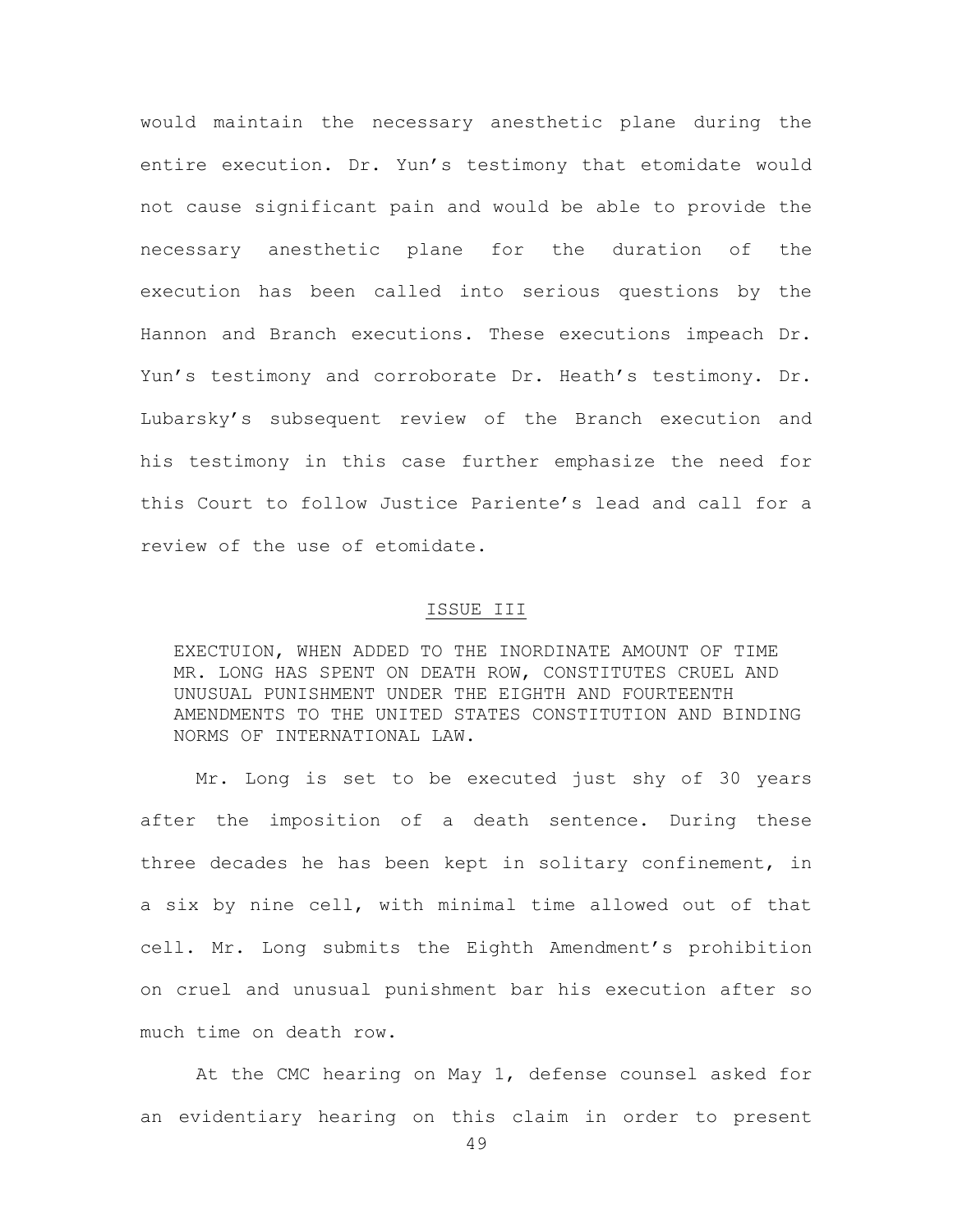evidence specific to Mr. Long's experiences on death row, which does not appear to have been done in previous Florida cases.[P6050-62] The trial court summarily denied Mr. Long's claim.[P6050-62] Mr. Long recognizes that this Court has consistently rejected these claims based solely on chronological years on death row, but is asking this Court to remand this issue for an evidentiary hearing so Mr. Long can present testimony as to his unique experiences over the last 30 years.

The Eighth Amendment requires that "the sanction imposed cannot be so totally without penological justification that it results in the gratuitous infliction of suffering." *Gregg v. Georgia*, 428 U.S. 153, 183 (1976). Punishments that entail exposure to a risk that "serves no 'legitimate penological objective'" and that result in gratuitous infliction of suffering violate the Eighth Amendment." *Farmer v. Brennan*, 511 U.S. 825, 833 (1994) (quoting *Hudson v. Palmer*, 468 U.S. 517, 548 (1984) (Stevens, J., concurring in part and dissenting in part)(the suffering of living under a prolonged sentence of death, 23 years, cannot be considered incidental to the processing of the appeals. It is unnecessary and unconstitutional. Such long term suffering becomes a separate form of punishment, which is equivalent to or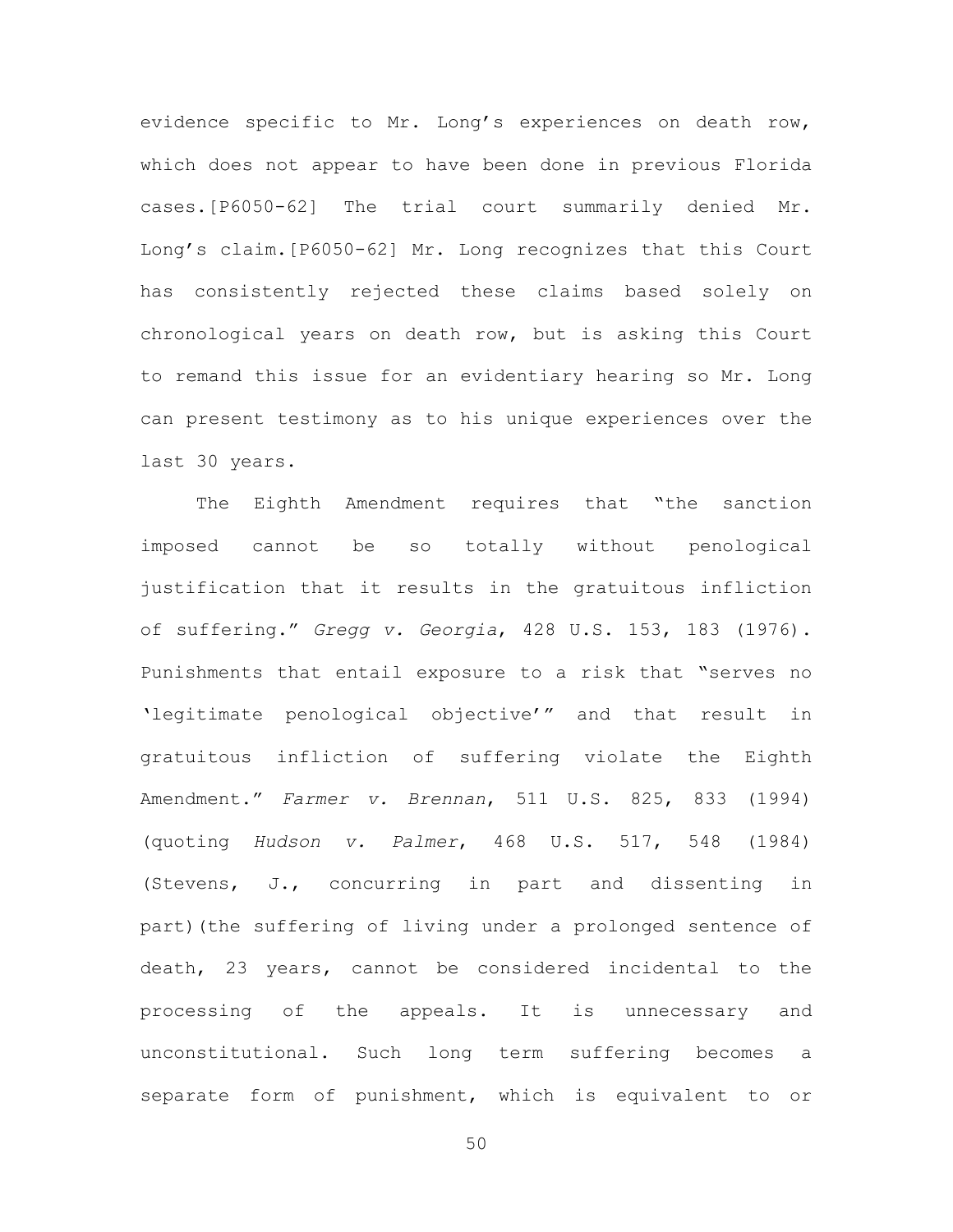greater than an actual execution. *See Coleman v. Balkom*, 451 U.S. 949, 952 (1981)(Stevens, J., concurring in denial of certiorari.)); *In re Medley*, 134 U.S. 160, 172 (1890).

In *Lackey v. Texas*, Justice Stevens wrote:

Though novel, petitioner's claim is not without foundation. In *Gregg v. Georgia*, this Court held that the Eighth Amendment does not prohibit capital punishment. Our decision rested in large part on the grounds that (1) the death penalty was considered permissible by the Framers and (2) the death penalty might serve "two principal social purposes: retribution and deterrence."

It is arguable that neither ground retains any force for prisoners who have spent some 17 years under a sentence of death. Such a delay, if it ever occurred, certainly would have been rare in 1789, and thus the practice of the Framers would not justify a denial of petitioner's claim. Moreover, after such an extended time, the acceptable state interest in retribution has arguably been satisfied by the severe punishment already inflicted. Over a century ago, this Court recognized that "when a prisoner sentenced by a court to death is confined in the penitentiary awaiting the execution of the sentence, one of the most horrible feelings to which he can be subjected during that time is the uncertainty during the whole of it." *In re Medley*, 134 U.S. 160, 172, 33 L.Ed.2d 835, 10 S.Ct. 384 (1890). If the Court accurately described the effect of uncertainty in *Medley*, which involved a period of four weeks, that description should apply with even greater force in the case of delays that last for many years. Finally, the additional deterrent effect from an actual execution now, on the one hand, as compared to 17 years on death row followed by the prisoner's continued incarceration for life, on the other, seems minimal.

514 U.S. 1045 (1995)(J. Stevens, memorandum respecting denial of certiorari)

Justice Breyer echoed similar concerns in the denial of certiorari in another case. Writing about a defendant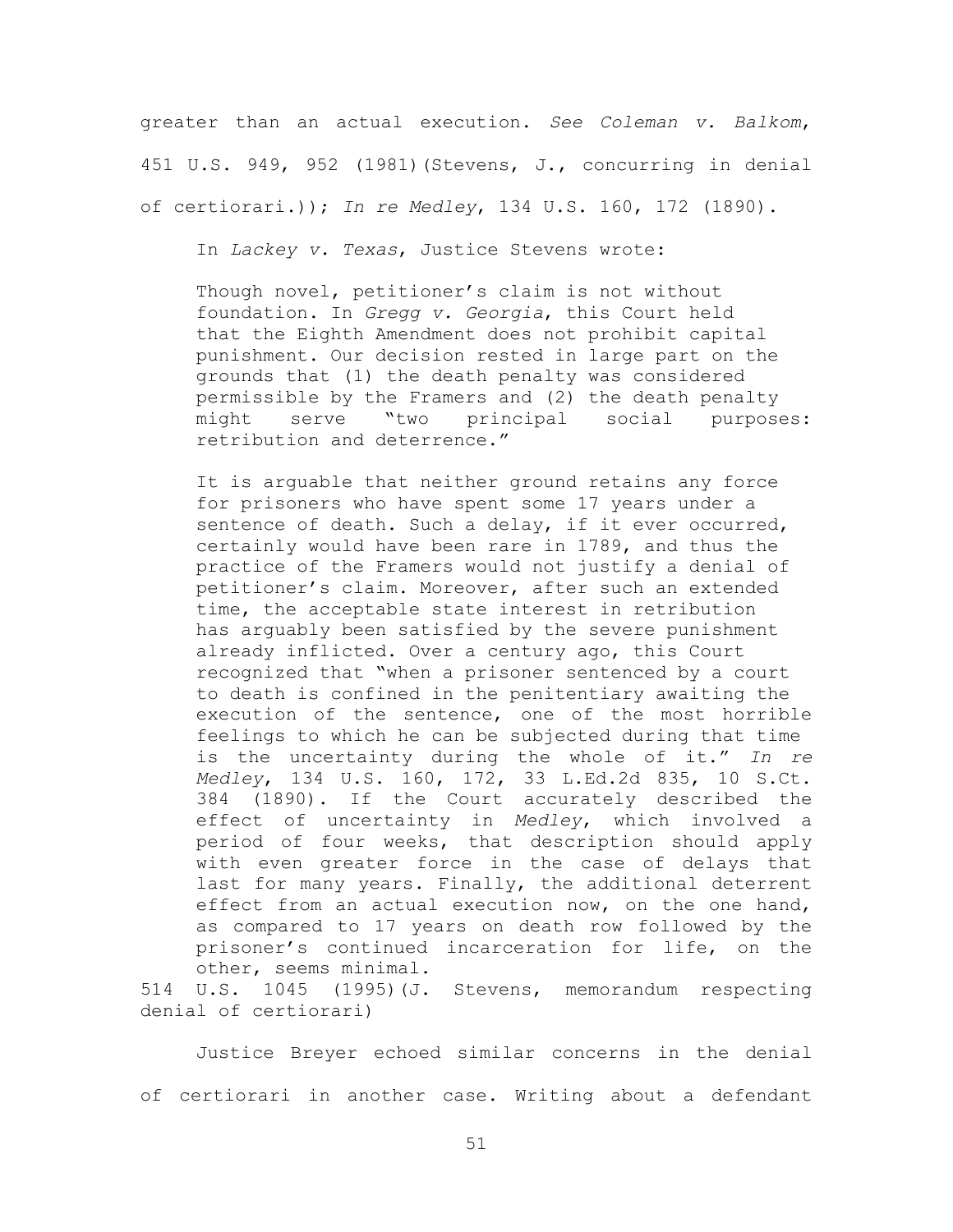who spent 23 years on Florida's death row, Breyer observed "After such a delay, an execution may well cease to serve the legitimate penological purposes that otherwise may provide a necessary constitutional justification for the death penalty." *Elledge v. Florida*, 119 S.Ct. 366 (1998)(J. Breyer, dissenting). In yet another case involving an extended stay on death row, Justice Breyer stated:

Nor can one justify lengthy delays by reference to constitutional tradition, for our Constitution was written at a time when delay between sentencing and execution could be measured in days or weeks, not decades. *See Pratt v. Attorney General of Jamaica, [1994] 2 A.C. 1,18,4 All E. R. 760, 773 (P.C.1993) (en banc)*(Great Britain's "Murder Act" of 1751 prescribed that execution take place on the next day but one after sentence).

*Knight v. Florida*, 528 U.S. 990, 995 (1999)(J. Breyer, dissenting from the denial of certiorari). Justice Breyer described the psychological impact of a long stay on death row:

It is difficult to deny the suffering inherent in a prolonged wait for execution –a matter which courts and individual judges have long recognized… The California Supreme Court has referred to the "dehumanezing effects of … lengthy imprisonment prior to Execution." In *Furman v. Georgia*, *408 U.S. at 288- 289* (concurring opinion), Justice Brennan wrote of the "inevitable long wait" that exacts " a frightful toll." Justice Frankfurter noted that the "onset of insanity while awaiting execution of a death sentence is not a rare phenomenon."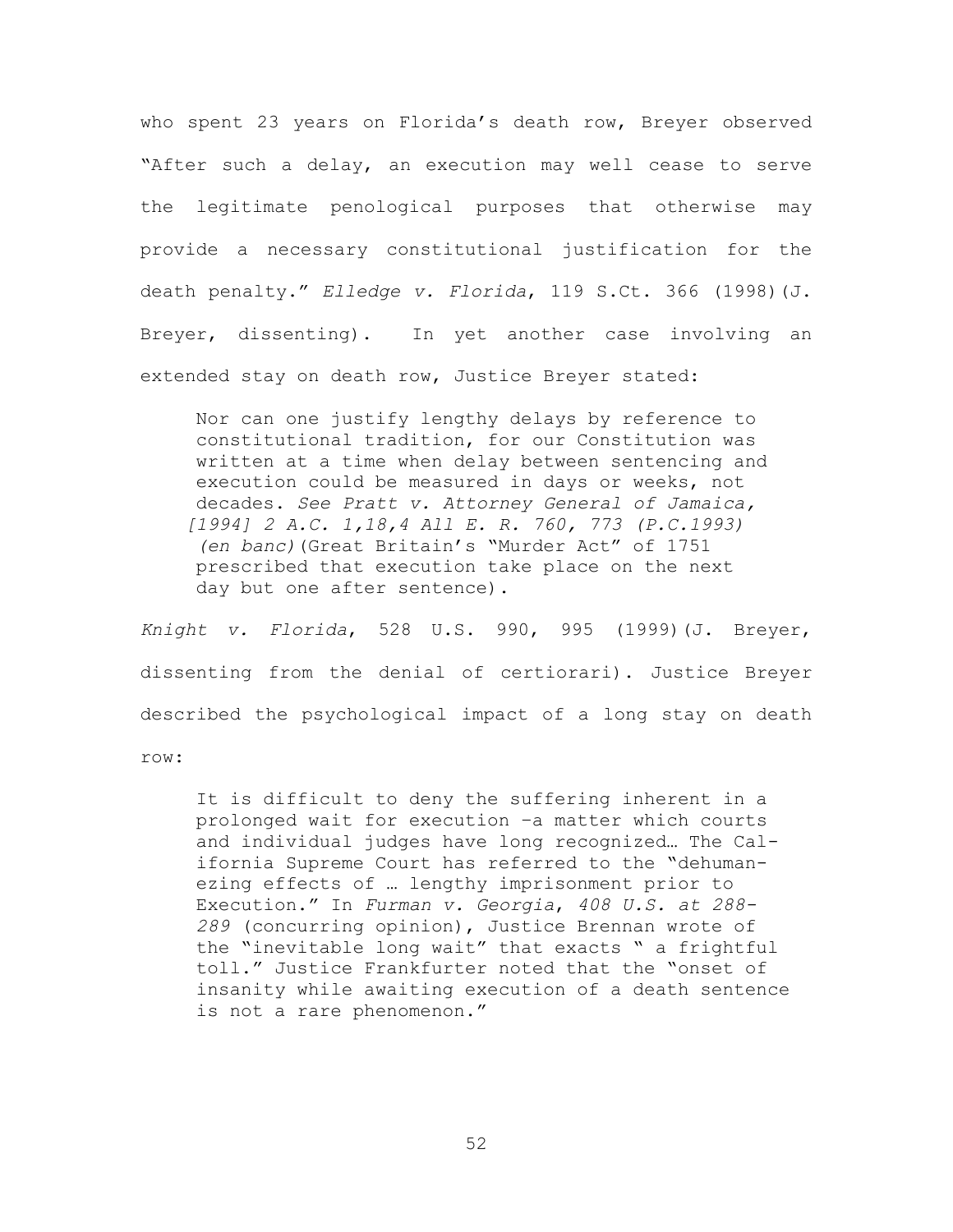*Knight*, 528 U.S. at 994-95. Justice Stevens, in a concurring opinion denying certiorari in *Thompson v. McNeil*, 129 S.Ct. 1299, 1300 (2009), wrote:

In sum, our experience during the past three decades has demonstrated that delays in state-sponsored killings after such delays is unacceptably cruel. This inevitable cruelty, coupled with the diminished justification for carrying out an execution after the lapse of so much time, reinforces my opinion that contemporary decision "to retain the death penalty as a part of our law are the product of habit and inattention rather than an acceptable deliberative process.

Justice Breyer and other members of the Court have continued to raise alarm over the lengthy time spent on death row. Justice Breyer, writing in *Glossip v. Gross*, 135 S.Ct. 2726, 2764-69 (2015), in which Justice Ginsberg joined in his dissent, observed "[t]the problem of reliability and unfairness [with the current capital punishment laws] almost inevitably lead to a third independent constitutional problem: excessively long periods of time that individuals typically spend on death row, alive but under sentence of death." The resulting lengthy delays "create two special constitutional difficulties," namely (1) the "dehumanizing effect of solitary confinement" aggravated by "uncertainty as to whether a death sentence will in fact be carried out, and (2) the undermining of "the death penalty's penological rational, perhaps irreparably so." *See Jordan v.*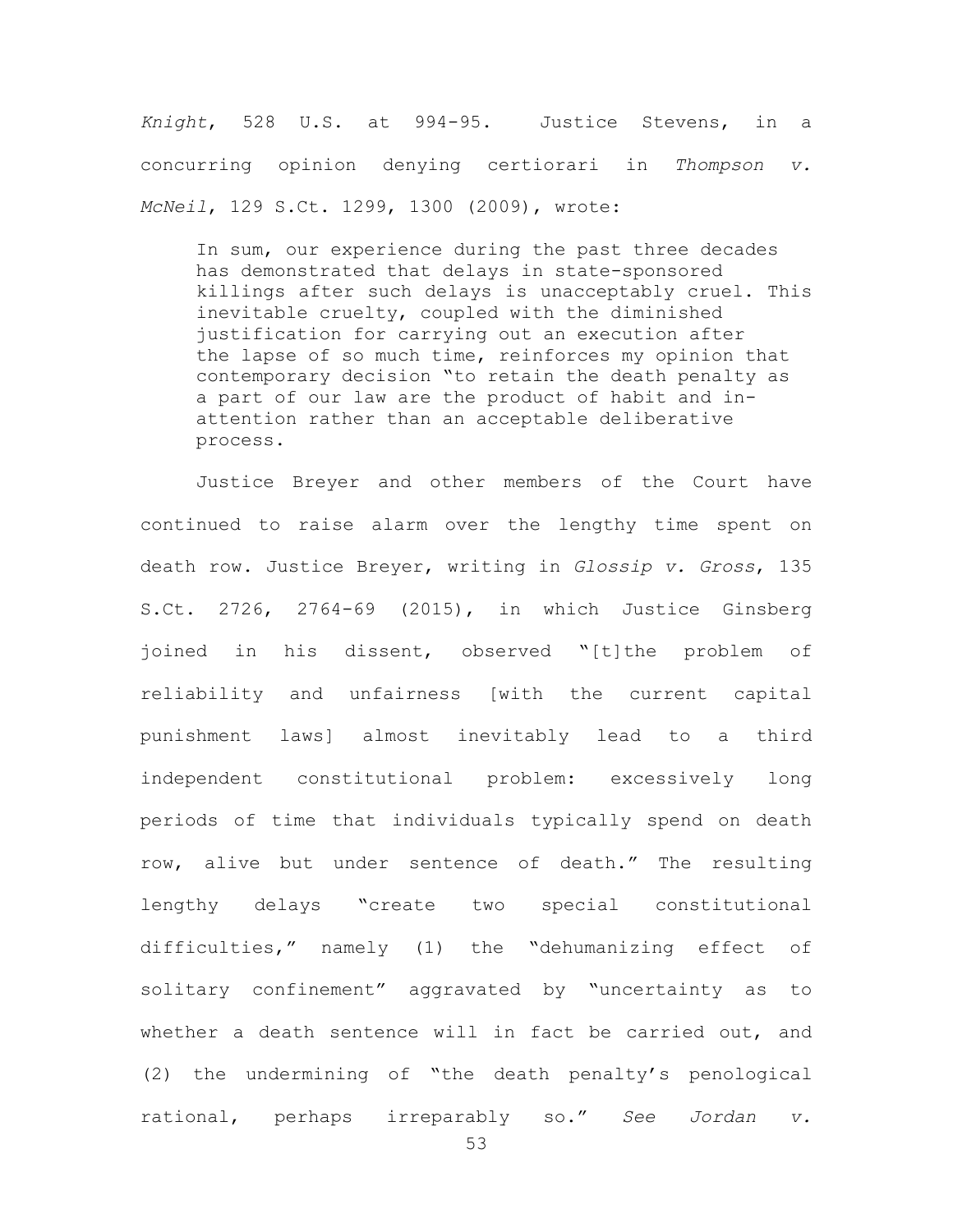*Mississippi*, 138 S.Ct. 2567 (June 28, 2018)(J. Breyer, dissenting from denial of certiorari); *Dunn v. Madison*, 138 S.Ct. 913 (2017)(Breyer, J., joining Ginsberg, J., and Sotomayor, J., concurring)("And we may well have to consider the ways in which lengthy periods of imprisonment between death sentence and execution can deepen the cruelty of the death penalty while at the same time undermining its penological rationale.")

International law strongly suggests three decades on death row is not consistent with evolving standards of decency. The Privy Council of the United Kingdom invalidated death sentences for two Jamaican men after 14 years on death row and commuted their sentences to life, suggesting a stay of no more than five years would be excessive. *Pratt v. Attorney General of Jamaica*, [1994] 2 A.C.1,18, 4 All.E.R. 769, 773 (P.C.1993)(en banc). Foreign jurisdictions refuse extradition of criminal suspects to the United States on the grounds life on death row violates international human rights treaties. *Soering v. United Kingdom*, 11 Eur.H.R. Rep. 439 (1989).

To execute Mr. Long after he has already had to endure almost thirty years of incarceration under sentence of death would be unconstitutionally cruel and unusual punishment. Because the Eighth Amendment standards of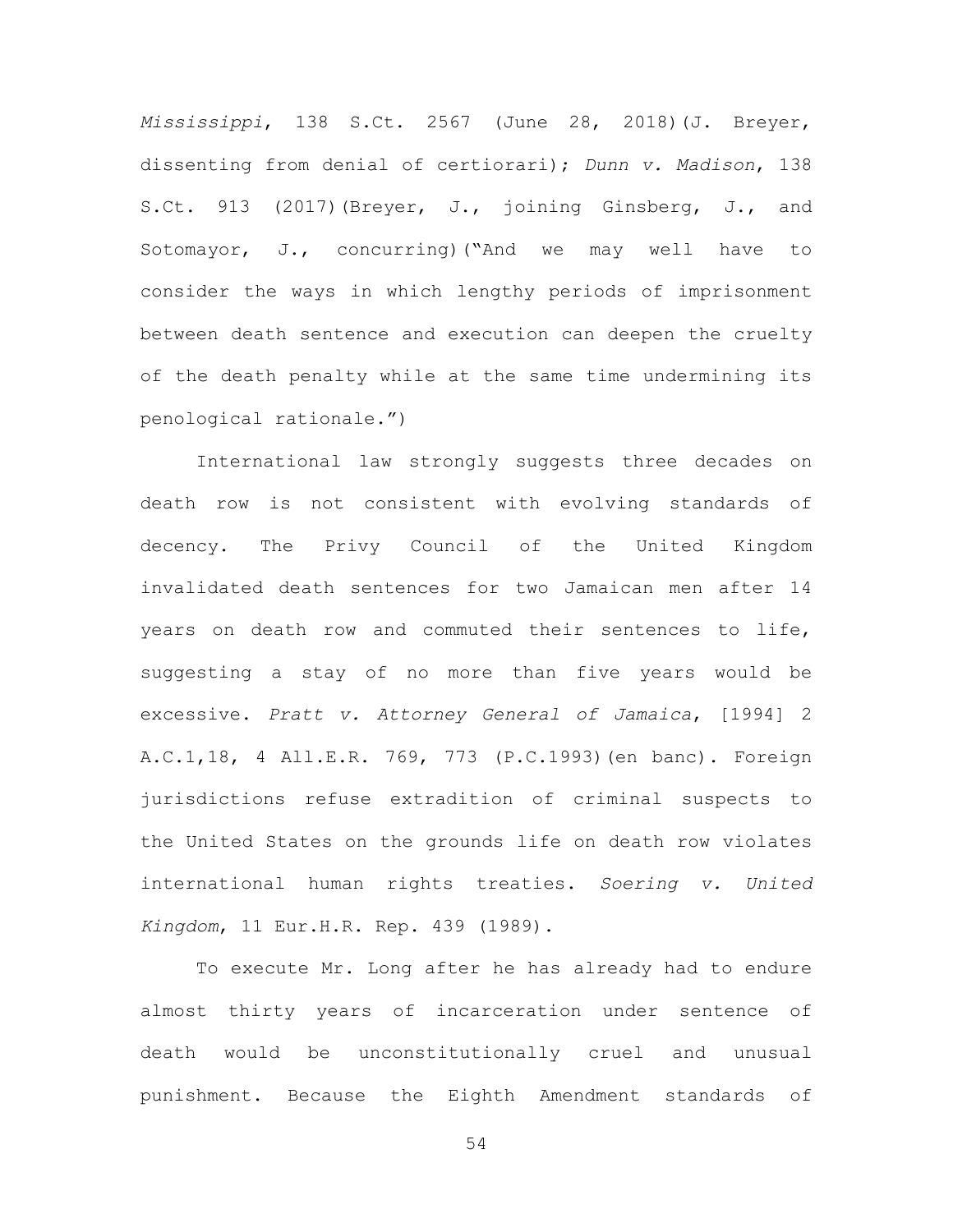decency are evolving, consideration of Mr. Long's claim is required.

### ISSUE IV

THE DENIAL OF *HURST* RELIEF TO MR. LONG VIOLATES THE EIGHTH AND FOURTEENTH AMENDMENTS TO THE UNITED STATE CONSTITUTION.

Mr. Long continues to challenge the unconstitutionality of the retroactivity bar promulgated by this Court which denies *Hurst* relief to defendant's whose cases became final on direct appeal prior to the issuance of *Ring v. Arizona*, 536 U.S. 584 (2002). Mr. Long urges this Court to reconsider the judicially created bar whose continued application demonstrates the arbitrary and capriciousness of the line-drawing at *Ring* violates the Eighth and Fourteenth Amendments to the United States Constitution. The resulting application of the *Ring* cut-off is not only arbitrary and capricious, but has resulted in disparate treatment between death-sentenced prisoners on collateral review.

Mr. Long has filed a Motion for Stay of Execution Pending the Florida Supreme Court's Decision in *Owen v. State*. After denying approximately eighty similar pre-*Ring* appeals in 2017 based on *Hitchcock v. State*, 226 So.3d 216 (Fla. 2017), this Court has continued to deny relief to pre-*Ring* defendants. However, on April 24, 2019, just one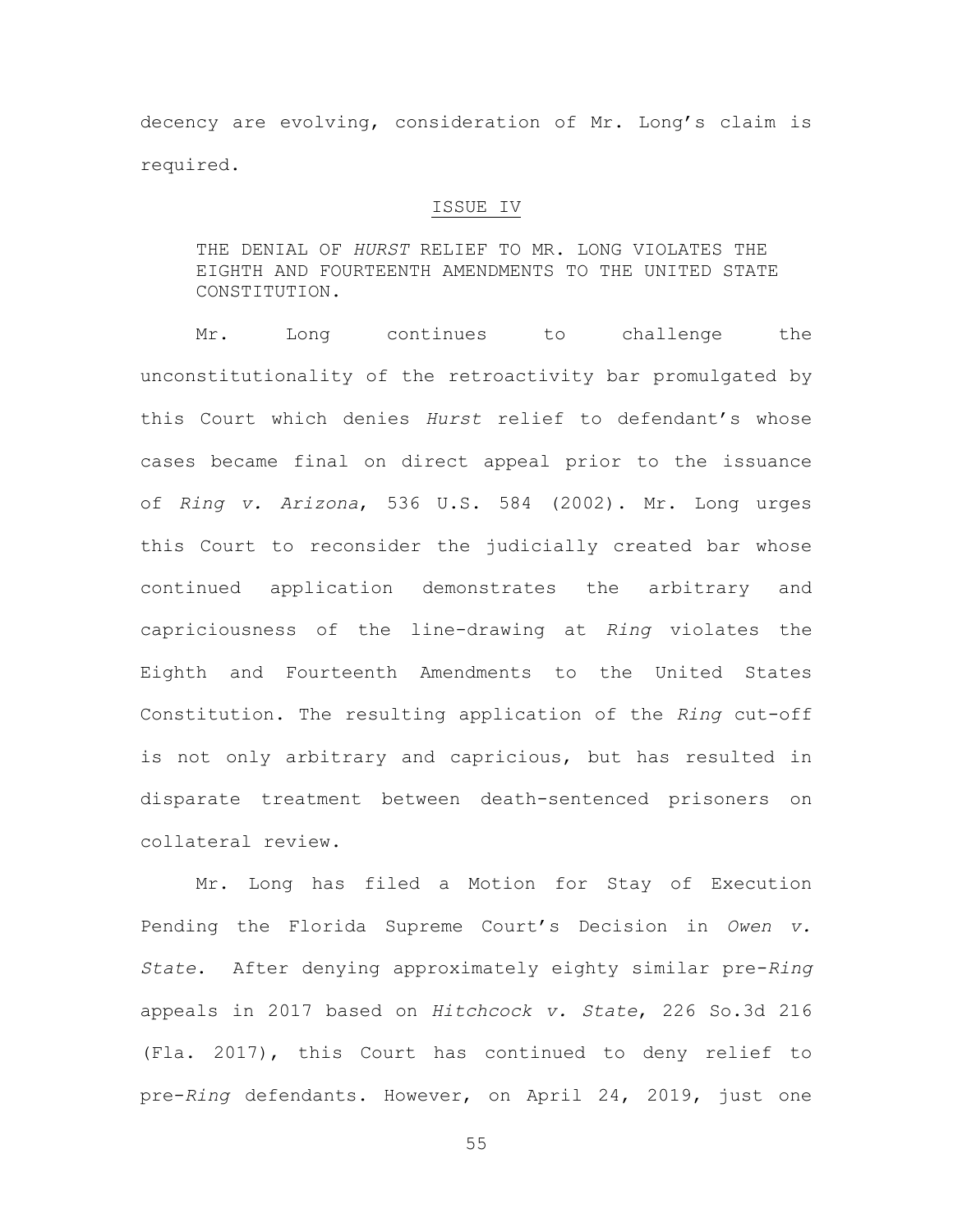day after the warrant was signed in this case, this Court issued an order to show cause in *Owen v. State*, No. SC18- 1810. The Order to Show Cause specifically directs the parties to brief whether the Florida Supreme Court should "recede" from its *Ring*-based retroactivity cutoff. The order specifically references *Asay v. State*, 210 So.3d 1 (Fla. 2016); *Mosley v. State*, 209 So.3d 1248 (Fla. 2016), and *James v. State*, 615 So.2d 668 (Fla. 1993), and seems to indicated this Court is finally reconsidering abandoning the *Ring* cutoff. Mr. Owen has two death sentences- one pre-*Ring* and one post-*Ring*. Mr. Long has consistently argued that *Hurst* should apply to him, even before such claims had a name. Mr. Long's scheduled execution should not proceed while this Court decides in *Owen* whether to "recede from the retroactivity analysis" in *Asay* and *Moseley*. It would be the height of injustice to allow Mr. Long's execution to proceed on May 23, 2019, only for the Florida Supreme Court to subsequently rule in *Owen* that Mr. Long has been correct all along.

This Court's prior precedent would merit a stay. The last time this Court considered whether to uphold the *Asay* cutoff, in *Hitchcock*, this Court stayed nearly every pending appeal raising a *Hurst* issue by an appellant whose case became final prior to *Ring*. It is not constitutionally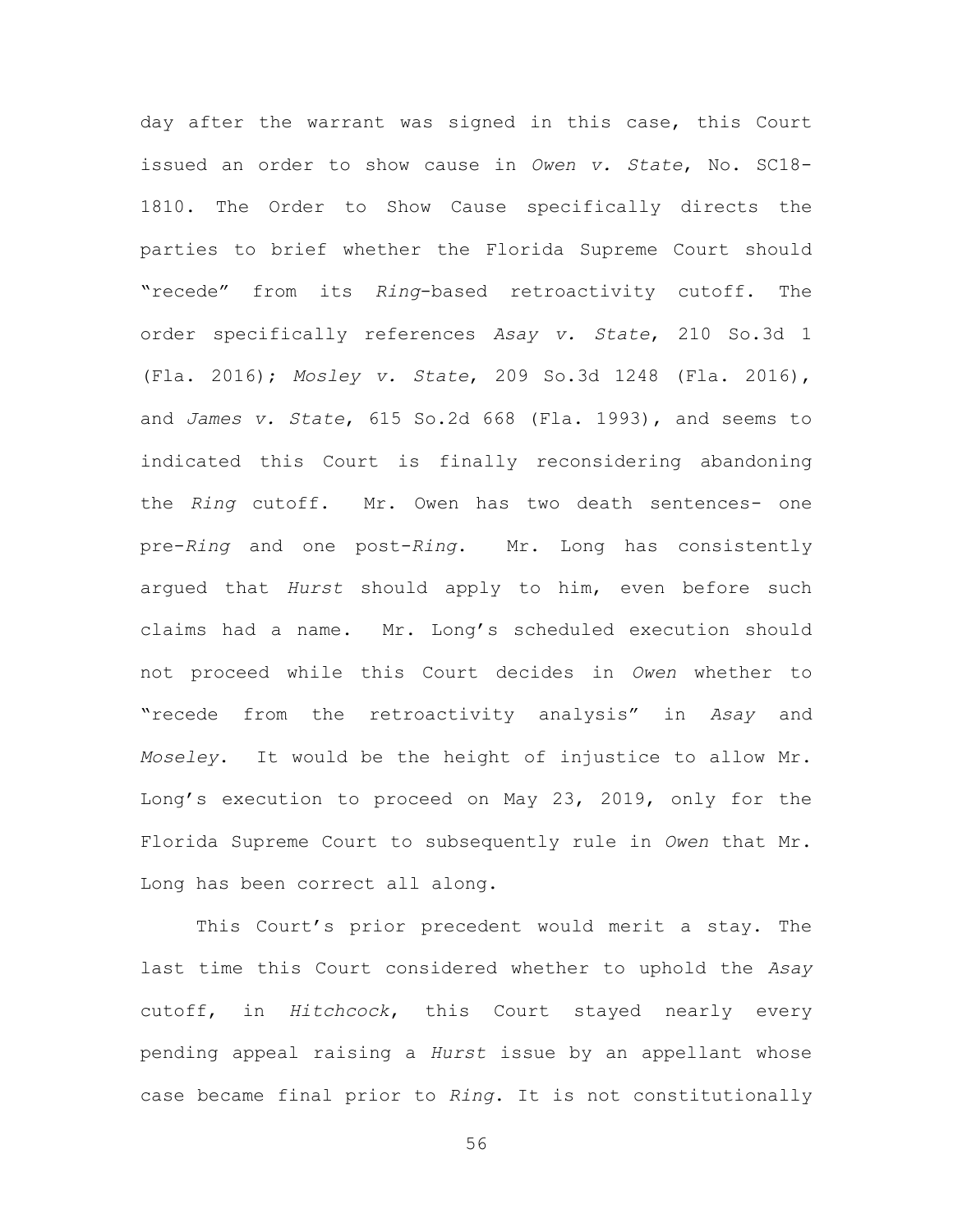tolerable to allow an execution to proceed while the legal framework denying retroactive application of a substantial constitutional right has been called into question by this Court.

Mr. Long is a pre-*Ring* defendant. Mr. Long unsuccessfully argued in his direct appeal in 1992 that the trial court erred in denying Mr. Long's motion to preclude the jury being told their verdict was advisory and not binding- thus raising *Ring/Hurst* claims before such claims had those names. *Long v. State*, 610 So. 2d 1268 (Fla. 1992) In his postconviction litigation, as soon as *Ring* issued, Mr. Long argued his death sentence was unconstitutional under *Ring.* Mr. Long's claim was denied.

In *Hurst v. Florida*, 136 S.Ct. 616 (2016), the United States Supreme Court and the Florida Supreme Court in *Hurst v. State*, 202 So.3d 40, (Fla. 2016), *cert. denied*, 137 S.Ct. 2161 (2017),found Florida's death penalty statute unconstitutional. That same unconstitutional statute was the basis for Mr. Long's death sentence. A jury did not consider and find the aggravating factors, determine whether those aggravators were sufficient to impose death, consider and find the mitigating factors, and determine whether death was an appropriate sentence.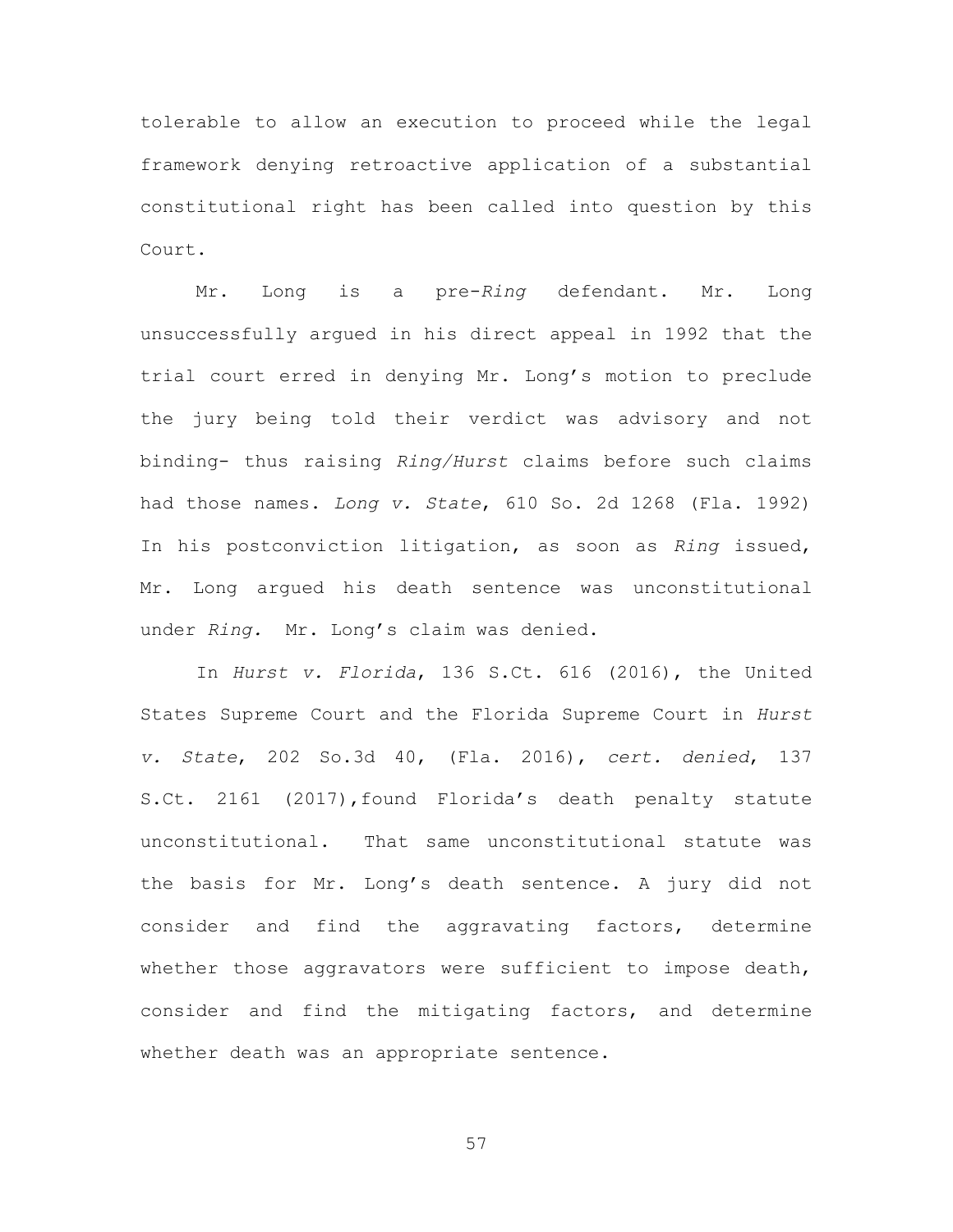The *Hurst* decisions required that all facts that are statutorily necessary before a judge is authorized to impose a sentence of death must be found by a jury pursuant to a capital defendant's Sixth Amendment right to jury trial. *Hurst*, 136 S.Ct. at 620-1. This Court held in *Hurst v. State* that all the critical findings necessary before the trial court may consider a death sentence must be unanimously found by the jury. *Hurst v. State*, 202 So.3d at 44. In *Asay v. State*, 210 So.3d 1 (Fla. 2016), this Court applied the *Witt v. State*, 387 So.2d 922 (Fla. 1980), retroactivity test. The *Asay* majority concluded that *Hurst* would not apply to cases in which the death sentence became final before the issuance of *Ring*. *Id.,* at 35.

The application of this "line-drawing" has resulted in an arbitrary and capricious granting of relief to death sentenced defendants, particularly those on collateral review. Mr. Long submits, while acknowledging this Court's contrary determinations, that to ensure fairness and uniformity in Florida's application of the death penalty *Hurst v. Florida* must be applied retroactively to all cases, including this case.

The result of the majority opinion in *Asay* has been that some defendants whose murders were committed long before *Hurst*, but not others, violates *Witt's* requirement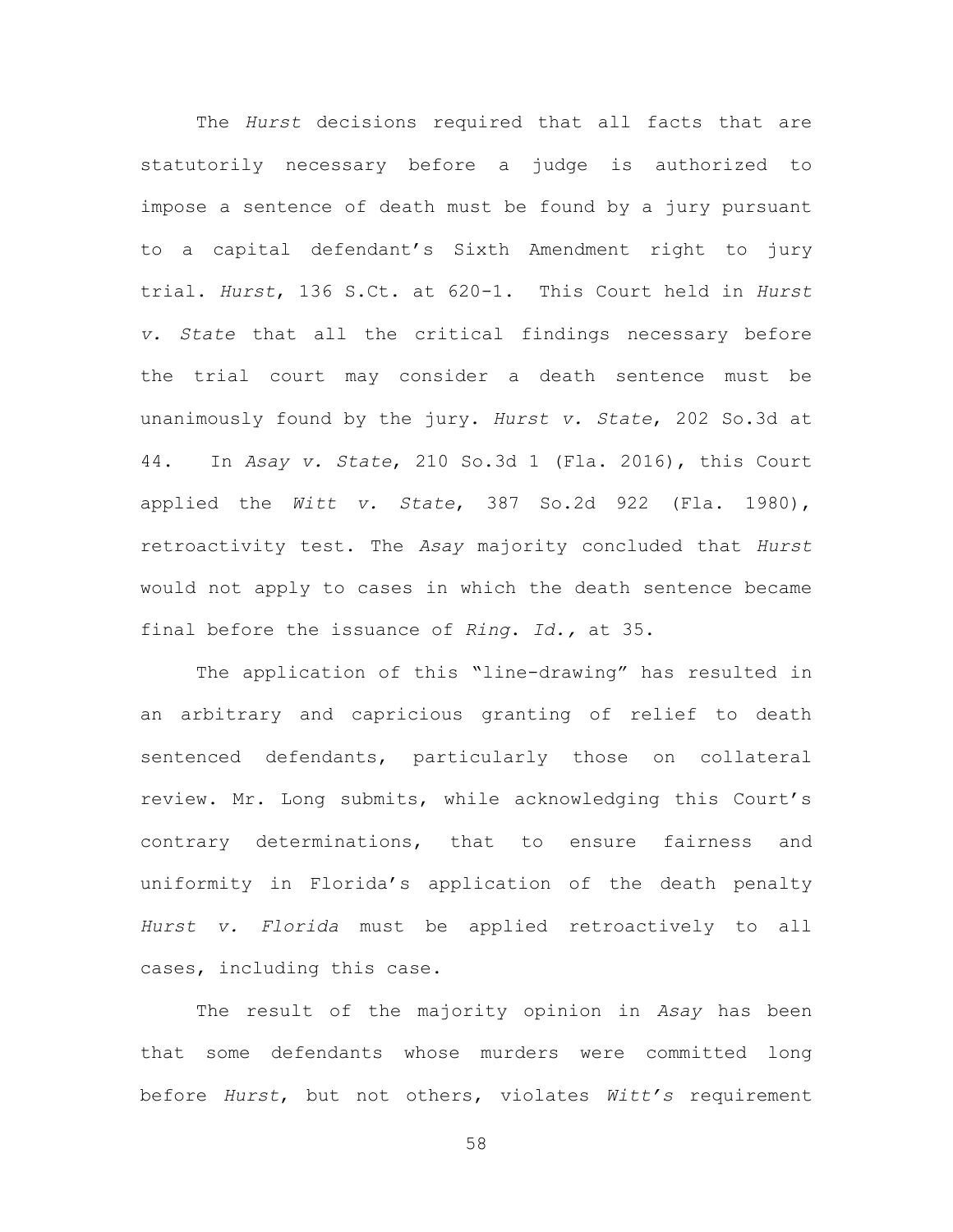of fairness and uniformity. For example, Asay was not entitled to *Hurst* relief and was executed for a 1987 murder, but Douglas Ray Meeks, who committed two murders in 1974, was entitled to *Hurst* relief because the State stipulated to a new penalty phase in 2000. Paul Hildwin and Ana Cardona have been granted relief in similarly arbitrary fashions. *See Hildwin v. State*, 141 So.3d 1178 (Fla. 2014); *Cardona v. State*, 185 So.3d 514 (Fla. 2016).

Since *Asay*, the continued application of the brightline *Ring* cutoff has continued to lead to unconstitutionally arbitrary results. As Justice Pariente pointed out in her dissent in *State v. Murray*, 44 Fla. Law Weekly S3 (Fla. December 20, 2018), the "line-drawing for the retroactivity of *Hurst* creates unconstitutional results for defendants", as evidenced by the result between Murray and his co-defendant Taylor. Taylor and Murray were both convicted of the same 1990 first-degree murder of the same victim and both were sentenced to death. The jury recommended death for Murray 11-1 and 10-2 for Taylor. Murray obtained *Hurst* relief because he case did not become final until 2009 due to three re-trials. Taylor was denied *Hurst* relief because his case became final in 1994. Ensuring uniformity and fairness in the application of the death penalty requires *Hurst* be applied retroactively to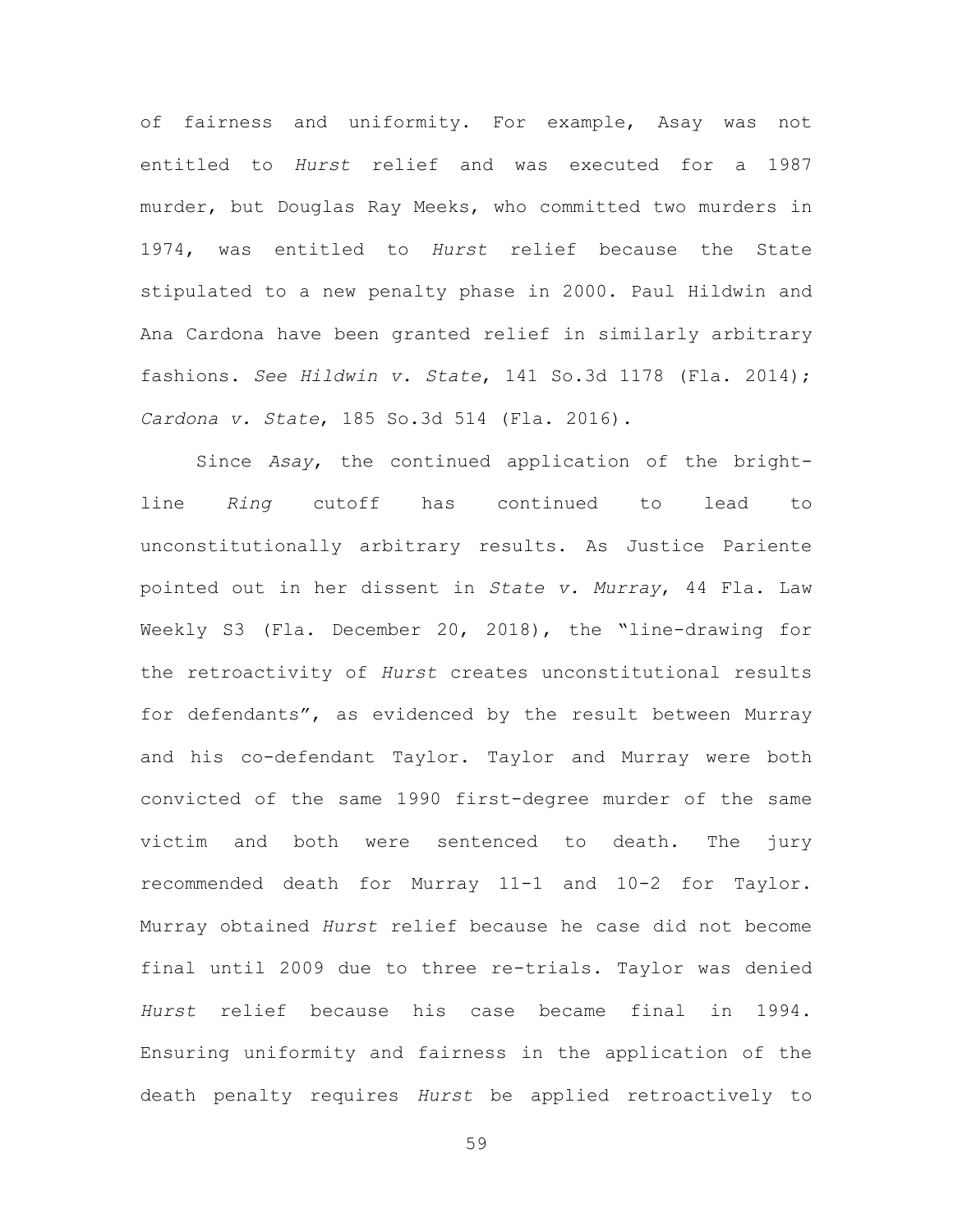all capital cases, not just final after the issuance of *Ring*.

The failure to apply *Hurst* relief to Mr. Long violates the dictates of *Caldwell v. Mississippi*, 472 U.S. 320 (1985). In *Caldwell*, the Court held the jury must correctly be instructed as to its sentencing responsibility. Post-*Hurst* jurors must know that each will bear the responsibility for a death sentence resulting in a defendant's execution since each juror possess the power to require the imposition of a life sentence simply by voting against the death recommendation. As was explained in *Caldwell*, jurors must feel the weight of their sentencing responsibility if the defendant is ultimately executed after no juror exercised his or her power to preclude a death sentence. Because the jury's sense of responsibility was inaccurately diminished in *Caldwell*, the Supreme Court held the jury's unanimous verdict imposing a death sentence in that case violated the Eighth Amendment and vacated the death sentence. There is a reasonable probability, if instructed properly, at least one juror would vote for life in this case, thus any error is not harmless.

The failure to apply *Hurst* retroactively deprived Mr. Long of a jury determination. After *Hurst v. Florida* each juror is still free to vote for a life sentence even if the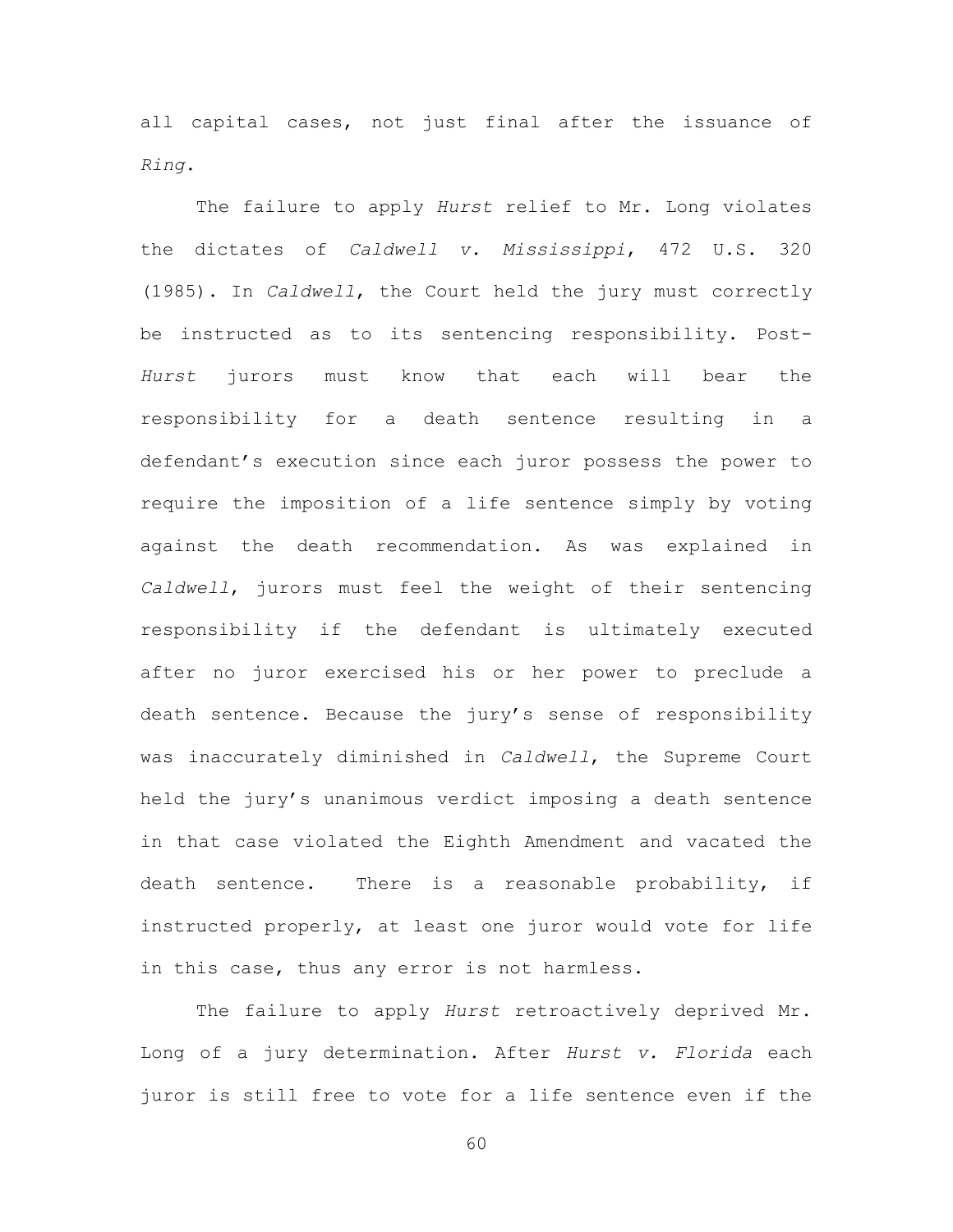requisite facts have been found by the jury unanimously. Individual jurors may decide to exercise mercy and vote for a life sentence and, in doing so, preclude the imposition of a death sentence. Despite the unanimous jury recommendation in this case, Mr. Long has been deprived of the mercy option if he is not given *Hurst* relief. One juror voting for a life sentence is all it takes to mandate the imposition of a life sentence. It is probable, with the newly discovered evidence outlined in *Issue I*, the correct jury instructions, and a new penalty phase at least one juror would vote for life, thus mandating a life sentence.

Justice Pariente, in her dissenting opinion in *Asay*, correctly concludes:

The retroactivity of *Hurst* should be extended to those defendants, who, prior to *Ring*, properly asserted, presented, and preserved challenges to the lack of jury fact finding and/or lack or unanimity. Justice Lewis, in his dissent in *Asay*, argued such a result would be consistent with the precedent of the court, citing to *James v. State*, 615 So.2d 668, 669 (Fla. 1993). The Defendant raised a claim prior to penalty phase directed at the improper denigration of the jury's role in sentencing and other constitutional infirmities with the jury's role. The Defendant is entitled to have his claim heard- a claim he raised before it had a name. The requirement imposed by the majority that in order to be afforded relief under *Hurst* had to cite to *Ring* by name even if the defendant raised the substantive basis for *Hurst* violates the Eighth Amendment by drawing an arbitrary and unreasonable line- June 24, 2002, the date *Ring* was issued- on who is entitled to relief and who is not. This violation is particularly egregious in those cases, such as this, where the Florida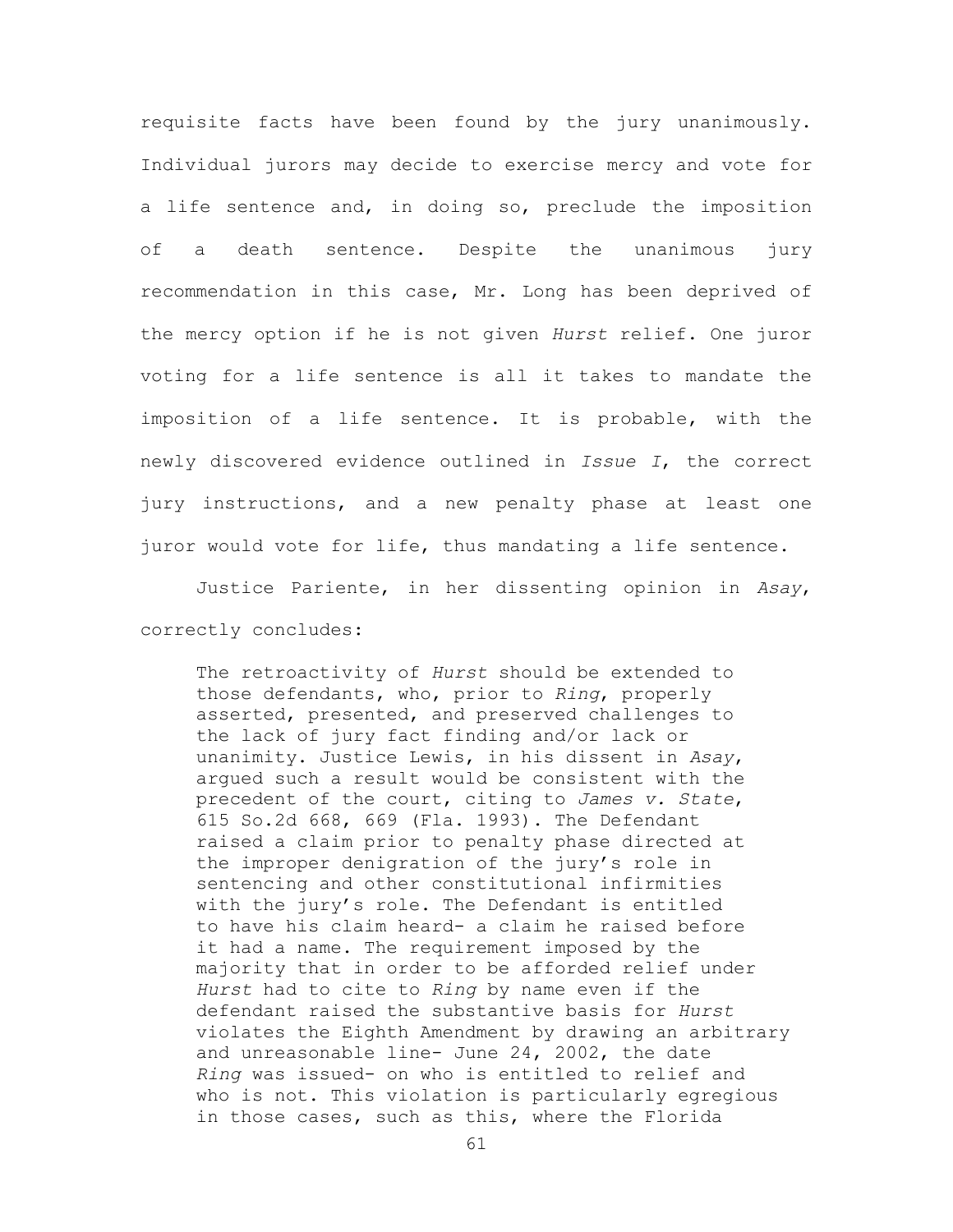Supreme Court rejected pre-*Ring* and *Apprendi* claims as meritless.

The correct application of *Witt* mandates full retroactivity of *Hurst.* Again, in her dissenting opinion in *Asay*, Justice Pariente correctly concludes:

A faithful *Witt* analysis includes consideration of the uniqueness and finality of the death penalty, together with the fundamental constitutional rights at stake, when the State sentences someone to death- namely the rights to trial by jury and sentencing by a unanimous jury as guaranteed by both the Sixth Amendment to the United States Constitution and Article I, Section 22 of the Florida Constitution.

Ultimately, when applying the retroactivity equation of balancing "the justices' system's goals of fairness and finality" in this circumstance, fairness must prevail over finality. *Ferguson v. State*, 789 So.2d 306, 312 (Fla. 2001). I recognize, as does the majority, the victims and their families "need for finality", but stress, as does Justice Perry in his dissent, that no conviction shall be disturbed. Majority op. at 32; see Asay, No. SC16-223, slip op. at 75 (Perry, J., dissenting). The question is not of guilt or innocence, but of life and death. (Pariente, J., slip op. at 61-62).

The application of retroactivity under *Asay* is arbitrary and capricious, in violation of the Eighth Amendment. The granting of relief in capital cases, where "death is different", should not turn on the date of sentence, resentence, or the arbitrariness of the timing of the docket. This Court has never before imposed such a date determinant requirement for retroactivity. *See, Asay v. State,* Perry., J. dissenting. This interpretation reduces the continued sentence of death under an unconstitutional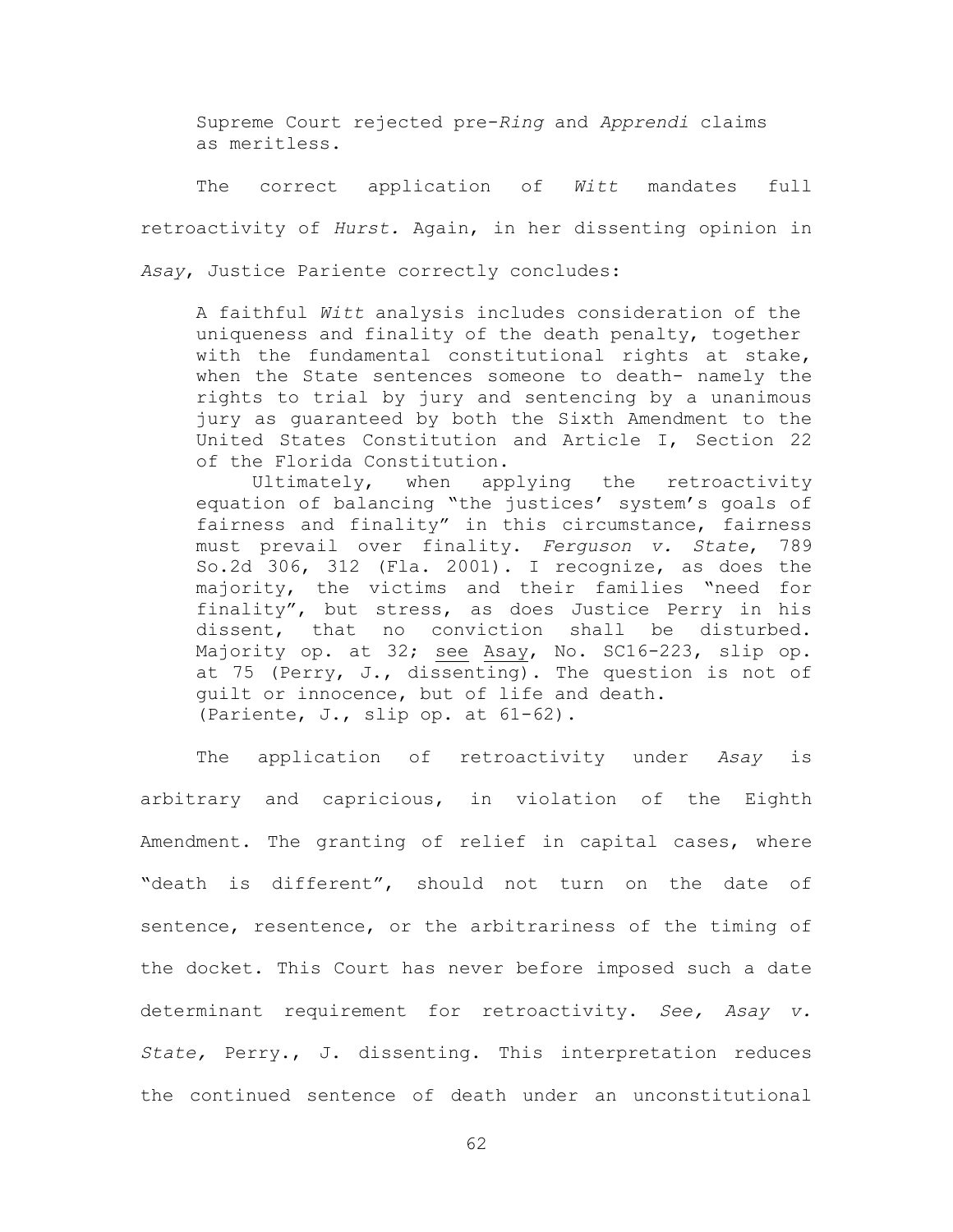statute on "little more than a roll of the dice. This cannot be tolerated." *Id*.

The retroactivity cutoff violates the rights of equal protection and due process. The cut-off treats prisoners in the same posture- on collateral review- differently without "some ground of difference that rationally explains the different treatment." *Eisenstadt v. Baird*, 405 U.S. 438, 447 (1972). When two classes are created to receive different treatment by a state actor, the question becomes "whether there is some ground of difference that rationally explains the different treatment…" *Id.; see also McLaughlin v. Florida*, 379 U.S. 184, 191 (1964). Distinctions in state criminal laws that impinge on fundamental rights must be strictly scrutinized. Capital defendants have a fundamental right to a reliable determination of their sentences. *Lockett v. Ohio*, 438 U.S. 586, 604 (1978). The State's justification for the arbitrary line for retroactivity cannot pass strict scrutiny.

Denying the benefit of post-*Hurst* sentencing to "pre-*Ring*" defendants like Mr. Long violates the Fourteenth Amendment. Once a state requires certain sentencing procedures, it creates a Fourteenth Amendment life and liberty interest in those procedures. *See, e.g., Evitts v. Lucey*, 469 U.S. 387, 393 (1985)(due process interest in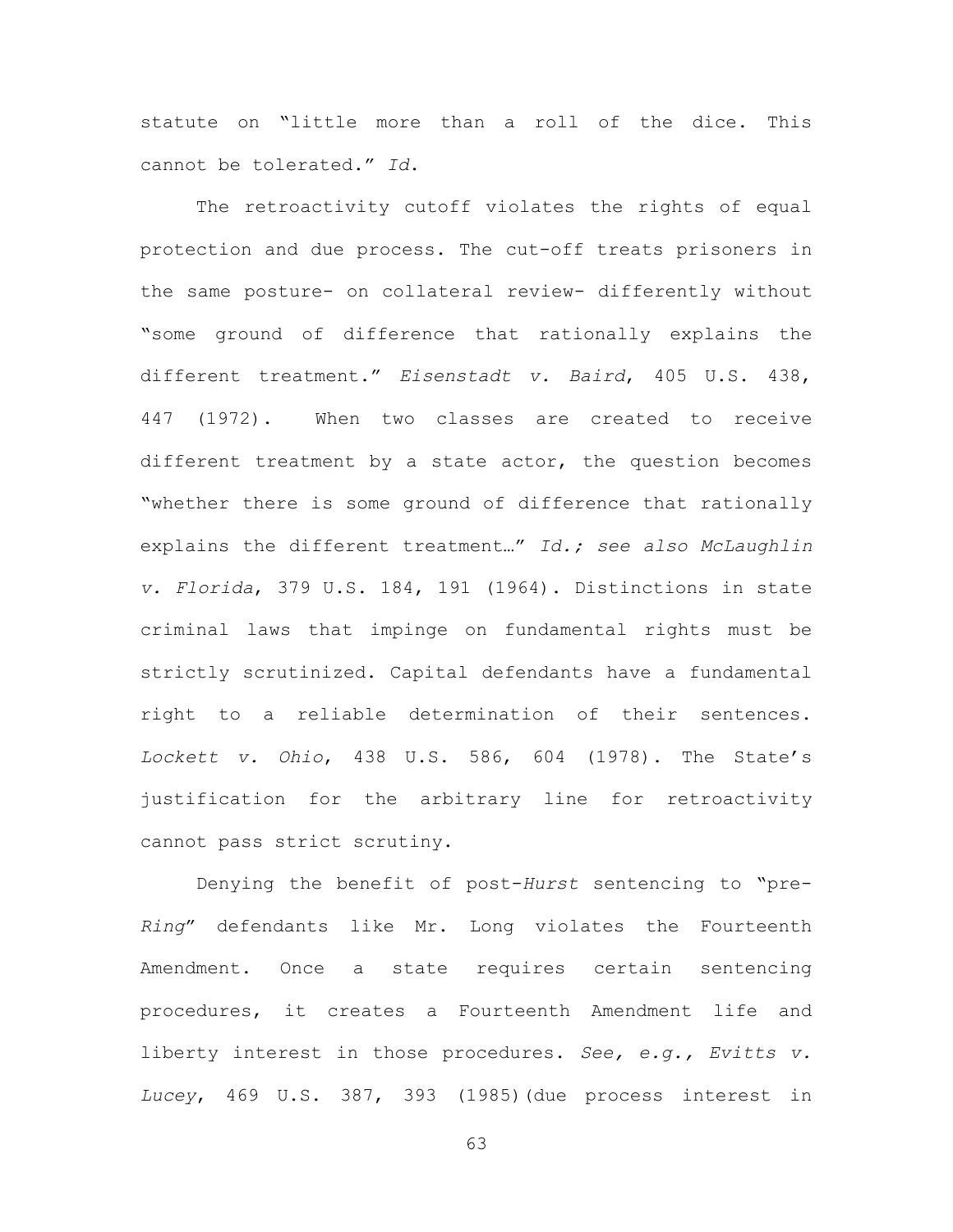state created right to direct appeal); *Hicks v. Oklahoma*, 447 U.S. 343, 346 (1980)(liberty interest in state-created sentencing procedure.) Capital defendants have vested life and liberty interests that are protected by due process in state-created death penalty procedures. *See Ford v. Wainwright*, 447 U.S. 399, 427-31 (1986)(liberty interest in meaningful state proceedings to adjudicate competency to be executed); *Ohio Adult Parole Authority v. Woodard*, 532 U.S. 272, 288-89 (1998)(O'Connor, J., with Souter, Ginsburg, and Breyer, JJ., concurring)(life interest in state-created right to capital clemency proceedings). Mr. Long has a vested right in jury determined sentencing, a right which has been denied to him.

Mr. Long is now scheduled to be executed based on a death sentence that was based on a statute that was found unconstitutional by both the United States Supreme Court and the Florida Supreme Court. The statutes was just as wrong and unconstitutional in 1972 when the statute was implemented, in 1989 when Mr. Long was sentenced to death, and in 2016 when *Hurst* was decided. Mr. Long should not be executed because it took the courts 40 years to finally rule the statute was unconstitutional.

#### ISSUE V

THE DENIAL OF MR. LONG'S REQUESTS OF AND FOR DEFENSE EXECUTION WITNESSES IS UNCONSTITUTIONAL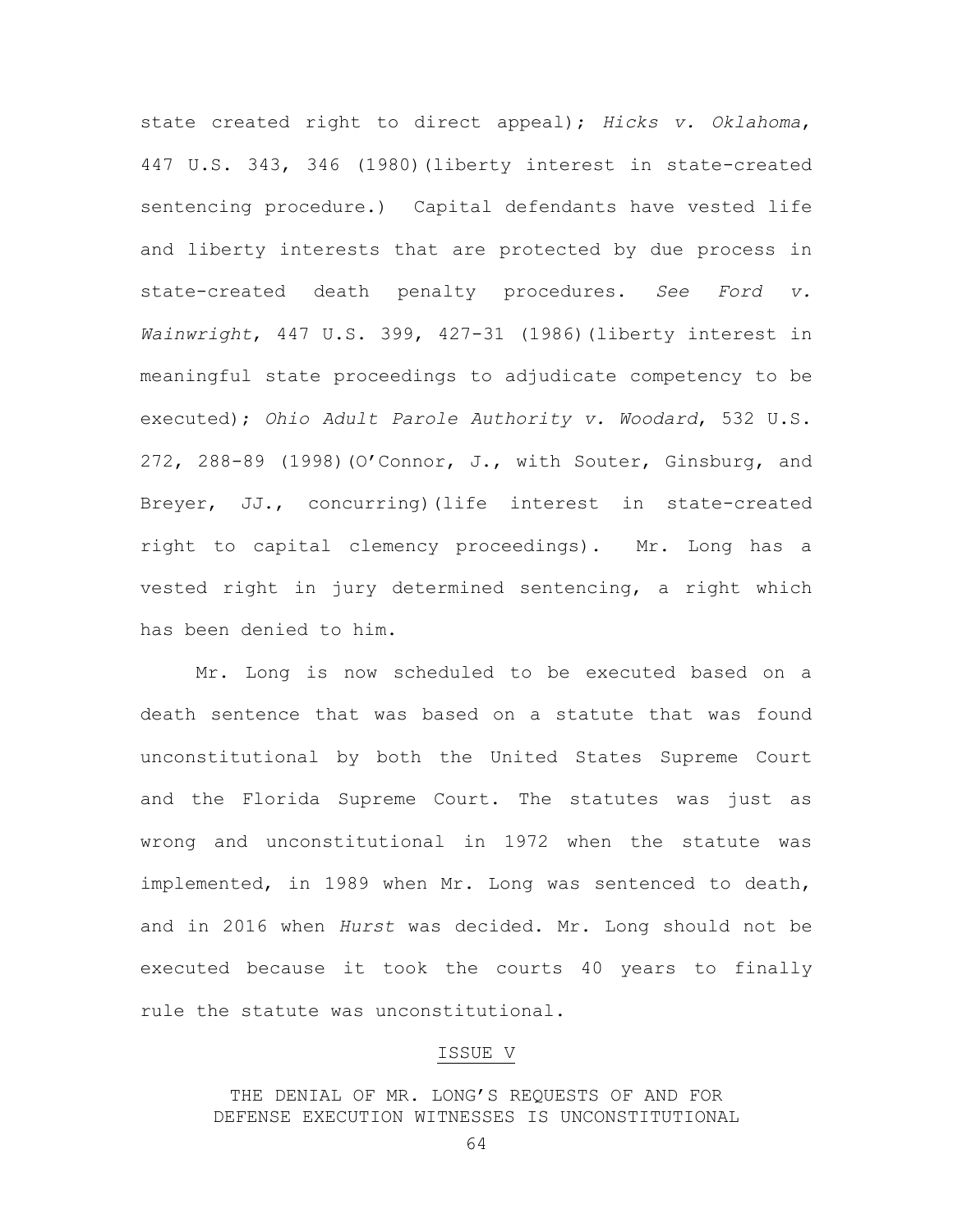In his postconviction motion filed after the death warrant was signed, Mr. Long made specific requests of and for defense witnesses for his execution. Mr. Long sent a letter by U.S. mail to Warden Barry Reddish, Warden of Florida State prison, making several requests of and for the legal witness[es] he is permitted to have present at this execution. Mr. Long requested that at his execution on May 23, 2019 he be (1) given a second witness to his execution; (2) one of his designated legal witnesses be allowed access to a writing pad and pen during his execution; (3) that one of Mr. Long's designated legal witnesses be allowed access to a telephone before and during the execution process; and (4) that one of Mr. Long's legal witnesses be allowed to view the IV insertion process. In other executions, the warden granted the request that a single witness have access to writing implements, but denied the remaining requests. Mr. Long's requests were also denied by the trial court. The refusal of these requests amounts to a denial of due process and access to the Courts preventing Mr. Long and other similarly situated inmates from raising and proving Florida's execution procedures violation the Eighth Amendment. A refusal of these requests denies Mr. Long a fair opportunity to protect his Eighth Amendment rights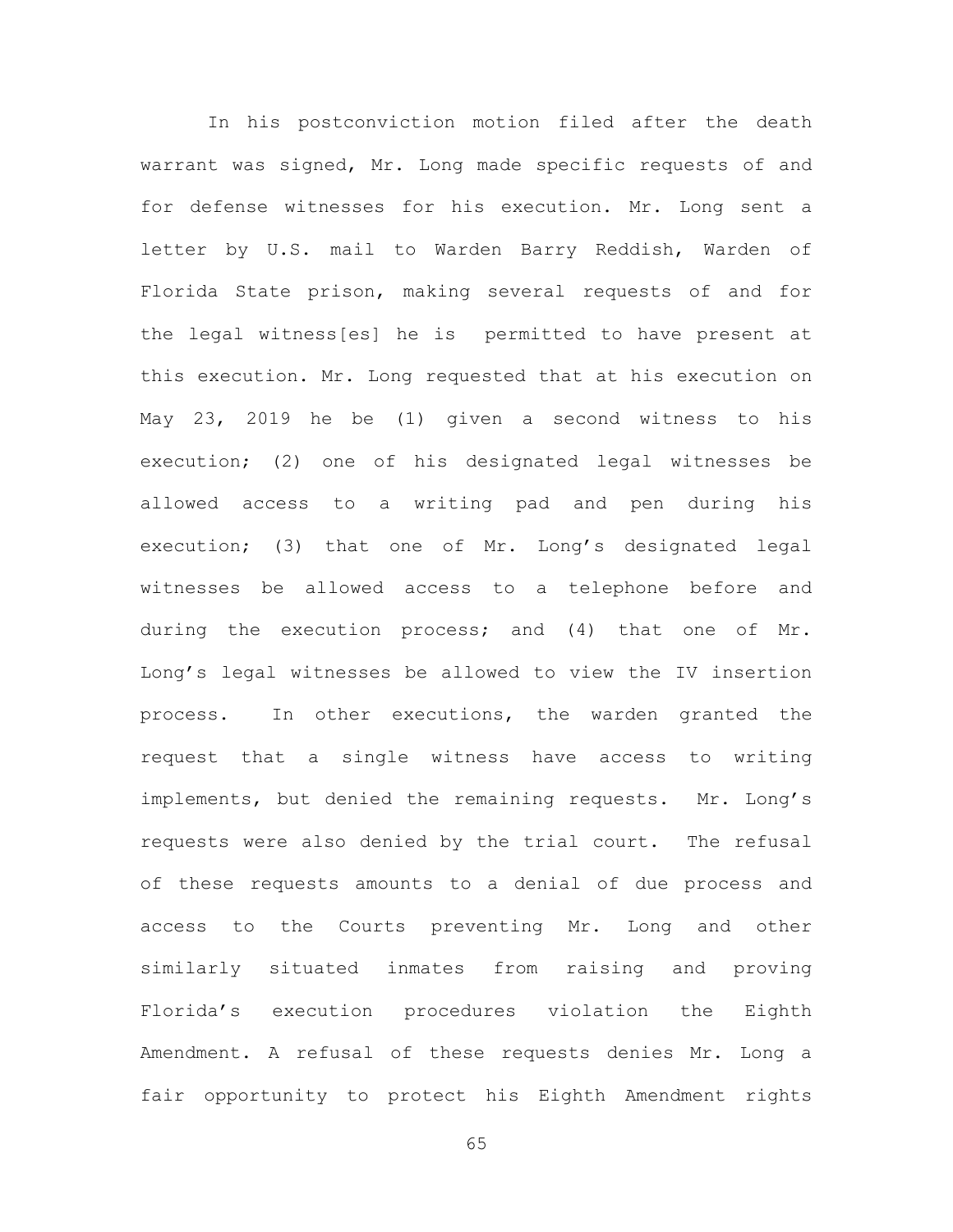because it deprives him of the necessary information and access to challenge whether his execution is constitutional. As such, he is being denied a "basic ingredient of due process- an opportunity to be allowed to substantiate a claim before it is rejected." *See Ford v. Wainwright,* 477 U.S. 399 (1986)(plurality opinion)(internal quotation marks omitted).

Unlike Florida, other states where lethal injection executions have gone awry, those state have taken steps to increase transparency and attorney access. This should be done in Florida.

To ensure adequate access to the courts, it is necessary to have at least two attorneys present at the viewing- one who can access a phone, and one who can continue to monitor the execution should phone access be necessary. By preventing witnessing counsel from adequate phone access- indeed, any phone access- during the execution, violates Mr. Long's right of access to the courts. By refusing to allow a member of the legal team to witness the IV insertion process, DOC is actively preventing Mr. Long from bringing an Eighth Amendment challenge that would arise after the execution process begins yet prior to the flow of lethal chemicals that will cause death. Such a violation would serve as a basis for a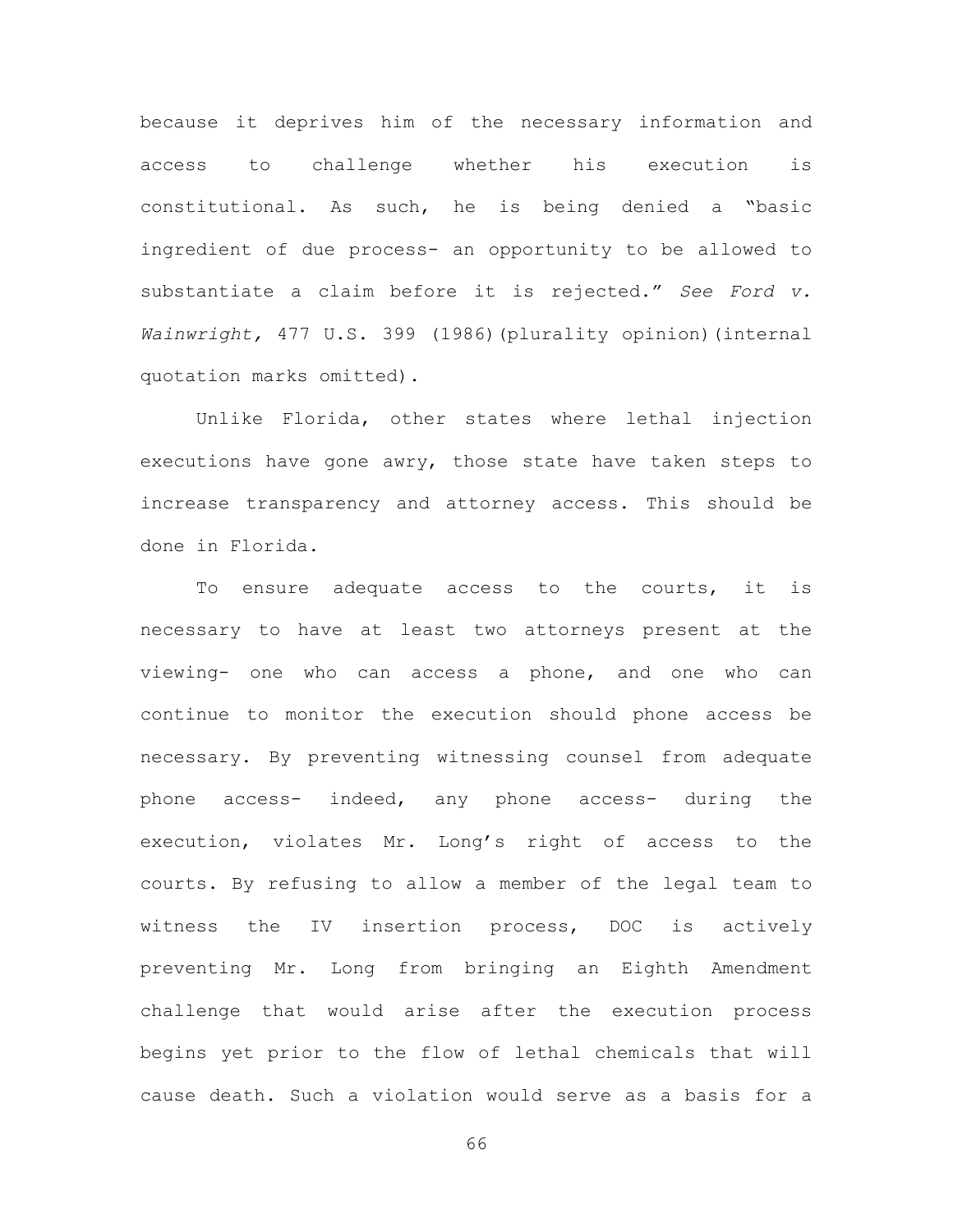stay of execution. If DOC has difficulty in achieving venous access, and it either takes an unusually long time with multiple attempts to locate a vein, and/or requires a painful cut-down procedure to be used, Mr. Long has no way of communicating his pain and suffering to his counsel, in violation of both his Sixth and Eighth Amendment rights.

## ISSUE VI

THE EIGHTH AMENDMENT BARS MR. LONG'S EXECUTION BECAUSE HE HAS SEVERE TRAUMATAIC BRAIN INJURY AND SEVERE MENTAL ILLNESS

Mr. Long suffers from a severe mental illness, as well as traumatic brain injury [TBI]. The Eighth Amendment bars the execution of those defendants, such as Mr. Long, who have such severe mental impairment.

The Eighth Amendment, whose jurisprudence requires ongoing examination of the "evolving standards of decency that mark the progress of a maturing society" as informed by objective factors, requires those defendants with a severe mental illness to be ineligible for execution. *Atkins v. Virginia*, 536 U.S. 304, 311-312 (2002). In *Atkins* and *Roper v. Simmons* 543 U.S. 551 (2005), the United States Supreme Court found the Eighth Amendment barred the execution of those with an intellectual disability and those under 18. Under the same analysis, execution should be barred when an individual suffers from a severe mental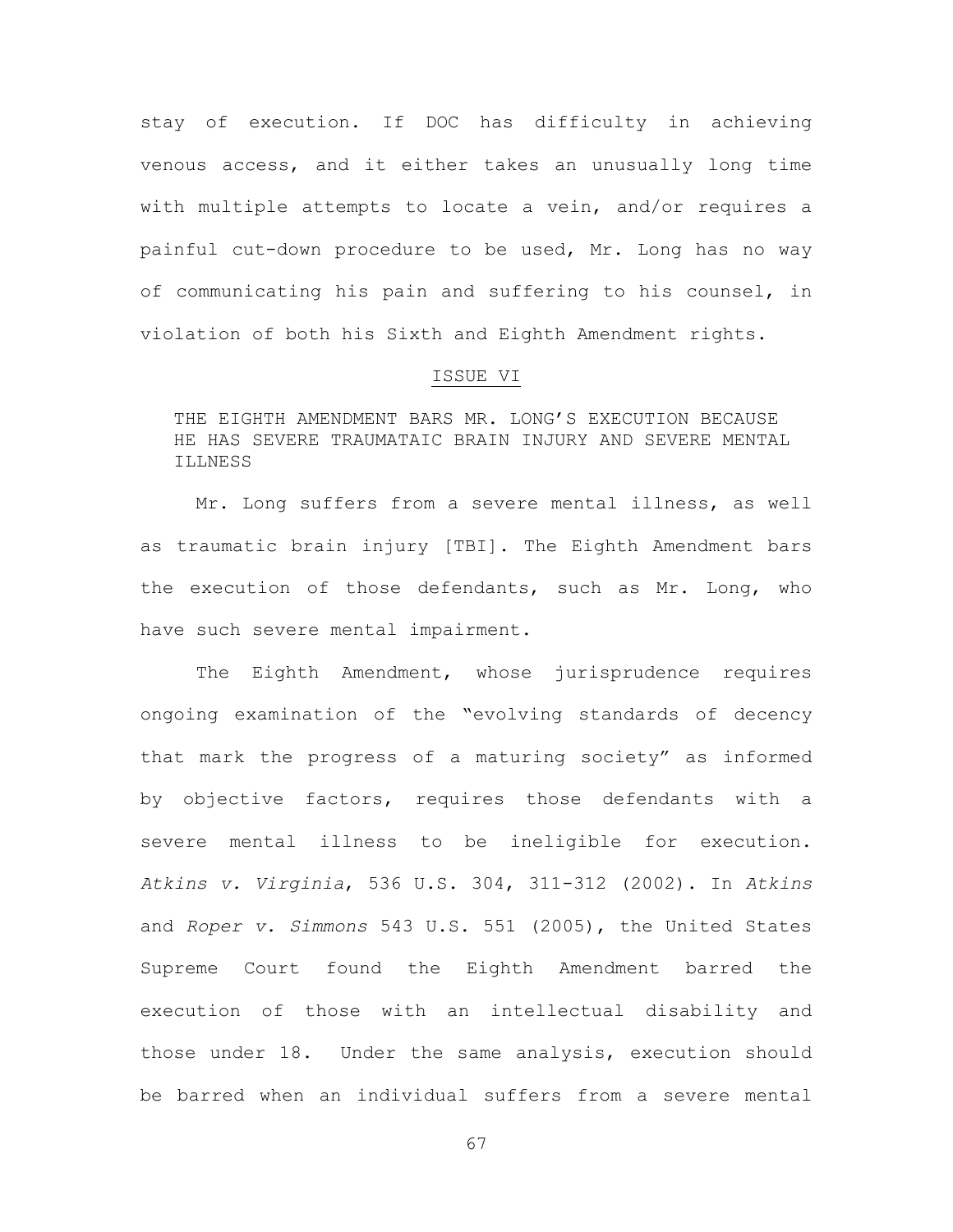illness that include TBI if those conditions substantially impair the defendant's capacity to appreciate the criminality of his conduct or conform his actions to the law. In light of *Atkins* and *Roper,* the American Psychiatric Association, the American Psychological Association, and the American Bar Association have all recommended defendants with severe mental illness be excluded from capital punishment. *Recommendation and Report on the Death Penalty and Persons with Mental Disabilities*, 30 Mental & Physical Disability L. Rep. 668 (2006).

Prior to banning capital punishment in 2012, Connecticut barred the execution of the severely mentally ill. Conn. Gen. Stat. §5q-46a(h). Ten state legislatures have introduced bills that have yet to become law to ban the death penalty for those with a severe mental illness. *See, e.g.*, Missouri [H.B. 2509 (2018)]; Texas [H.B. 3080(2017)]; North Carolina [S.B. 166 (2017)]; Kentucky [SB107(2018)]; Ohio [SB40/HB81(2017/2018)]; Arkansas [H.B. 2170(2017)]; Tennessee [H.B. 345, S.B.378 (2017/2018)]; South Dakota [H.B. 1099(2017)]; Virginia[H.B. 1522,S.B 1348(2017), H.B. 758, S.B.802(2018)]; Indiana[S.B. 155(2017)]. Given that the "clearest and most reliable objective evidence of contemporary values is the legislation enacted by this country's legislatures,"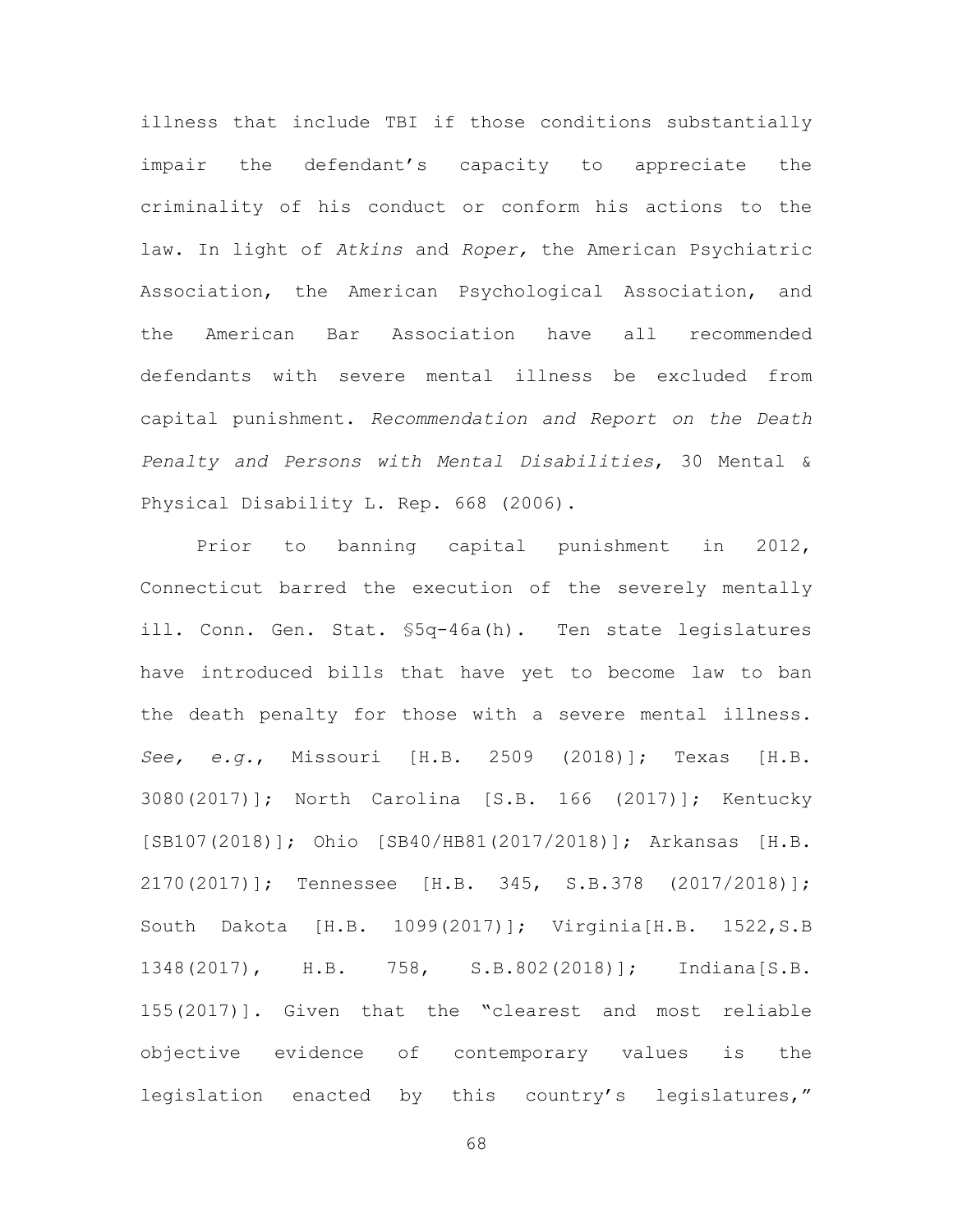*Atkins¸* 536 U.S. 311, the recent push amount state legislatures to introduce, debate, and consider categorical exemptions from the death penalty for the severely mentally ill is persuasive that contemporary standards of decency demand the exclusion of those, such as Mr. Long, with a severe mental illness from execution.

## ISSUE VII

MR. LONG HAS BEEN DENIED HIS DUE PROCESS AND EQUAL PROTECTION RIGHTS AS GUARANTEED BY THE EIGTHT AND FOURTEENTH AMENDMENTS TO THE UNITED STATES CONSTITUTION AND THE CORRESPONDING PROVISIONSO OF THE FLORIDA CONSTITUITON BECAUSE ACCESS TO THE FILES AND RECORDS PERTAINING TO HIS CASE IN THE POSSESSION OF CERTAIN STATE AGENCIES HAVE BEEN WITHHELD FROM HIM IN VIOLATION OF RULE 3.8532, FLA. R. CRIM. P.

After the signing of the warrant, Mr. Long made public records requests to the medical examiner, the Department of Corrections [DOC], and the Florida Department of Law Enforcement [FDLE]. Each agency objected to the requests. The trial court conducted a hearing on the matter on April 30, 2019. The trial court granted in part and denied in part Mr. Long's request for his own medical records. The trial court sustained the objections of the medical examiner's office and FDLE, and the remainder of DOC's objections.

The trial court refusal to require the three agencies to comply with 3.852(h), upon the signing of a death warrant each agency is required to place in the registry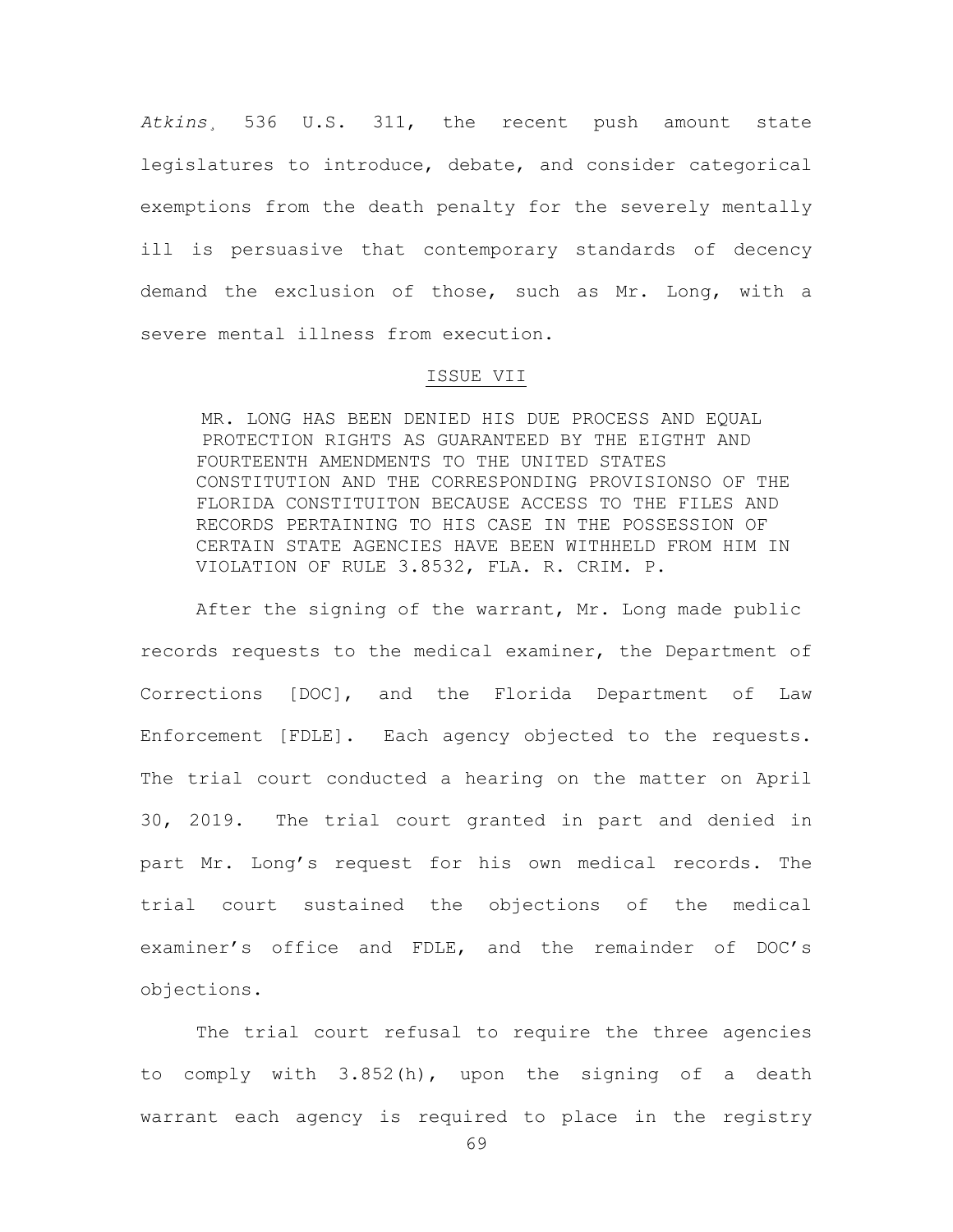all documents not previously objected to, a documents received since the last request, and not previously produced. After this is done, an affidavit must be done certifying that these provisions have been complied with. None of the three agencies complied with this requirement. No agency acknowledged whether or not the records requested in the public records requests existed or not. Mr. Long requested the court required each agency to either deposit the requested records in the repository or state, in an affidavit the requested items did not exist.

Secondly, it was Mr. Long's position that the record requests were not overbroad and would lead to a colorable claim in general and on the as applied claim in his motion, 2A, which challenged the lethal injection protocol specific to him. Defense counsel noted that in the litigation in *Bucklew* the defense had been provided extensive discovery and that Mr. Long was being denied that same access provided to the defendant in *Bucklew v. Precythe*, 139 S.Ct. 1112 (2019)*.* The trial court denied this request.

Lastly, Mr. Long requested any documents that had been requested that existed be examined by the trial court *in camera* prior to a denial. The trial court denied the request for an *in camera* inspection of documents.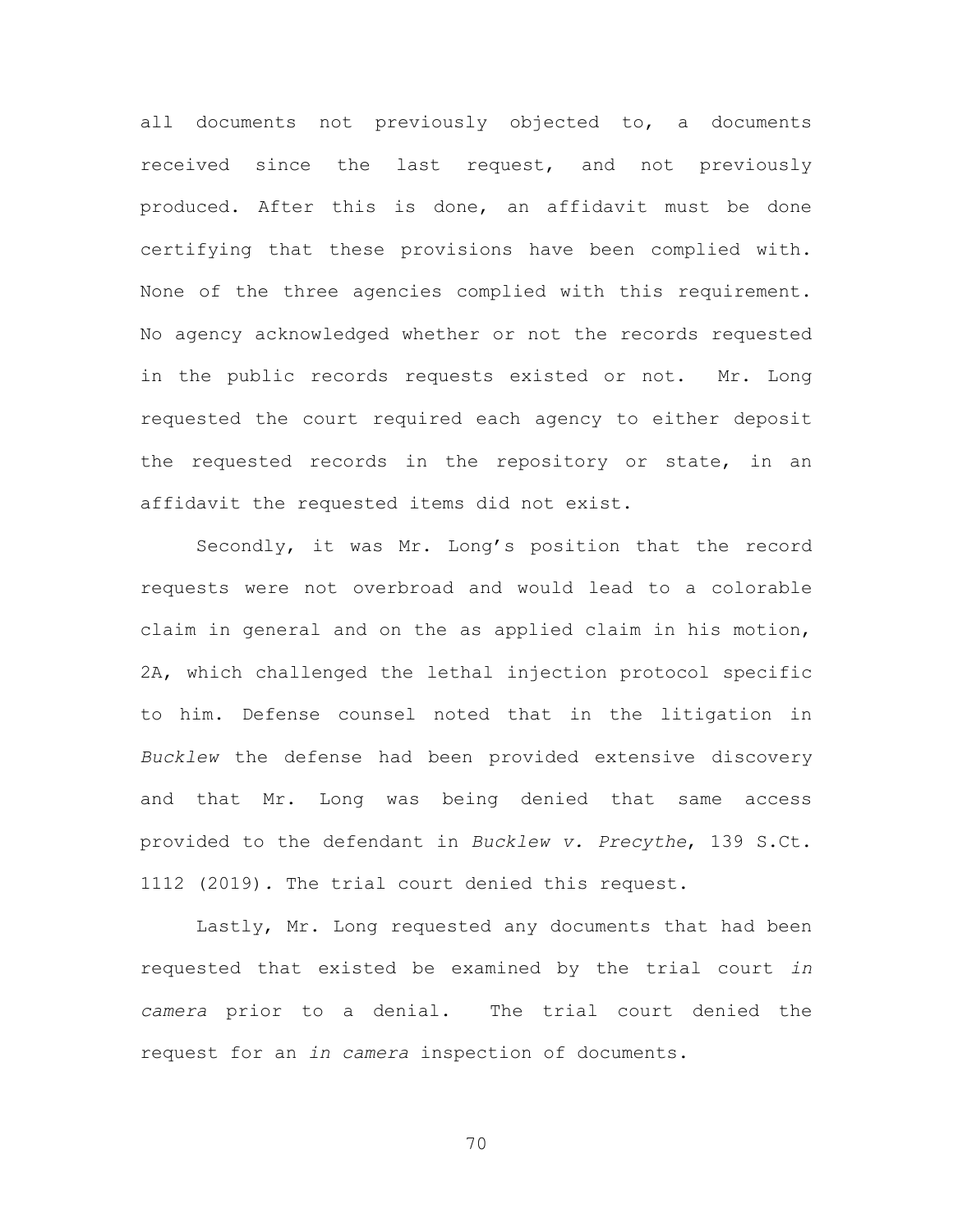Postconviction litigation is governed by principles of due process. *Easter v. Endell*, 37 F.3d 1343 (8<sup>th</sup> Cir. 1994); *Holland v. State*, 503 So.2d 1250 (Fla. 1987). Here, Mr. Long has been denied access to public records. Mr. Long has a need for these records, unlike many others. The records are relevant to his constitutional challenge to Florida's lethal injection protocol. The records relate to the matters Mr. Long must show under *Glossip v. Gross*, 135 S.Ct. 1885 (2015) and *Bucklew.*

Mr. Long must be given a fair opportunity to show his execution will violate the Fourteenth Amendment. *Hall v. Florida*, 134 S.Ct. 1986, 2001 (2014)("The death penalty is the gravest sentence our society may impose. Persons facing that most severe sanction must have a fair opportunity to show that the Constitution prohibits their execution.") The trial court's refusal to safeguard Mr. Long's constitutional rights was error.

#### CONCLUSION

Based on the forgoing arguments and citations of authority, Mr. Long requests that the scheduled execution be stayed, that this cause be remanded to the trial court for a full evidentiary hearing, that this cause be remanded to the trial court for an *in camera* examination of the